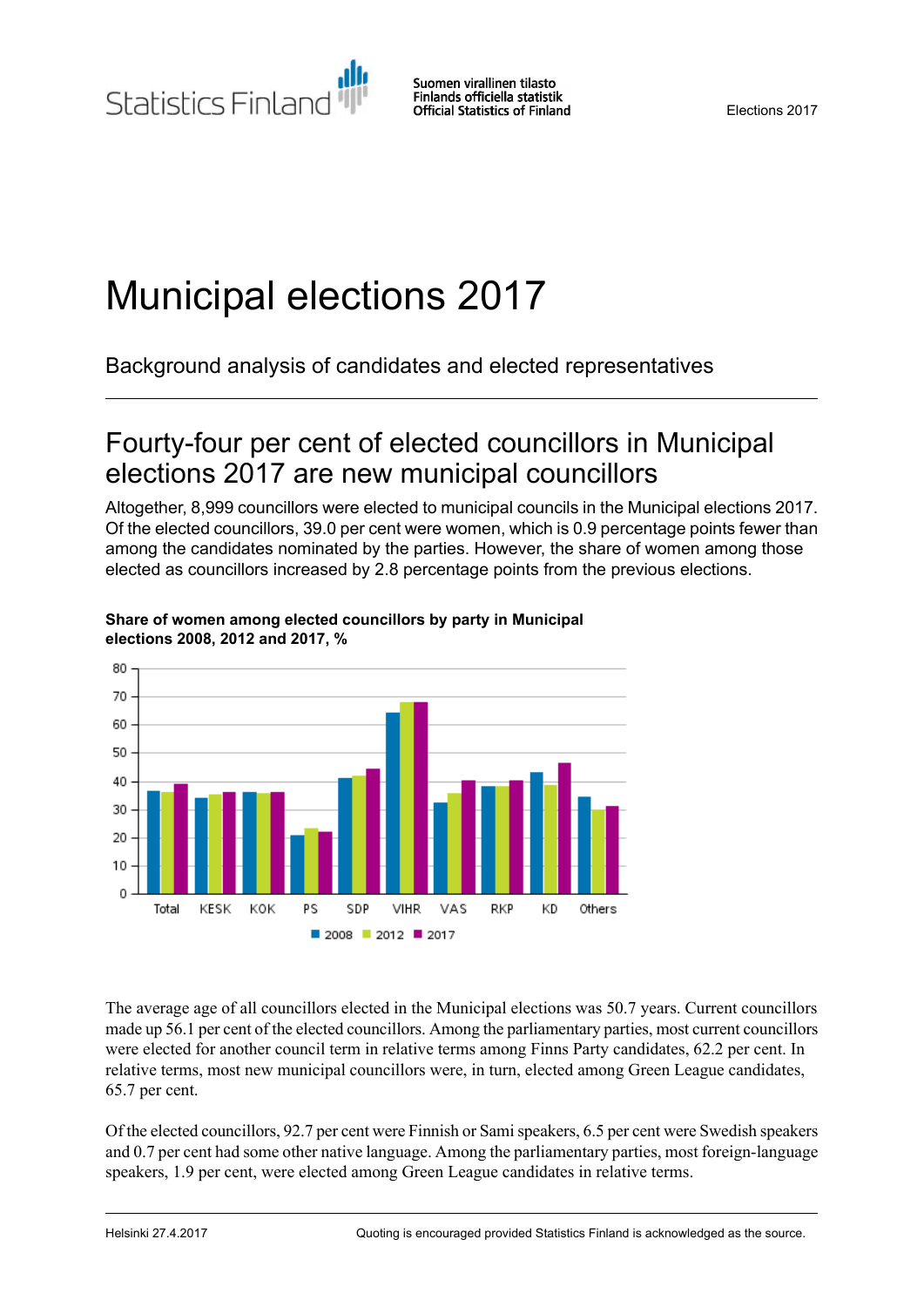Based on the main type of activity, 80.6 per cent of all elected councillors in the Municipal elections were employed, 4.2 per cent were unemployed and 15.2 per cent were in the inactive population. Among the parliamentary parties, the Coalition Party (85.1%) has the most employed councillors in relative terms, and the Left Alliance has the least (70.8%).

| Party                                      | Councillors Average<br>in<br>municipal<br>councils<br>(% ) | age of<br>candidates speakers | Finnish<br>and Sami<br>(% ) | Swedish<br>speakers<br>(%) | Other<br>language<br>speakers<br>$(\% )$ | Employed<br>(% ) | Unemployed<br>(% ) | In the<br>inactive<br>population<br>(% ) | Average<br>income |
|--------------------------------------------|------------------------------------------------------------|-------------------------------|-----------------------------|----------------------------|------------------------------------------|------------------|--------------------|------------------------------------------|-------------------|
| Centre<br>Party of<br>Finland              | 58.4                                                       | 50.6                          | 99.6                        | 0.1                        | 0.2                                      | 84.8             | 3.0                | 12.2                                     | 45,543            |
| National<br>Coalition<br>Party             | 56.2                                                       | 49.7                          | 97.9                        | 1.5                        | 0.5                                      | 85.1             | 2.3                | 12.6                                     | 67,152            |
| Finns<br>Party                             | 62.2                                                       | 49.3                          | 98.8                        | 0.4                        | 0.8                                      | 73.6             | 8.8                | 17.6                                     | 39,580            |
| Finnish<br>Social<br>Democratic<br>Party   | 59.3                                                       | 53.0                          | 95.9                        | 2.9                        | 1.2                                      | 77.3             | 4.2                | 18.5                                     | 44,255            |
| Green<br>League                            | 34.3                                                       | 43.2                          | 95.9                        | 2.2                        | 1.9                                      | 82.6             | 6.7                | 10.7                                     | 41,126            |
| Left<br>Alliance                           | 56.8                                                       | 53.6                          | 97.7                        | 1.1                        | 1.2                                      | 70.8             | 6.7                | 22.5                                     | 39,897            |
| Swedish<br>People's<br>Party in<br>Finland | 54.6                                                       | 50.1                          | 5.1                         | 93.4                       | 1.5                                      | 82.8             | 2.1                | 15.1                                     | 53,998            |
| Christian<br>Democrats<br>in Finland       | 44.0                                                       | 53.2                          | 88.6                        | 11.1                       | 0.3                                      | 74.4             | 5.4                | 20.3                                     | 45,538            |
| Others                                     | 50.2                                                       | 52.5                          | 92.9                        | 5.9                        | 1.3                                      | 74.8             | 6.7                | 18.5                                     | 43,647            |
| All<br>elected<br>councillors              | 56.1                                                       | 50.7                          | 92.7                        | 6.5                        | 0.7                                      | 80.6             | 4.2                | 15.2                                     | 48,087            |

#### **Background analysis of elected councillors by party in the Municipal elections 2017**

The average income subject to state taxation of all elected councillors is EUR 48,087 per year. Among the parliamentary parties, the newly elected councillors of the Coalition Party have the highest average income, EUR 67,152, and the newly elected councillors of the Finns Party have the lowest, EUR 39,580.

More detailed data on the candidates and elected councillors of the Municipal elections can be found in the review: Background analysis of candidates and elected councillors in Municipal elections 2017.

### Statistics Finland's election result services

Statistics Finland releases a review on the background of Municipal election candidates and elected councillors analysing the candidates' gender distribution, age, origin, education, employment, income level and family status in comparison to persons entitled to vote.

Statistics Finland's free of charge election map service on the web contains data illustrated by maps and charts on the Municipal election. The themes include voting turnout, the party with the most votes and support for parties and change in the support and the proportion of young, female and new councillors.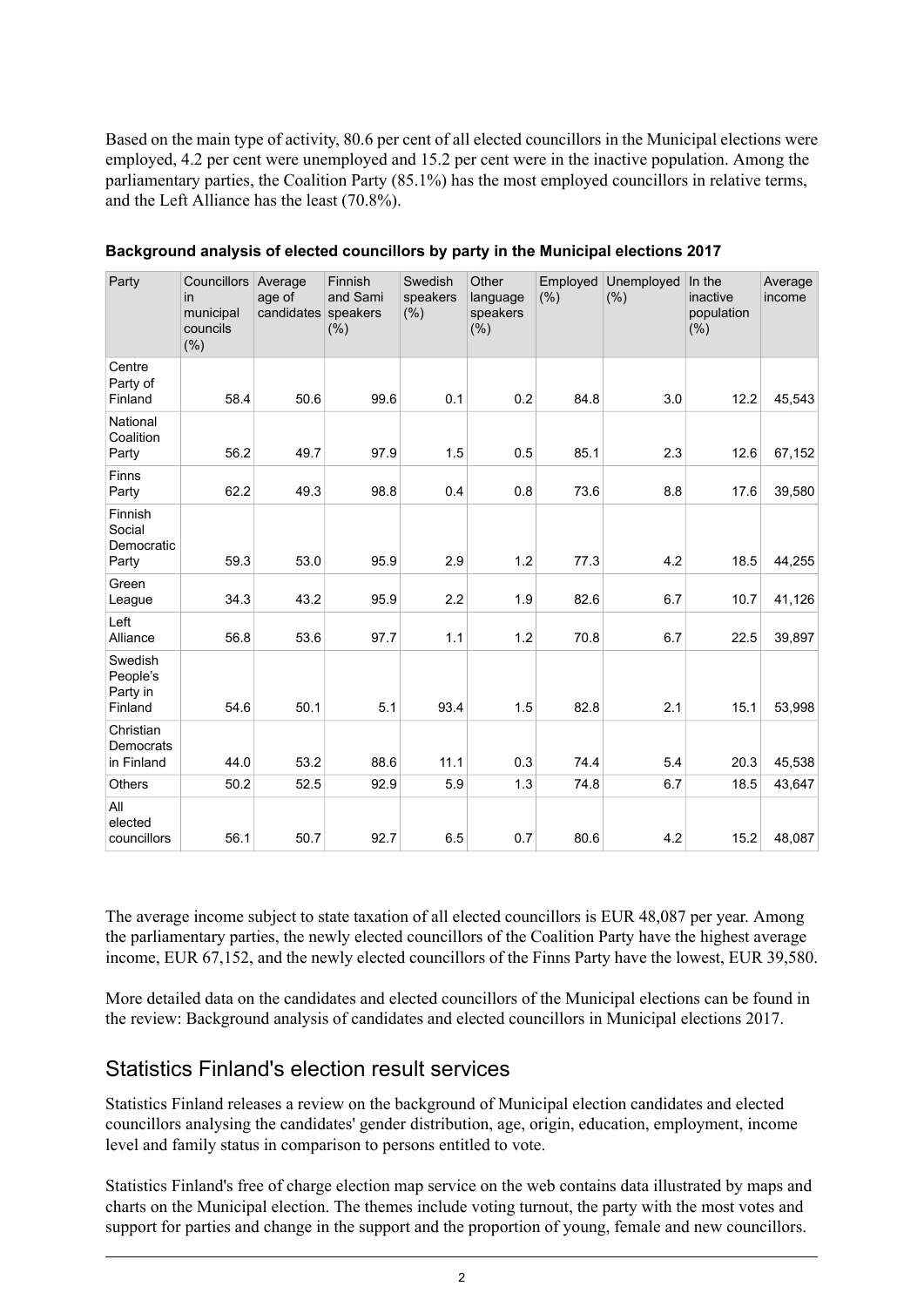The data can be browsed by various area categories such as municipalities, constituencies and the largest towns by voting district.

More detailed election result data are available in Statistics Finland's PX-Web database service where users can compile customised statistical tables on the elections. .

[Election](http://pxnet2.stat.fi/explorer/kunnallisvaalit_2017/index_en.shtml) map service

Tables in [databases](http://tilastokeskus.fi/til/kvaa/tau_en.html)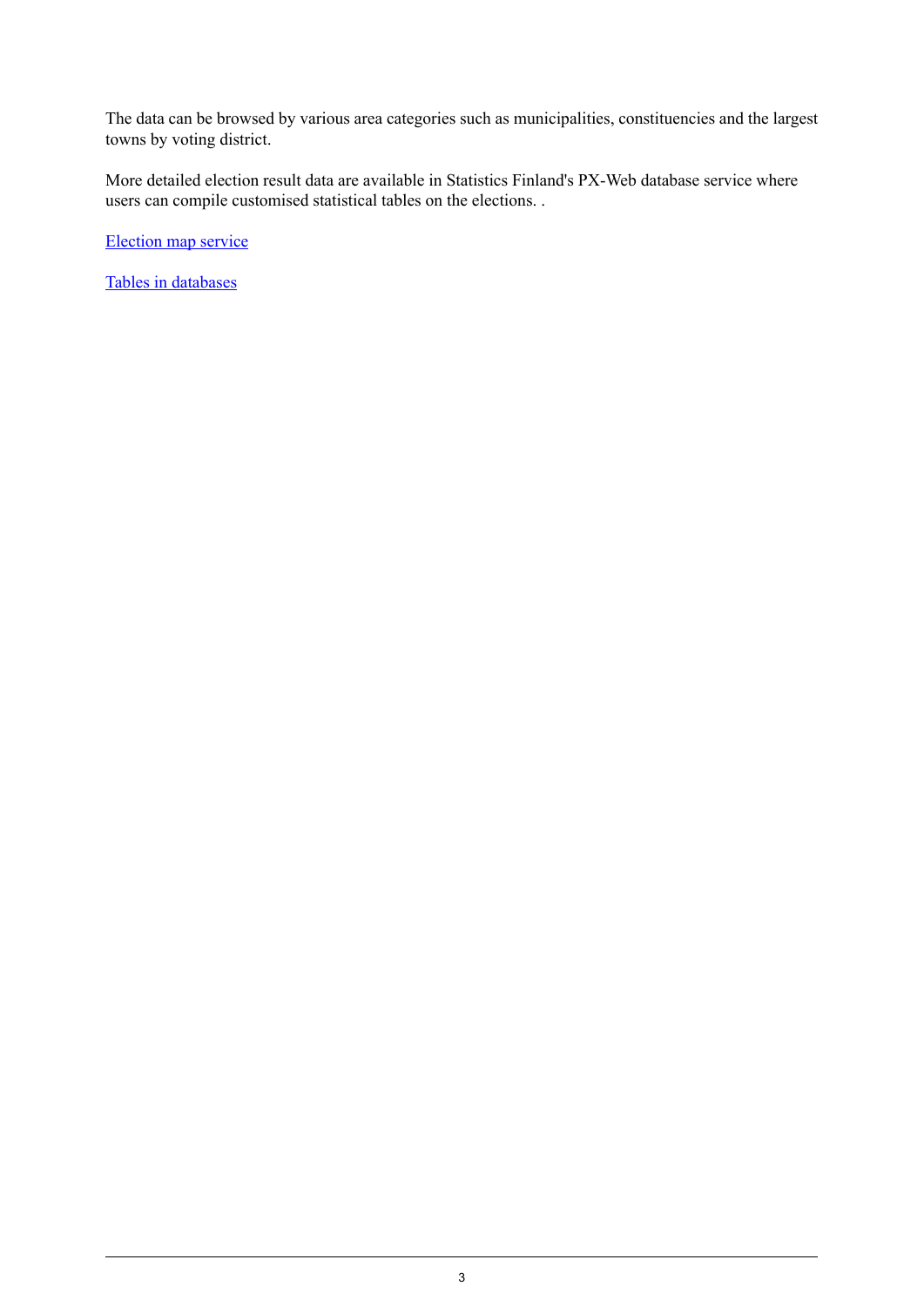# **Contents**

### **Tables**

| Table 1. Number of candidates and elected councillors by party in Municipal elections 2008, 2012 and 2017 10                                                                                                    |
|-----------------------------------------------------------------------------------------------------------------------------------------------------------------------------------------------------------------|
| Table 2. Women's proportion of persons entitled to vote, candidates and elected councillors by party in Municipal                                                                                               |
| Table 3. Average age of candidates and elected councillors by party in the Municipal elections 201717                                                                                                           |
| Table 4. Party distribution of candidates and elected councillors by size of municipality in the Municipal elections                                                                                            |
| Table 5. Persons entitled to vote, candidates and elected councillors by native language by region in the Municipal                                                                                             |
| Table 6. Persons entitled to vote and candidates by native language, largest language groups specified, in the Municipal                                                                                        |
| Table 7. Proportion of persons with foreign background (persons whose both parents were born abroad) among<br>persons entitled to vote, candidates and elected councillors in the Municipal elections 2017, %23 |
| Table 8. Persons entitled to vote and candidates by nationality in the Municipal elections 201724                                                                                                               |
| Table 9. Employment rate of persons entitled to vote, candidates (aged 18 to 64) and elected councillors by sex and                                                                                             |
| Table 10. Persons entitled to vote, candidates and elected councillors by employer's sector and size of municipality                                                                                            |
| Table 11. Persons entitled to vote, candidates and elected councillors by party and by family status in the Municipal                                                                                           |
| Table 12. Persons entitled to vote, candidates and elected councillors by party and by number of children (on average)                                                                                          |
| Table 13. Median disposable income (EUR per year) of persons entitled to vote, candidates and elected councillors                                                                                               |
| Table 14. Median disposable income (EUR per year) of persons entitled to vote, candidates and elected councillors                                                                                               |

# Figures

| Figure 1. Persons entitled to vote, candidates (by party) and elected councillors by sex in the Municipal elections |  |
|---------------------------------------------------------------------------------------------------------------------|--|
|                                                                                                                     |  |
| Figure 2. Persons entitled to vote, candidates and elected councillors (by party) by sex in the Municipal elections |  |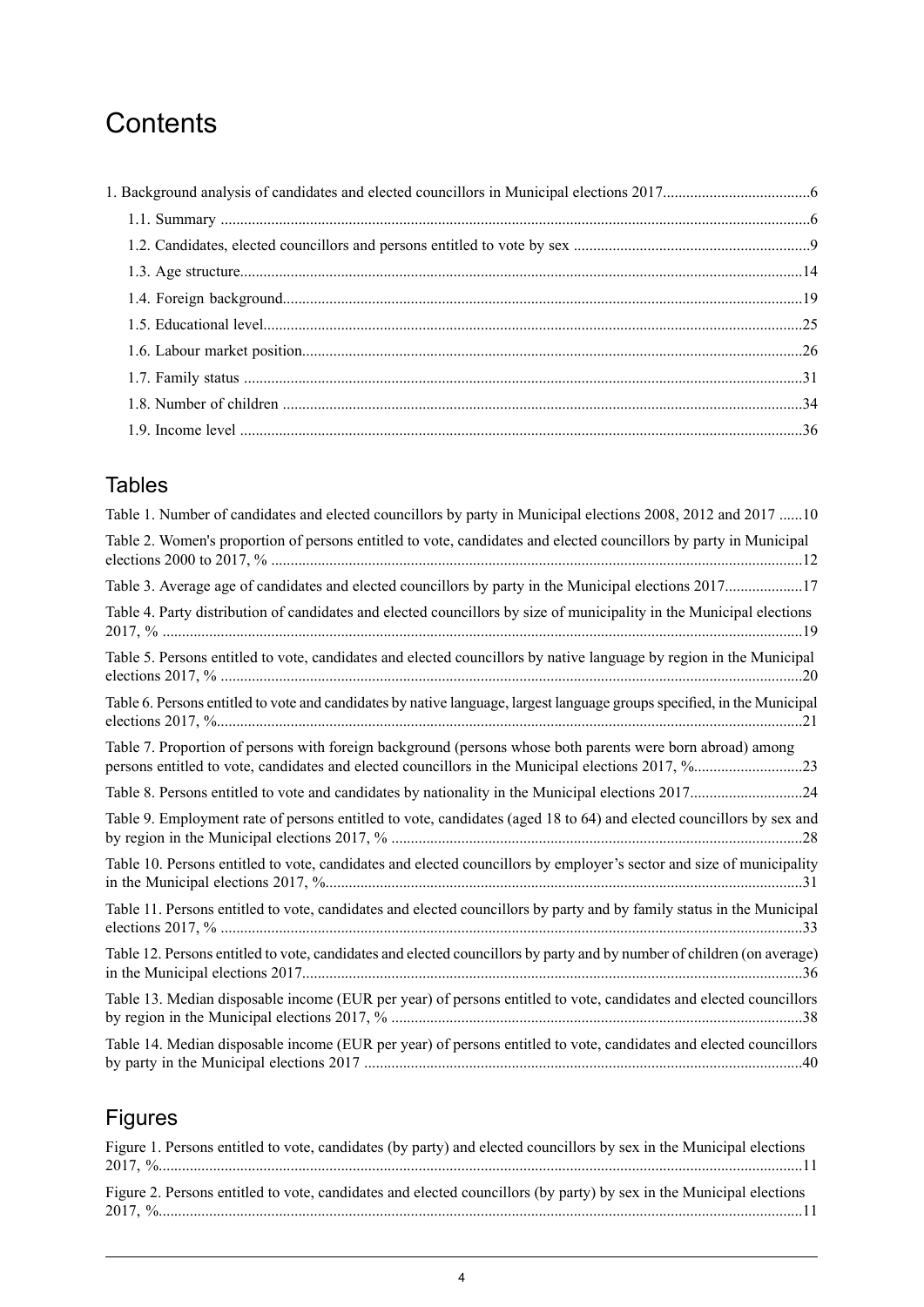| Figure 3. Women's share of candidates and elected councillors by region in the Municipal elections 2017, %13                                                                                                               |
|----------------------------------------------------------------------------------------------------------------------------------------------------------------------------------------------------------------------------|
| Figure 4. Share of candidates nominated in the 2012 election and new candidates by party in the Municipal elections                                                                                                        |
|                                                                                                                                                                                                                            |
| Figure 6. Age distribution and average age of persons entitled to vote by sex in the Municipal elections 2017, %.15                                                                                                        |
| Figure 7. Age distribution and average age of candidates by sex in the Municipal elections 2017, %15                                                                                                                       |
| Figure 8. Age distribution and average age of elected councillors by sex in the Municipal elections 2017, %16                                                                                                              |
| Figure 9. Persons entitled to vote, candidates (by party) and elected councillors by age group in the Municipal                                                                                                            |
| Figure 10. Share of candidates and elected councillors in the age group by sex in the Municipal elections 2017,                                                                                                            |
| Figure 11. Foreign-language speakers' share of persons entitled to vote, candidates and elected councillors by party                                                                                                       |
| Figure 12. Proportion of persons with foreign background (persons whose both parents were born abroad) among<br>persons entitled to vote, candidates and elected councillors by party in the Municipal elections 2017, %24 |
| Figure 13. Persons entitled to vote, candidates (by party) and elected councillors by educational level in the Municipal                                                                                                   |
| Figure 14. Proportion of persons with tertiary level qualifications among persons entitled to vote, candidates and                                                                                                         |
| Figure 15. Persons entitled to vote, candidates (by party) and elected councillors by main type of activity in the                                                                                                         |
| Figure 16. Employment rate of persons entitled to vote, candidates (aged 18 to 64) and elected councillors by region                                                                                                       |
| Figure 17. Employed persons entitled to vote, candidates (by party) and elected councillors by socio-economic                                                                                                              |
| Figure 18. Persons entitled to vote, candidates (by party) and elected councillors by employer sector in Municipal                                                                                                         |
| Figure 19. Persons entitled to vote, candidates (by party) and elected councillors by family status in the Municipal                                                                                                       |
| Figure 20. Persons entitled to vote, candidates (by party) and elected councillors by number of children in the                                                                                                            |
| Figure 21. Median disposable income (EUR per year) of persons entitled to vote, candidates and elected councillors                                                                                                         |
| Figure 22. Median disposable income (EUR) of persons entitled to vote, candidates and elected councillors by party                                                                                                         |
| Figure 23. Proportion of persons belonging to the highest income decile among candidates and elected councillors                                                                                                           |
| Figure 24. Candidates and elected councillors belonging to the lowest income decile by party in the Municipal                                                                                                              |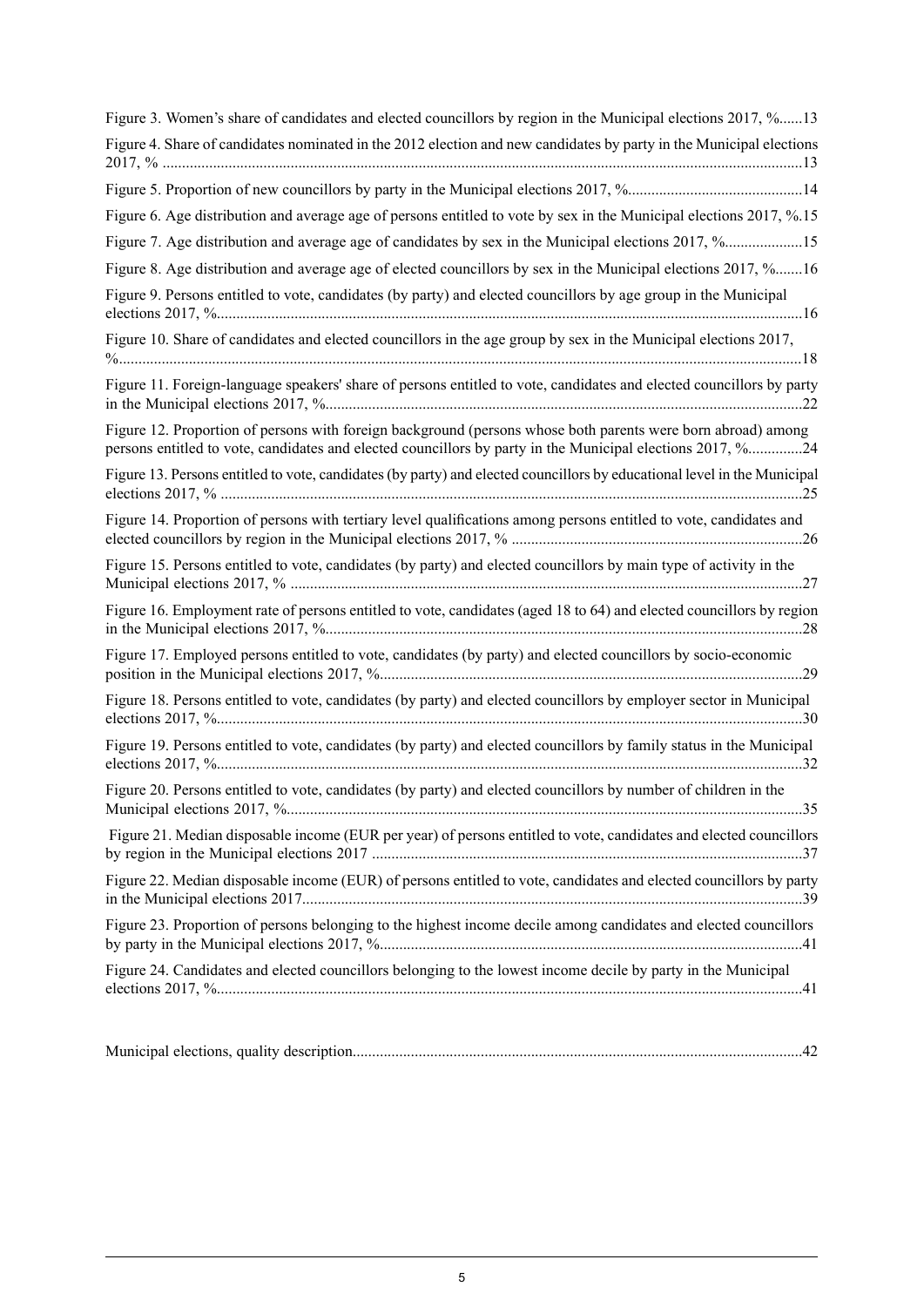# <span id="page-5-0"></span>1. Background analysis of candidates and elected councillors in Municipal elections 2017

In the following review, background information of persons entitled to vote and of the candidates nominated by the parties are examined. The data on persons entitled to vote derive from the voting register established on 22 February 2017 and the data on the candidates from the candidate register set up on 9 March 2017. The data on the elected councillors are based on the result confirmed on 12 April 2017. The background data are based on Statistics Finland's statistical data, such as population, employment and family statistics and the Register of Completed Education and Degrees.

The candidates differ by age structure and sex from all persons entitled to vote. Considerably fewer of the candidates are aged 30 or under and 70 or over than the persons entitled to vote, and more of the candidates are men than women. This should be taken into consideration when comparing the candidates with persons entitled to vote. In the tables and figures of this analysis, the data are not age-standardised. Standardisation would slightly lower the difference between the candidates and those entitled to vote, for example, when comparing the level of education, main type of activity, family status and socio-economic group among the candidates and persons entitled to vote.

<span id="page-5-1"></span>Only the parliamentary parties are specified in the following examination. The candidates nominated by other parties and constituency associations are presented as one category "Others".

### 1.1. Summary

#### **Number of candidates and elected councillors decreases, average age increases**

The number of candidates in the Municipal elections has been declining for a long time. Now, 33,618 candidates were nominated in the Municipal elections, which is 3,500 fewer than in 2012 and 6,100 fewer than in the 2000 elections. Only the Green League and the Christian Democrats in Finland were able to nominate more candidates than in the 2012 elections. Just like in previous years, the Centre Party of Finland has most candidates even though its number of the candidates has also declined from previous years.

The number of elected councillors decreased by nearly 700 from the previous elections. The number of elected councillors fell because of municipal mergers that had taken place between the elections. In 2012, councillors were elected for 304 municipal councils, now there are nine fewer municipalities. All in all, the number of elected councillors decreased by seven per cent. The number of elected councillors decreased more than average for the Finns Party, the Coalition Party and the Centre Party. The Green League, the Left Alliance and the Christian Democrats, in turn, increased their number of councillors.

The proportion of female candidates has remained at around 40 per cent already for a long time. Only the Green League has more female than male candidates. Around 58 per cent of its candidates are women. Among the parliamentary parties, the Finns Party has the least female candidates, 25 per cent. Women make up 39 per cent of the elected councillors. The share of women among elected councillors increased by nearly three percentage points from the previous elections.

Candidates are, on average, close on one year younger than persons entitled to vote The average age of the candidates has, however, risen faster than that of persons entitled to vote. Since 2000, the average age of the candidates has risen by 3.6 years. Over the same period, the average age of persons entitled to vote has risen by nearly three years. The average age of those elected to municipal councils is around 50. In the previous elections in 2012, the average age of elected councillors was exactly 50. The average age of elected councillors has risen by around one year from the 2008 elections.

#### **Fourty-four per cent of council seats went to other than current councillors**

Among all the candidates nominated by the parties over one-half were also candidatesin the 2012 Municipal elections, primarily as candidates for the same party. Since the last elections, the Green League has renewed its list of candidates the most, 60 per cent of their candidates were not candidates in the previous Municipal elections.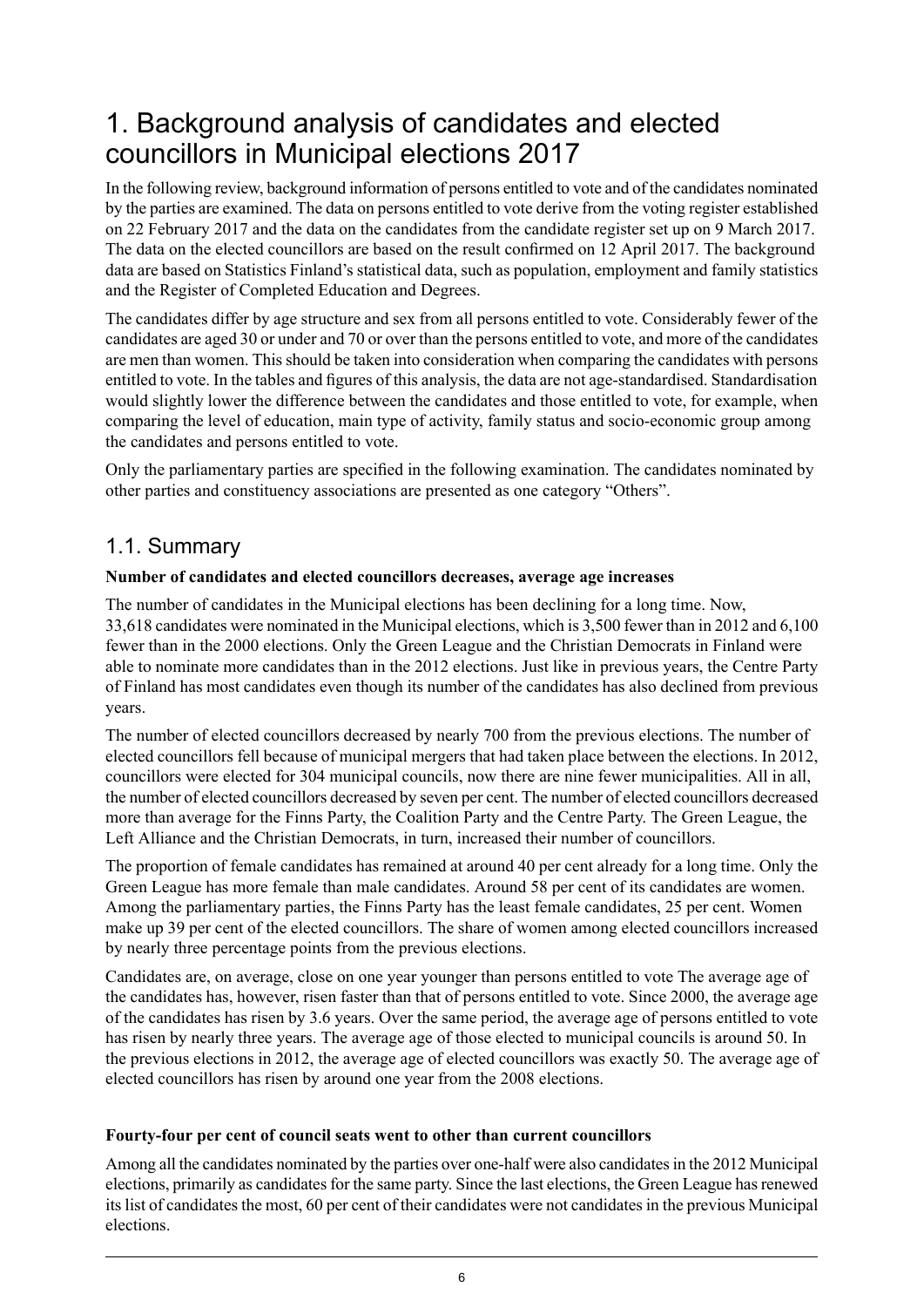Around one-fifth of the candidates are current councillors. The Centre Party hasthe most current councillors on its list, around 28 per cent of the party's candidates. Altogether, 162 of the candidates are Members of Parliament. Forty-four per cent of the members of the new councils were not municipal councillors at the time of the elections.

Centre Party candidates and elected councillors dominate in small municipalities measured by population with fewer than 20,000 inhabitants. In municipalities with fewer than 5,000 inhabitants as many as 40 per cent of all candidates were nominated by the Centre Party. In small municipalities, one-half of council seats go to the Centre Party. In the largest municipalities with over 100,000 inhabitants, the party distribution is clearly more even and no party has over 20 per cent of the candidates. However, in these municipalities one-quarter of elected councillors are Coalition Party candidates.

#### **Persons with foreign background under-represented**

Compared with persons entitled to vote, persons with foreign background are under-represented among candidates and elected councillors. Persons of foreign background, that is, persons, whose both parents were born abroad, represent close on six per cent of those entitled to vote, slightly over two per cent of candidates and 0.7 per cent of elected councillors. Since 2008, the share of elected councillors of foreign background has grown from 0.3 to 0.7 per cent. The highest proportions of candidates with foreign background were nominated by the Swedish People's Party (4.2%) and the least by the Centre Party (1.2%). The Green League has the largest share of persons with foreign background among their elected councillors (1.7%) and the Centre Party has the lowest share (0.2%).

Examined by native language, the result is similar. Clearly fewer candidates and elected councillors than persons entitled to vote speak a foreign-language as their native language. There are 727 foreign-language speaking candidates and only 66 elected councillors. The largest group of foreign-language speaking candidates is formed by Russian speakers, 164 candidates, and the second largest by Estonian speakers, 72 candidates. The only group of foreign-language speakers that exceeded the limit of ten persons was those speaking Somali with 11 elected councillors.

There are citizens from over 60 different countries among the candidates even though the share of foreign citizens among all candidates is under one per cent. Four per cent of all persons entitled to vote are foreign citizens. Of the candidates, 263 persons are foreign citizens. Seventeen of the elected councillors are foreign citizens.

A person can have more than one nationality. There are 462 candidates that are Finnish citizens with citizenship in another country as well. They represent 1.4 per cent of all candidates. Among all persons entitled to vote, around 1.7 per cent have dual citizenship. Forty-eight persons with dual citizenship were elected as councillors.

#### **Candidates and elected councillors are more highly educated and more actively in working life**

As regards education, candidates differ clearly from persons entitled to vote. Nearly 90 per cent of the candidates have completed post-comprehensive level qualifications while 73 per cent of those entitled to vote have done so. This is largely explained by the different age structure of people entitled to vote and the candidates. The educational level is highest for the Green League candidates. More than one-half of them have tertiary level qualifications, while this is so for one-third of all candidates and one fifth of all persons entitled to vote.

Persons elected to municipals councils are more highly educated than those entitled to vote and the candidates. Of those elected, around 40 per cent have tertiary level qualifications and around nine per cent only have basic level of education.

The difference in the age structure between the candidates, elected councillors and persons entitled to vote is also reflected in the difference between the labour market position of candidates, elected councillors and persons entitled to vote: over 80 per cent of elected councillors, nearly 70 per cent of candidates and around one-half of those entitled to vote are employed. Nearly 30 per cent of those entitled to vote are, in turn, retired, while this is the case for 17 per cent of candidates and 12 per cent of elected councillors. The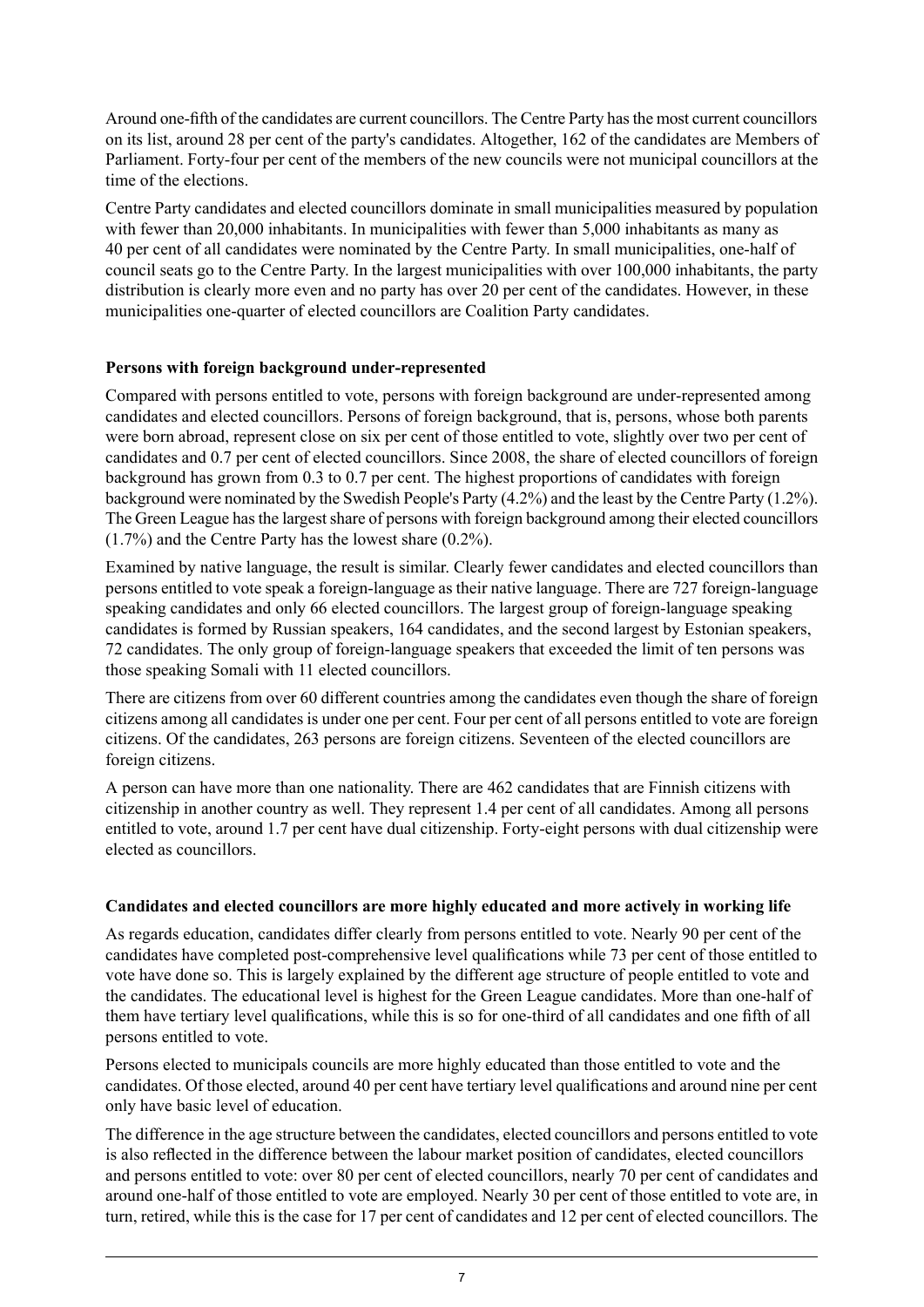employment rate is calculated as the share of employed persons in working-age population aged 18 to 64. The employment rate of elected councillors is high, 89 per cent for the whole country. It is eleven percentage points higher than that of candidates and good 20 per cent more than that of persons entitled to vote.

Viewed by socio-economic group, there are more self-employed persons among the candidates and elected councillors than among persons entitled to vote. The share of self-employed persons among employed elected councillors is 20 per cent, 16.5 per cent among candidates and 10.5 per cent among persons entitled to vote. Most self-employed persons are found among Centre Party candidates, nearly 30 per cent, of whom more than one-half are farmers and forestry entrepreneurs. Among Coalition Party candidates good one-fifth are also self-employed.

The local government sector employs candidates and elected councillors more than persons entitled to vote. Thirty-seven per cent of employed elected councillors work in the local government sector, and around 31 per cent of candidates. Among persons entitled to vote, 23 per cent work in the local government sector. Wage and salary earners in the central government sector are candidates particularly in larger municipalities with over 100,000 inhabitants. In them, more than ten per cent of employed candidates work in the central government sector, while 6.5 per cent of all candidates and 5.8 per cent of persons entitled to vote work for the central government sector. In these municipalities, one-fifth of elected councillors work in the central government sector.

#### **Over 40 per cent of elected councillors are parents of a family with children**

The candidates and elected councillors also differ in their family status from the persons entitled to vote: considerably more of elected councillors(40%) and candidates(36%) are parents of a family with children than among persons entitled to vote (23%). Around 12 per cent of elected councillors and less than 20 per cent of candidates live alone, while around one-quarter of persons entitled to vote live alone. Differences in the family status are explained by the fact that the age structure of the candidates and persons entitled to vote differ from each other.

The current family status does not reveal how many of the candidates and of those entitled to vote have or have had children of their own. This can, however, be examined based on the number of children recorded in the Finnish Population Information System. Candidates and elected councillors have more children than average. Of the candidates, 78 per cent have children and 85 per cent of elected councillors. The corresponding share for persons entitled to vote is 65 per cent. The elected councillors have, on average, 2.3 children, candidates 2.0 and persons entitled to vote 1.5 children. Among elected councillors, Christian Democrats have the most children, on average, three and Green councillors have the least, 1.8 children.

#### **Candidates and elected councillors from the Coalition Party have the highest income**

Candidates and elected councillors are highly educated and a larger share of them are also working than among persons entitled to vote. This also partially explains that the candidates' and elected councillors' income level is higher than that of persons entitled to vote. The median for the disposable monetary income of all elected councillors is EUR 30,000 per year. The median for disposable monetary income among candidates in 2015 was EUR 26,100, while that of all persons entitled to vote was EUR 5,600 lower. Disposable monetary income refers to the monetary income after taxes that consists of earned income, property income, and transfer income.

The candidates' income varies by party from EUR 31,200 in the Coalition Party to EUR 22,200 in the Finns Party. When the population entitled to vote is arranged according to income and divided into ten equal parts, the income deciles of the population entitled to vote are generated. Each of these has slightly under 440,000 persons. The highest-income decile of the population entitled to vote has at least EUR 38,000 at their disposal and the lowest income decile at most EUR 8,250 per year.

Future councillors from the Coalition Party have the highest income. On average, they have EUR 36,700 per year at their disposal. The councillors elected among Finns Party candidates have the lowest income. The median for their disposable monetary income is around EUR 27,400 per year.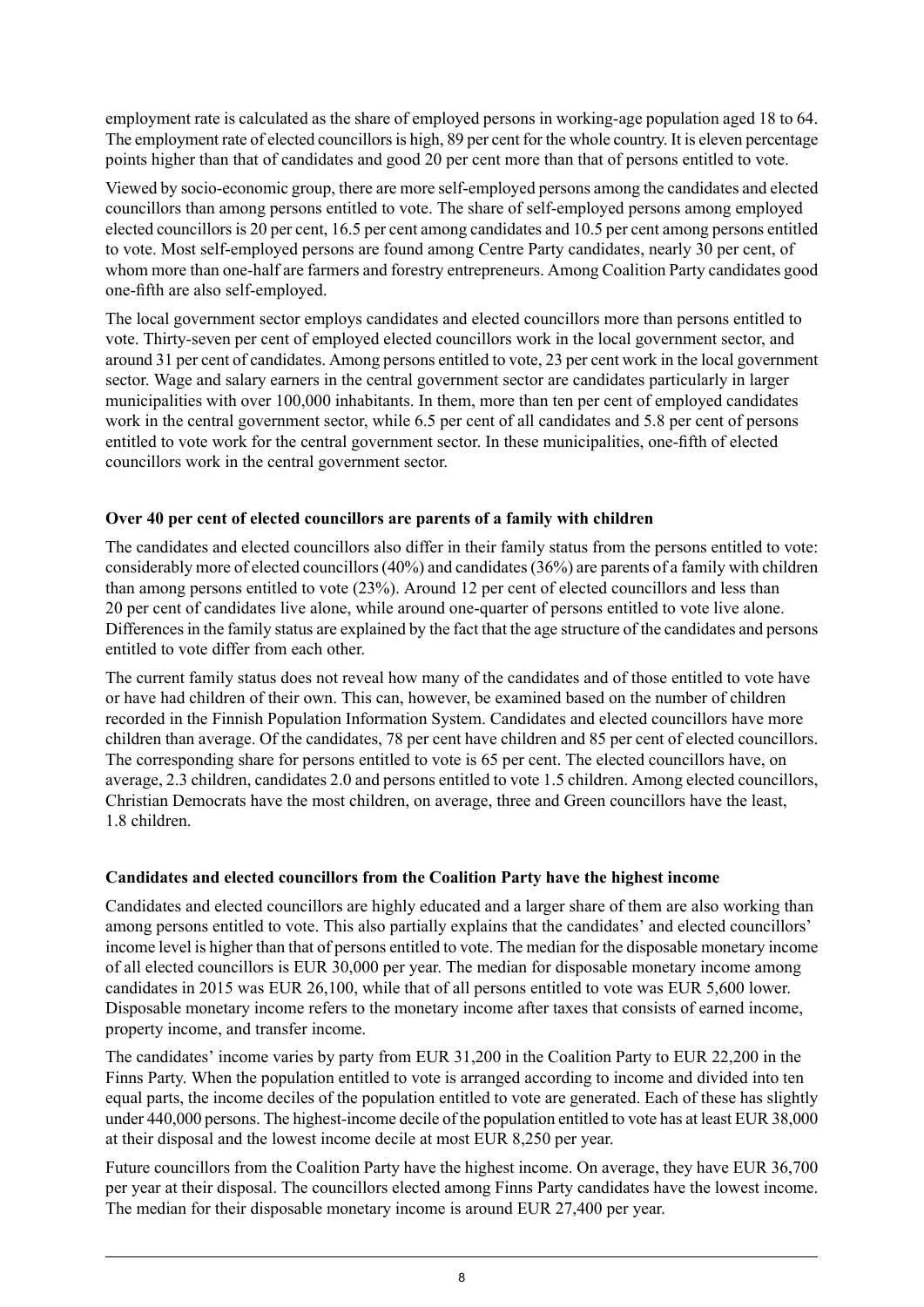Among all candidates, 18 per cent belong to the highest income decile and of the elected councillors around 28 per cent. Those representing the Coalition Party and the Swedish People's Party belong to the higher end of the income distribution both among the candidates and elected councillors. Of those elected from the Coalition Party, 46 per cent belong to the highest income decile and around one-third of elected councillors from the Swedish People's Party.

One-tenth of all persons entitled to vote thus belong to the lowest income decile. Of the candidates, slightly fewer, around six per cent, belong to this decile. Only among female candidates nominated by constituency associations and other parties over ten per cent belong to the lowest income decile. For other parties, the shares fluctuate between 2.6 and nine per cent.

Around three per cent of elected councillors belong to the lowest income decile. Most elected councillors belonging to the lowest income decile are found in parties outside the Parliament and in constituency associations, 5.5 per cent. The Christian Democrats have the least elected councillors belonging to the lowest income decile, 1.6 per cent.

### <span id="page-8-0"></span>1.2. Candidates, elected councillors and persons entitled to vote by sex

#### **The Green League increased its council seats by three-thirds, the Finns Party lost one-third**

A total of 33,618 candidates were nominated for the Municipal elections. This is 3,506 fewer candidates than in 2012. Nearly all parties have a lower number of candidates than in the previous Municipal elections. Only the Green League and the Christian Democrats were able to nominate more candidates than in the 2012 elections. In the 2012 elections, the Green League had 2,299 candidates, now in the 2017 elections three hundred more, that is, 2,600 candidates. The Christian Democratsincreased their number of candidates by around one hundred. The number of candidates decreased most in the National Coalition Party both in terms of number and in relative terms. As in previous years, the Centre Party of Finland (7,461) had the most candidates, even though its number of candidates is also lower than in the previous election. (Table 1)

A total of 8,999 councillors were elected to the municipal councils of Mainland Finland. This is 674 fewer councillors than in 2012. The number of elected councillors fell because of municipal mergers that had taken place between the elections. In 2012, councillors were elected for 304 municipal councils, now there are nine fewer municipalities.

All in all, the number of elected councillors decreased by seven per cent. The number of elected councillors decreased more than average for the Finns Party, the Coalition Party and the Centre Party. The Green League, the Left Alliance and the Christian Democrats, in turn, increased their number of councillors. Representatives of the constituency associations and smaller parties also increased their number of seats. The Green League is the clear winner of the elections and increased its number of elected councillors by close on 66 per cent. Correspondingly, the Finns Party lost more than one-third of its seats.

The Centre Party still has the most council seats. Nearly one-third of the councils in Mainland Finland are dominated by the Centre Party. The Social Democratic Party has the second most council seats (18.8%) and the Coalition Party has the third most (17.9%). The winner of the elections, the Green League, increased its share of council sears with 2.6 percentage points from 3.3 to 5.9 per cent. The Finns Party's share of council seats decreased by 3.8 percentage points from 12.4 to 8.6 per cent.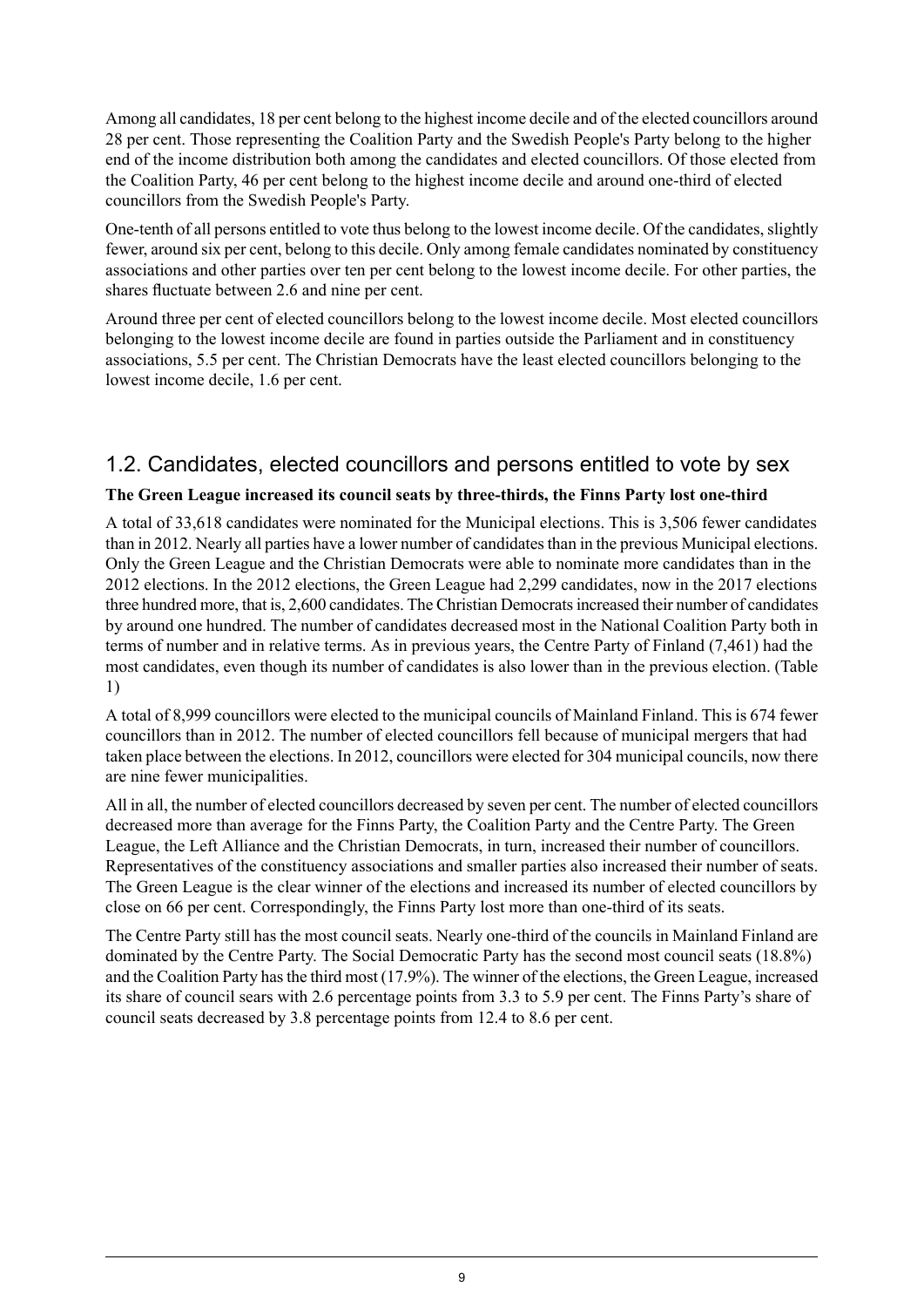| Party                                                    | Number of<br>candidates |        |        | Change<br>from the<br>previous<br>elections, % |           | Number<br>οf<br>elected<br>councillors |       | Change<br>from the<br>previous<br>elections, % |         |           |  |  |
|----------------------------------------------------------|-------------------------|--------|--------|------------------------------------------------|-----------|----------------------------------------|-------|------------------------------------------------|---------|-----------|--|--|
|                                                          | 2008                    | 2012   | 2017   |                                                | 2012 2017 | 2008                                   | 2012  | 2017                                           |         | 2012 2017 |  |  |
| Total                                                    | 38.509                  | 37,124 | 33,618 | $-3.6$                                         | $-9.4$    | 10.412                                 | 9.674 | 8.999                                          | $-7.1$  | $-7.0$    |  |  |
| Centre<br>Party of<br>Finland<br><b>KESK</b>             | 9,977                   | 8,401  | 7,461  | $-15.8$                                        | $-11.2$   | 3,518                                  | 3,077 | 2,824                                          | $-12.5$ | $-8.2$    |  |  |
| National<br>Coalition<br>Party<br><b>KOK</b>             | 7,628                   | 6.874  | 5.739  | $-9.9$                                         | $-16.5$   | 2,020                                  |       | 1,735 1,490                                    | $-14.1$ | $-14.1$   |  |  |
| Finns<br>Party<br>PS                                     | 1.840                   | 4.394  | 3,831  | 138.8                                          | $-12.8$   | 443                                    | 1,195 | 770                                            | 169.8   | $-35.6$   |  |  |
| Finnish<br>Social<br>Democratic<br>Party<br><b>SDP</b>   | 7.702                   | 6,986  | 6,132  | $-9.3$                                         | $-12.2$   | 2,066                                  |       | 1,729 1,697                                    | $-16.3$ | $-1.9$    |  |  |
| Green<br>League<br><b>VIHR</b>                           | 2,192                   | 2,299  | 2,600  | 4.9                                            | 13.1      | 370                                    | 323   | 534                                            | $-12.7$ | 65.3      |  |  |
| Left<br>Alliance<br><b>VAS</b>                           | 4.112                   | 3.506  | 3,203  | $-14.7$                                        | $-8.6$    | 833                                    | 640   | 658                                            | $-23.2$ | 2.8       |  |  |
| Swedish<br>People's<br>Party<br>in Finland<br><b>RKP</b> | 1.407                   | 1,350  | 1,324  | $-4.1$                                         | $-1.9$    | 511                                    | 480   | 471                                            | $-6.1$  | $-1.9$    |  |  |
| Christian<br>Democrats<br>in Finland<br>KD               | 1,921                   | 1,870  | 1,971  | $-2.7$                                         | 5.4       | 351                                    | 300   | 316                                            | $-14.5$ | 5.3       |  |  |
| <b>Others</b>                                            | 1,730                   | 1,444  | 1,357  | $-16.5$                                        | $-6.0$    | 300                                    | 195   | 239                                            | $-35.0$ | 22.6      |  |  |

#### <span id="page-9-0"></span>**Table 1. Number of candidates and elected councillors by party in Municipal elections 2008, 2012 and 2017**

#### **The share of women among elected councillors increased but is still under 40 per cent**

Women make up 39.9 per cent of the candidates. The majority, or 51.2 per cent, of the persons entitled to vote are women. The proportion of female candidates rose by one percentage point from the 2012 Municipal elections. Only the Green League has more female than male candidates. Of its candidates, 57.9 per cent are women. Christian Democrats had the second most female candidates, where the share of women was 46.7 per cent and the Swedish People's Party had the third most, 43.7 per cent. The share of female candidates is around 40 per cent in the Social Democratic Party, the Left Alliance, the Centre Party, and the National Coalition Party. The Finns Party has the least female candidates, 25 per cent of candidates. (Figure 1)

Women make up 39 per cent of the elected councillors. The share of women among elected councillors increased by nearly three percentage points from the previous elections. Altogether, 3,959 persons were elected to municipal council who are not municipal councillors at the moment. Slightly more of them were women (44%).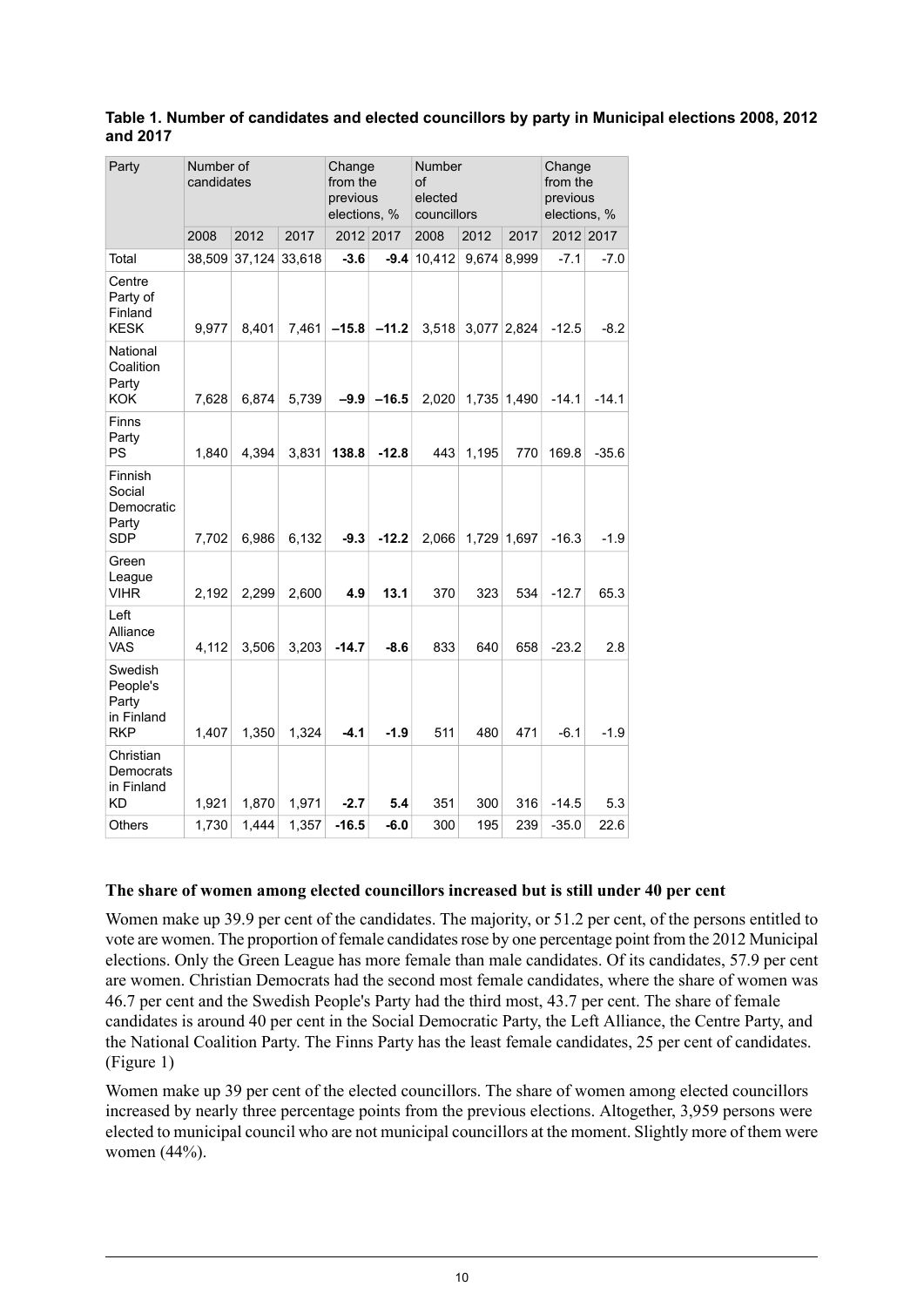

<span id="page-10-0"></span>**Figure 1. Persons entitled to vote, candidates (by party) and elected councillors by sex in the Municipal elections 2017, %**

<span id="page-10-1"></span>A distinct majority of the elected Green League councillors are women, around 68 per cent. The Christian Democrats(46.5%) and the Social Democratic Party (44.4%) also have more elected women than average. Least women were elected to municipal councils from the Finns Party. Only slightly over one-fifth of elected Finns Party councillors are women. (Figure 2)



#### **Figure2. Personsentitled to vote,candidatesand elected councillors (by party) by sex in the Municipal elections 2017, %**

Women's share of all candidates has remained at around 40 per cent throughout the 2000s. Among most parties, the share of female candidates hasremained more or less on the same level. Only the Green League and the Left Alliance have clearly increased their share of female candidates in recent years. In the Green League, the share of female candidates has increased by seven percentage points from 2000 and in the Left Alliance by 5.6 percentage points. (Table 2)

The share of women has always been slightly higher among candidates than among elected councillors. In previous municipal elections in the 2000s, the share of women among elected councillors has been three to four percentage points lower than among candidates. Now, in the 2017 elections, the difference contracted by less than one percentage point.

Women have been the majority among Green League candidates and elected councillors throughout the 2000's. Already in the 2012 elections, the share of elected women was as high as now (68%). From the previous elections, the Christian Democrats raised the share of women the most, almost by eight percentage points. The Left Alliance also raised their share of elected women by more than average and climbed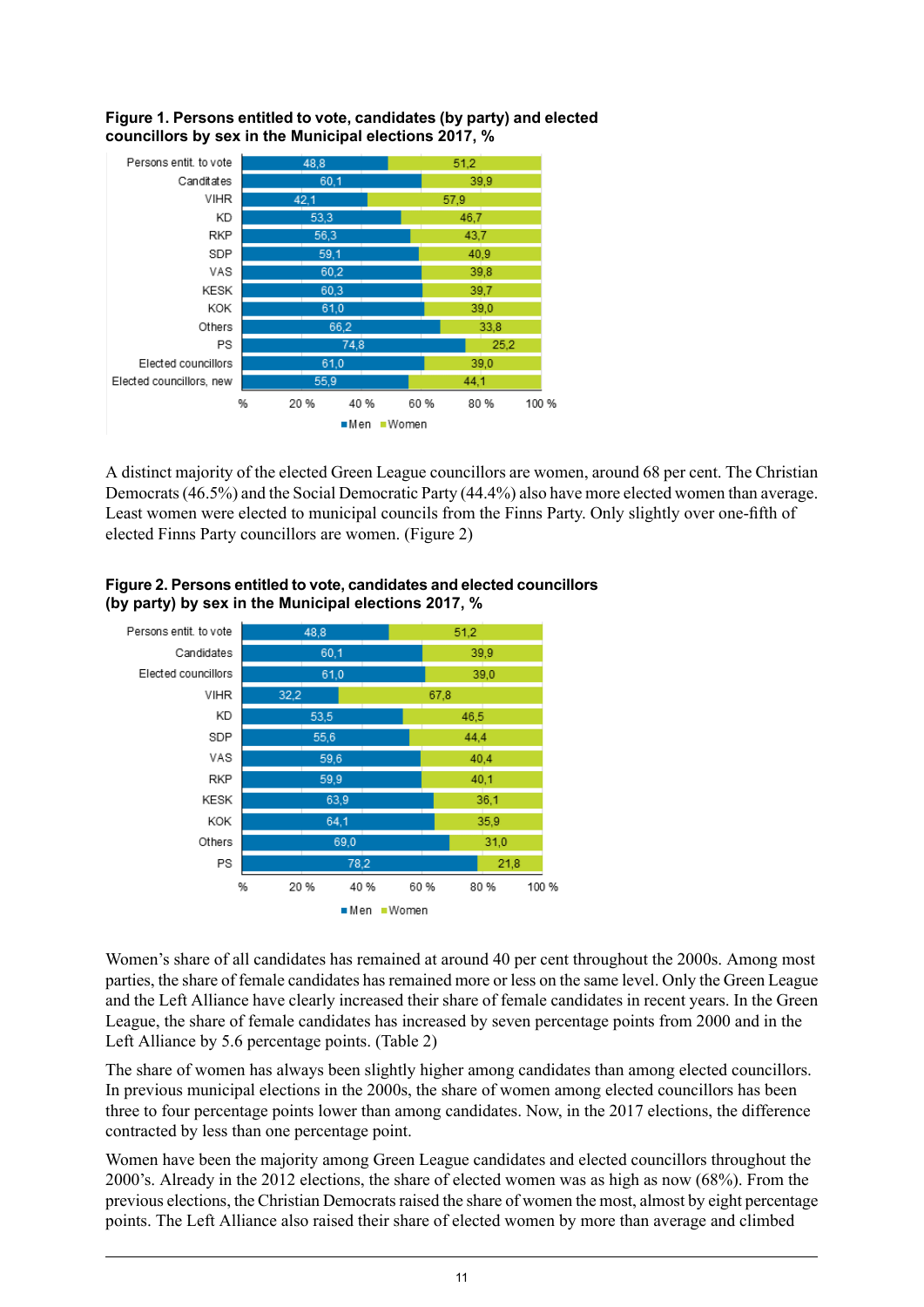above the average share of women in council seats. The Social Democratic Party and the Swedish People's Party also had more than average women among their elected councillors.

|                                                          | 2000            |                        | 2004            |                              | 2008   |                              | 2012   |                              | 2017   |                        |  |
|----------------------------------------------------------|-----------------|------------------------|-----------------|------------------------------|--------|------------------------------|--------|------------------------------|--------|------------------------|--|
| Persons<br>entitled<br>to vote                           | 51.8            |                        | 51.6            |                              |        | 51.5                         |        | 51.4                         | 51.2   |                        |  |
|                                                          | Candi-<br>dates | Elected<br>councillors | Candi-<br>dates | Elected<br>councillors dates | Candi- | Elected<br>councillors dates | Candi- | Elected<br>councillors dates | Candi- | Elected<br>councillors |  |
| Total                                                    | 38.2            | 34.4                   | 39.9            | 36.4                         | 40.4   | 36.7                         | 38.8   | 36.2                         | 39.9   | 39.0                   |  |
| Centre<br>Party of<br>Finland<br><b>KESK</b>             | 38.2            | 30.9                   | 39.7            | 33.7                         | 40.3   | 34.1                         | 39.8   | 35.1                         | 39.7   | 36.1                   |  |
| National<br>Coalition<br>Party<br><b>KOK</b>             | 39.1            | 35.4                   | 40.4            | 35.0                         | 40.3   | 35.9                         | 39.1   | 35.7                         | 39.0   | 35.9                   |  |
| Finns<br>Party<br>PS                                     | 28.8            | 15.6                   | 26.3            | 18.9                         | 25.7   | 20.8                         | 23.3   | 23.2                         | 25.2   | 21.8                   |  |
| Finnish<br>Social<br>Democratic<br>Party<br><b>SDP</b>   | 37.7            | 38.1                   | 39.2            | 39.7                         | 40.8   | 41.0                         | 40.4   | 41.7                         | 40.9   | 44.4                   |  |
| Green<br>League<br><b>VIHR</b>                           | 50.7            | 58.9                   | 52.9            | 62.7                         | 56.8   | 64.3                         | 56.8   | 68.1                         | 57.9   | 67.8                   |  |
| Left<br>Alliance<br><b>VAS</b>                           | 34.2            | 32.3                   | 36.1            | 33.9                         | 36.6   | 32.4                         | 37.9   | 35.8                         | 39.8   | 40.4                   |  |
| Swedish<br>People's<br>Party in<br>Finland<br><b>RKP</b> | 39.9            | 34.6                   | 43.5            | 37.9                         | 42.9   | 38.2                         | 43.5   | 38.3                         | 43.7   | 40.1                   |  |
| Christian<br>Democrats<br>in Finland<br><b>KD</b>        | 46.9            | 38.6                   | 47.2            | 45.3                         | 48.2   | 43.0                         | 45.3   | 38.7                         | 46.7   | 46.5                   |  |
| <b>Others</b>                                            | 32.0            | 30.9                   | 34.6            | 31.5                         | 33.6   | 34.0                         | 32.8   | 29.7                         | 33.8   | 31.0                   |  |

<span id="page-11-0"></span>

| Table 2. Women's proportion of persons entitled to vote, candidates and elected councillors by |
|------------------------------------------------------------------------------------------------|
| party in Municipal elections 2000 to 2017, %                                                   |

The percentage of female candidates is highest in the region of Uusimaa (43.4%) and lowest in Central Ostrobothnia (35.7%). In addition to Uusimaa, only the regions of Varsinais-Suomi, Kanta-Häme and Ostrobothnia have more female candidates than average. (Figure 3)

Most women were elected into municipal councils in Uusimaa. Of the future councillors in municipal councils in Uusimaa, 46 per cent are women. Also in Kanta-Häme, Varsinais-Suomi, Kymenlaakso and Päijät-Häme the share of women among elected councillors reached over 40 per cent.

The share of women among elected councillors is smallest in the regions of Central Ostrobothnia (28.7%) and South Ostrobothnia (30.5%). In these regions, also clearly fewer women were elected than were standing as candidates. By contrast, for example, in Uusimaa, Kanta-Häme, Päijät-Häme and North Karelia, the share of elected women was higher than their share of candidates.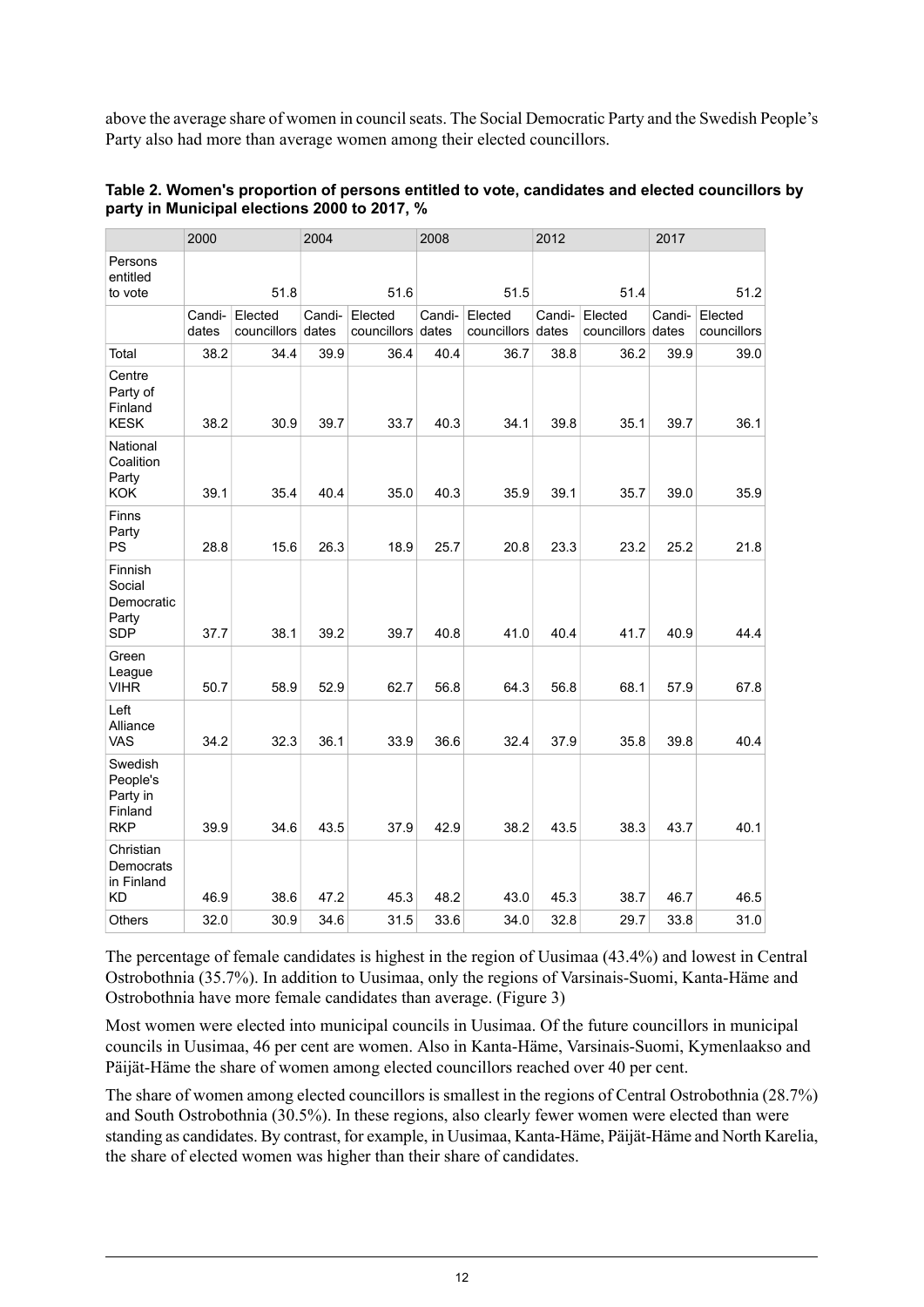#### <span id="page-12-0"></span>**Figure 3. Women's share of candidates and elected councillors by region in the Municipal elections 2017, %**



#### **Around 44 per cent of elected councillors are new**

Of all the candidates nominated by the parties, over one-half of the candidates were also candidates in the 2012 Municipal elections. Of all candidates, 2.6 per cent were candidates for some other party in the previous elections and around 46 per cent of the candidates were new candidates. The Green League has the most new candidates, among whose candidates 60 per cent are new. Among the candidates of the Social Democratic Party, nearly 60 per cent were also nominated in the previous elections either as candidates for the Social Democratic Party or for some other party. In both elections, close on three per cent of candidates has changed parties. (Figure 4)

<span id="page-12-1"></span>Around one-fifth of all the candidates are current councillors. The Centre Party has most current councillors on its list, around 28 per cent of the party's candidates and the Green League has the least, close on nine per cent. Altogether 162 of the candidates are Members of Parliament.



#### **Figure 4. Share of candidates nominated in the 2012 election and new candidates by party in the Municipal elections 2017, %**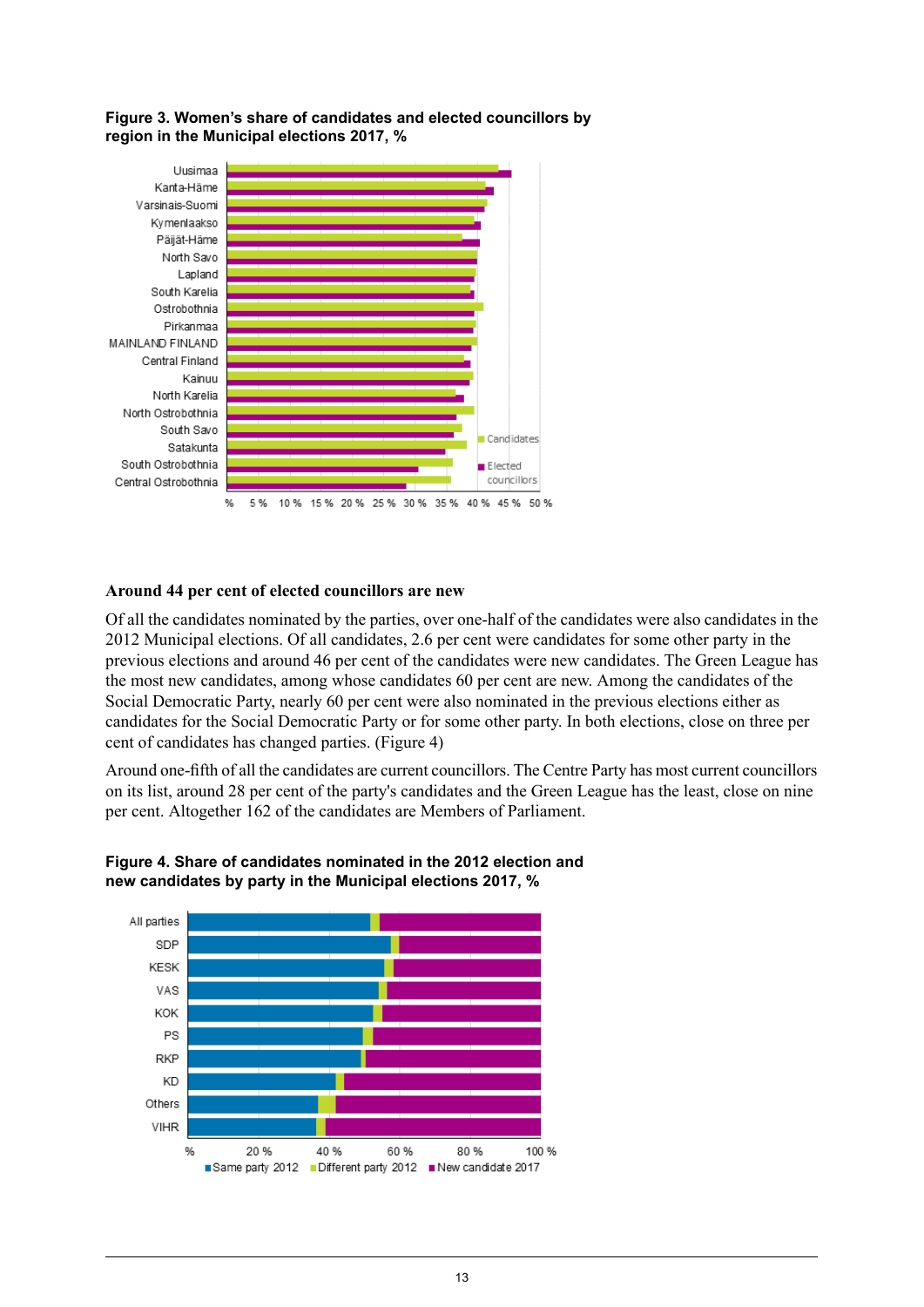Altogether 8,999 councillors were elected to municipal councils of whom 3,959 or nearly 44 per cent were not municipal councillors at the time of the elections. Naturally, the parties that increased their number of seats have the largest share of new councillors. Among the Green League's elected councillors, 66 per cent were other than current municipal councillors. Even though the Finns Party lost 425 council seats, the share of new councillors among all elected Finns Party councillors is close to 40 per cent. (Figure 5)



<span id="page-13-1"></span>

### <span id="page-13-0"></span>1.3. Age structure

#### **The Left Alliance has the oldest councillors, the Green League the youngest**

The average age of the candidates is now almost one year higher than in the previous elections and around 3.6 years older than the candidates in 2000. Female candidates are around three years younger than male candidates. The average age of male candidates is now 50.7 years and that of female candidates 47.8. Female candidates are, on average, four years younger than women entitles to vote, whereas male candidates two years older than men entitled to vote. The average age of persons entitled to vote has risen by close on one year since the previous elections and by nearly three years from 2000. On the day of the election, the average age of persons entitled to vote is now 48.9 for men and 51.5 for women. (Table 3)

The sex and age structure of candidates is very different from that of persons entitled to vote (Figures 6 and 7). The age pyramid of neither group is no longer a pyramid as the name indicates: the age structure of persons entitled to vote rather resembles a tower and that of candidates a one sided gyroscope, from which the missing of the youngest and oldest age groups as well as the dominance of men are visible. Most male candidates represent the age group of those aged 50 to 64 and most female candidates the age group of those aged 40 to 54.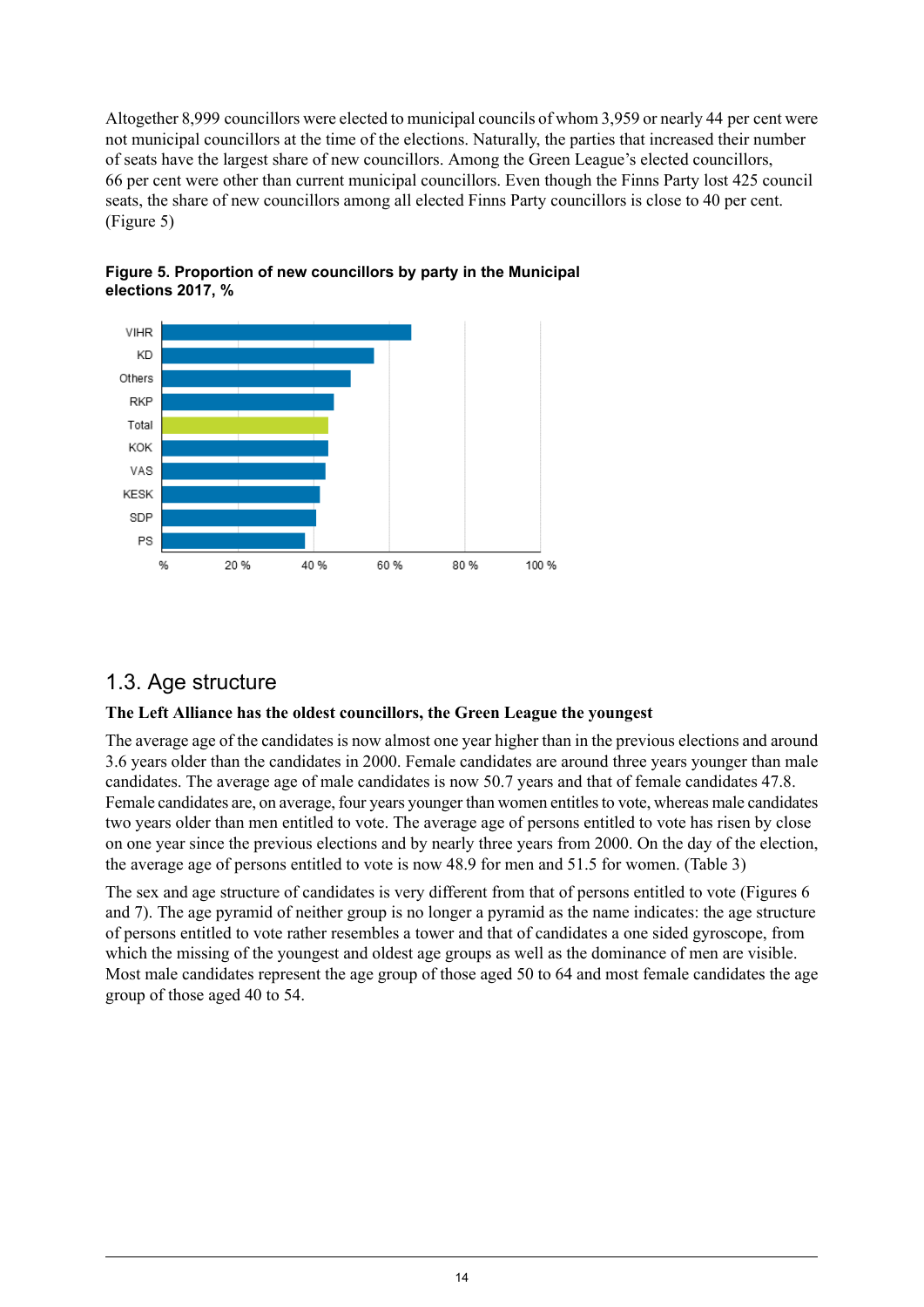

<span id="page-14-0"></span>**Figure 6. Age distribution and average age of persons entitled to vote by sex in the Municipal elections 2017, %**

<span id="page-14-1"></span>**Figure 7. Age distribution and average age of candidates by sex in the Municipal elections 2017, %**



The average age of the persons elected to municipal councils is around 50. In the previous elections in 2012 the average age of elected councillors was exactly 50. The average age of elected councillors has risen by around one year from the 2008 elections. The average age of elected men is 51.8 years and they are around one year older than men who stood as candidates. Elected women are on average four years younger than elected men. The average are of elected women is 47.7 years, which is almost the same as the average age of women who stood as candidates. Men elected as councillors concentrate on the age group 60 to 64. Their share is around nine per cent of all councillors. The biggest group of women is aged 40 to 44 with a 5.6 per cent share. (Figure 8)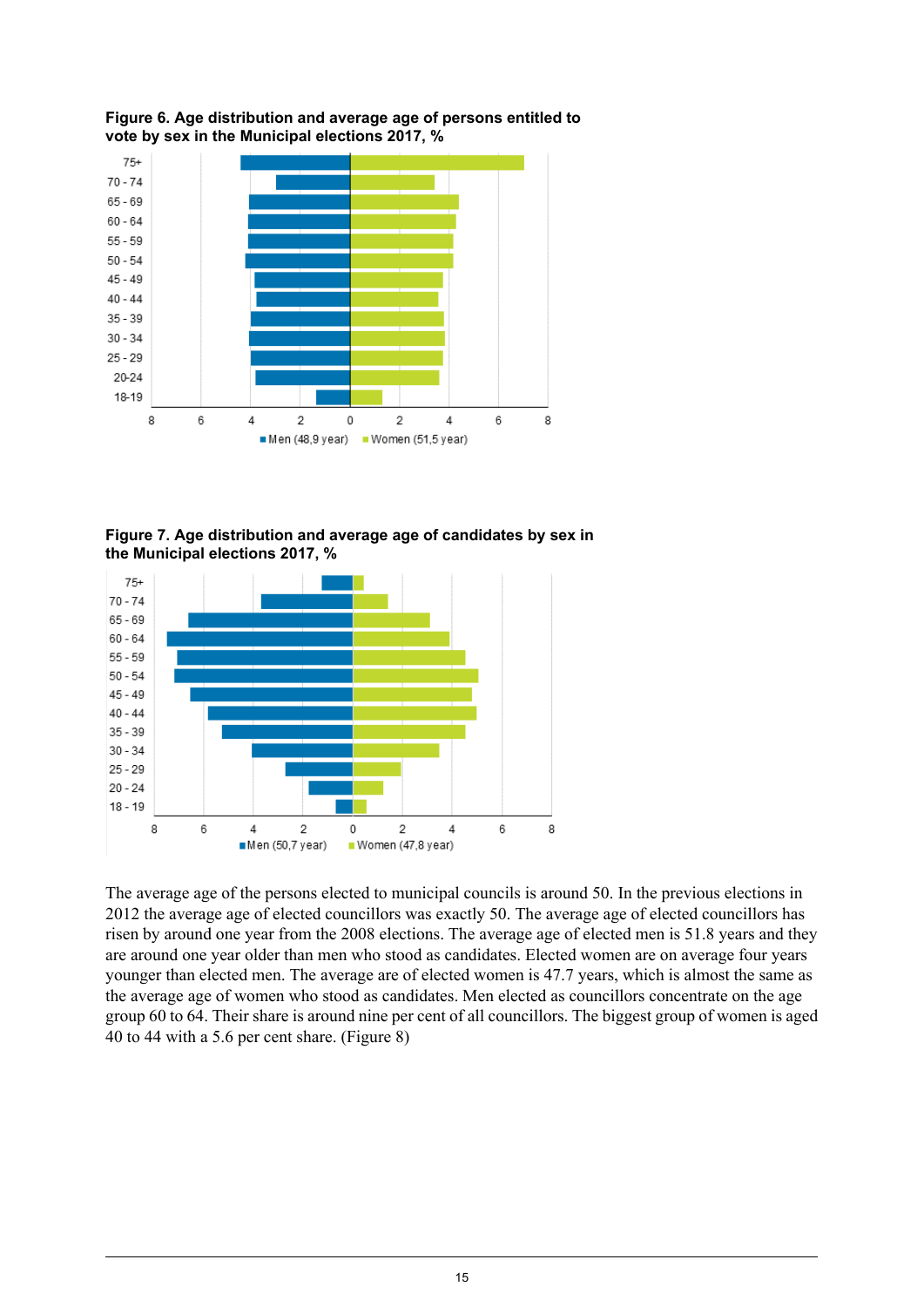<span id="page-15-0"></span>



Examined by party, the Christian Democrats hasthe oldest candidates: Nearly 40 per cent of their candidates are aged 60 or over and the average age is 52.2 years. The Green League has the youngest candidates. Almost 45 per cent of them are aged under 40, and the average age of the candidates is 43.8 years. Around 29 per cent of all candidates are aged under 40 and around 31 per cent are aged 60 or over. (Figure 9, Table 3)

<span id="page-15-1"></span>Around one-quarter of the elected councillors are aged under 40 and close on one-third are aged 60 or over. The oldest elected councillors are The Left Alliance's male candidates, on average 56. The women elected from the Green League's list are, in turn, the youngest - their average age is 42. (Table 3)



**Figure 9. Persons entitled to vote, candidates (by party) and elected councillors by age group in the Municipal elections 2017, %**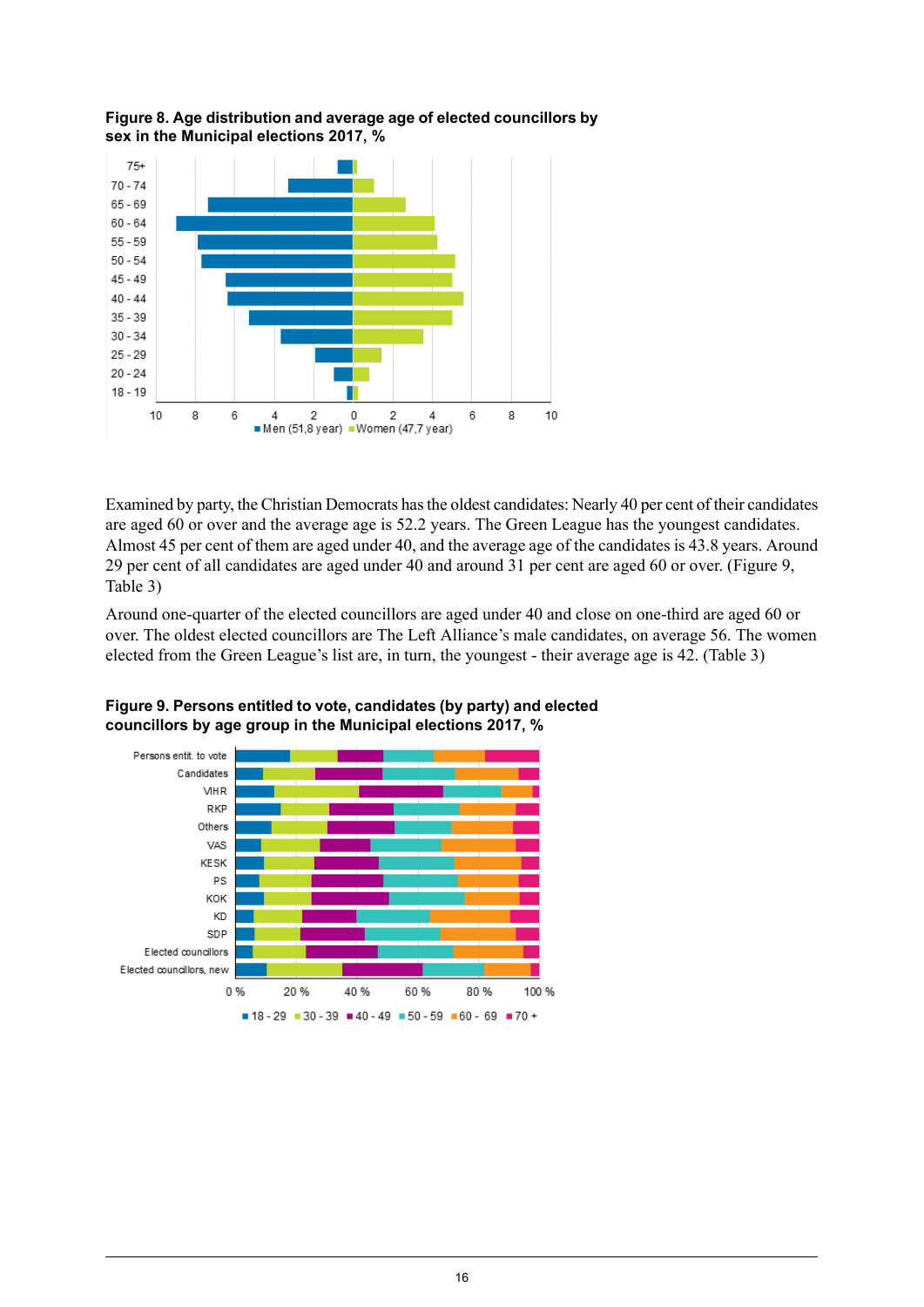#### <span id="page-16-0"></span>**Table 3. Average age of candidates and elected councillors by party in the Municipal elections 2017**

|                                                          | Total      |                        | Men        |                        | Women      |                        |  |  |
|----------------------------------------------------------|------------|------------------------|------------|------------------------|------------|------------------------|--|--|
| Persons<br>entitled<br>to vote                           |            | 50.3                   |            | 48.9                   | 51.5       |                        |  |  |
|                                                          | Candidates | Elected<br>councillors | Candidates | Elected<br>councillors | Candidates | Elected<br>councillors |  |  |
| Total                                                    | 49.5       | 50.2                   | 50.7       | 51.8                   | 47.8       | 47.7                   |  |  |
| Centre<br>Party of<br>Finland<br><b>KESK</b>             | 49.5       | 50.1                   | 50.9       | 51.3                   | 47.5       | 48.0                   |  |  |
| National<br>Coalition<br>Party<br><b>KOK</b>             | 49.0       | 49.2                   | 49.8       | 50.5                   | 47.6       | 47.0                   |  |  |
| Finns<br>Party<br>PS                                     | 49.8       | 48.8                   | 50.4       | 50.0                   | 47.9       | 44.5                   |  |  |
| Finnish<br>Social<br>Democratic<br>Party<br><b>SDP</b>   | 51.4       | 52.5                   | 52.7       | 54.7                   | 49.7       | 49.9                   |  |  |
| Green<br>League<br><b>VIHR</b>                           | 43.8       | 42.7                   | 44.6       | 44.2                   | 43.1       | 42.0                   |  |  |
| Left<br>Alliance<br>VAS                                  | 50.4       | 53.1                   | 51.9       | 55.9                   | 48.2       | 49.1                   |  |  |
| Swedish<br>People's<br>Party<br>in Finland<br><b>RKP</b> | 47.9       | 49.7                   | 49.2       | 51.4                   | 46.2       | 47.1                   |  |  |
| Christian<br>Democrats<br>in Finland<br>ΚD               | 52.2       | 52.8                   | 52.4       | 53.6                   | 51.9       | 51.8                   |  |  |
| <b>Others</b>                                            | 48.9       | 52.0                   | 49.7       | 53.0                   | 47.2       | 49.8                   |  |  |

#### **Women's enthusiasm to stand as candidates decreases after the age of 40**

Altogether 0.9 per cent of men and 0.6 per cent of women are nominated as candidates. In all age groups, fewer women are nominated than men. The share of candidates of the age group raises sharply for women to about the age of 40 and for men to the age of 50. At about the age of 40 women's participation rate is only slightly lower than men's but the difference grows after that. While women's participation rate makes a downturn after the age of 40, men's participation rate only drops at the age of 70 to the same level as for 40-year-old men.

The proportion of male candidates per age group is at its highest in ages 58 to 64, when around 1.4 to 1.5 per cent of each 1-year age group are candidates. Among women, most stand as candidates between the ages 40 to 50, 0.9 to 1.1 per cent of the age group. (Figure 10)

The share of elected councillors in the age groups resemble the share of candidates in the age groups. It is likely that the share of elected councillors is larger, the larger the proportion of the age group that stood as candidates. Relative to the size of the age group, most men became elected among those aged slightly over 60. Among women, most became elected to councils at the age of slightly over 40.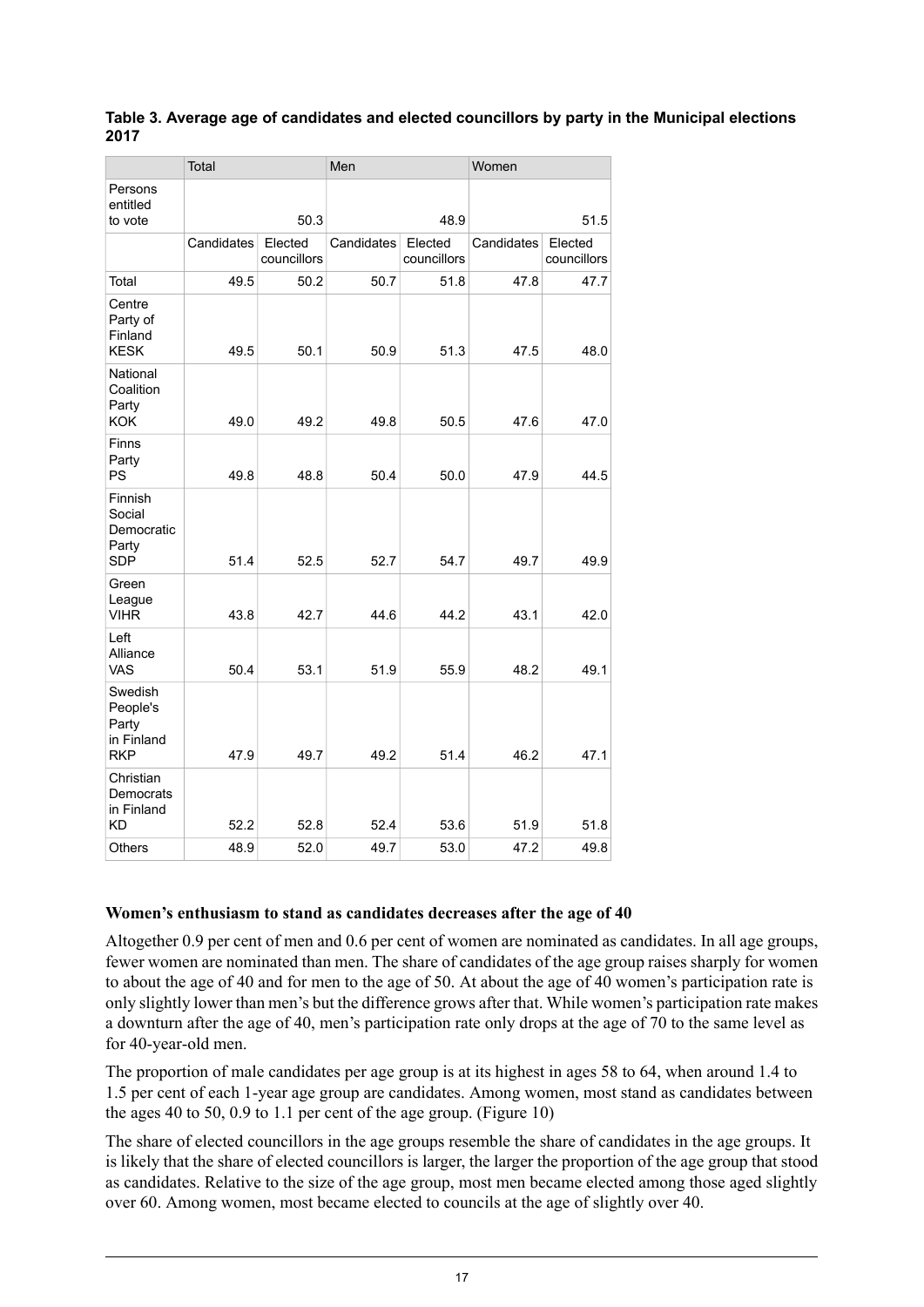

#### <span id="page-17-0"></span>**Figure 10. Share of candidates and elected councillors in the age group by sex in the Municipal elections 2017, %**

#### **The Centre Party in majority in small municipalities**

The Centre Party candidates dominate in small municipalities measured by population with fewer than 20,000 inhabitants. In municipalities with fewer than 5,000 inhabitants as many as 40 per cent of all candidates were nominated by the Centre Party. In municipalities of thissize category, the Social Democratic Party and the National Coalition Party have nominated the second and third most candidates. In large municipalities with over 100,000 inhabitants the proportion of the Centre Party is slightly over ten per cent of all candidates. (Table 4)

In larger municipalities no party reaches as large a share of the candidates as the Centre Party does in small municipalities. In municipalities with 20,000 to 99,999 inhabitants, the Social Democratic Party's share of candidates is good one-fifth and the National Coalition Party's close on one-fifth.

In the largest municipalities with over 100,000 inhabitants the party distribution of candidates is considerably more even: the Coalition Party and the Social Democratic Party have nominated the most candidates, that is, both parties have a proportion of 15.5 per cent. Large cities also have more than average candidates from the Green League, the Left Alliance and the Communist Party of Finland. The share of the Finns Party candidates does not vary much by the size of the municipality.

In municipalities with under 20,000 inhabitants the Centre Party gained most seats in municipal councils. In municipalities with less than 5,000 inhabitants as many as one-half of elected councillors were from the Centre Party and in municipalities with 5,000 to 19,999 inhabitants one-third. In medium-sized municipalities with 20,000 to 99,999 inhabitants the Social Democratic Party was the winner. In these municipalities around one-quarter of elected councillors represent the Social Democratic Party. In the largest municipalities with over 100,000 inhabitants most candidates from the Coalition Party were elected as councillors.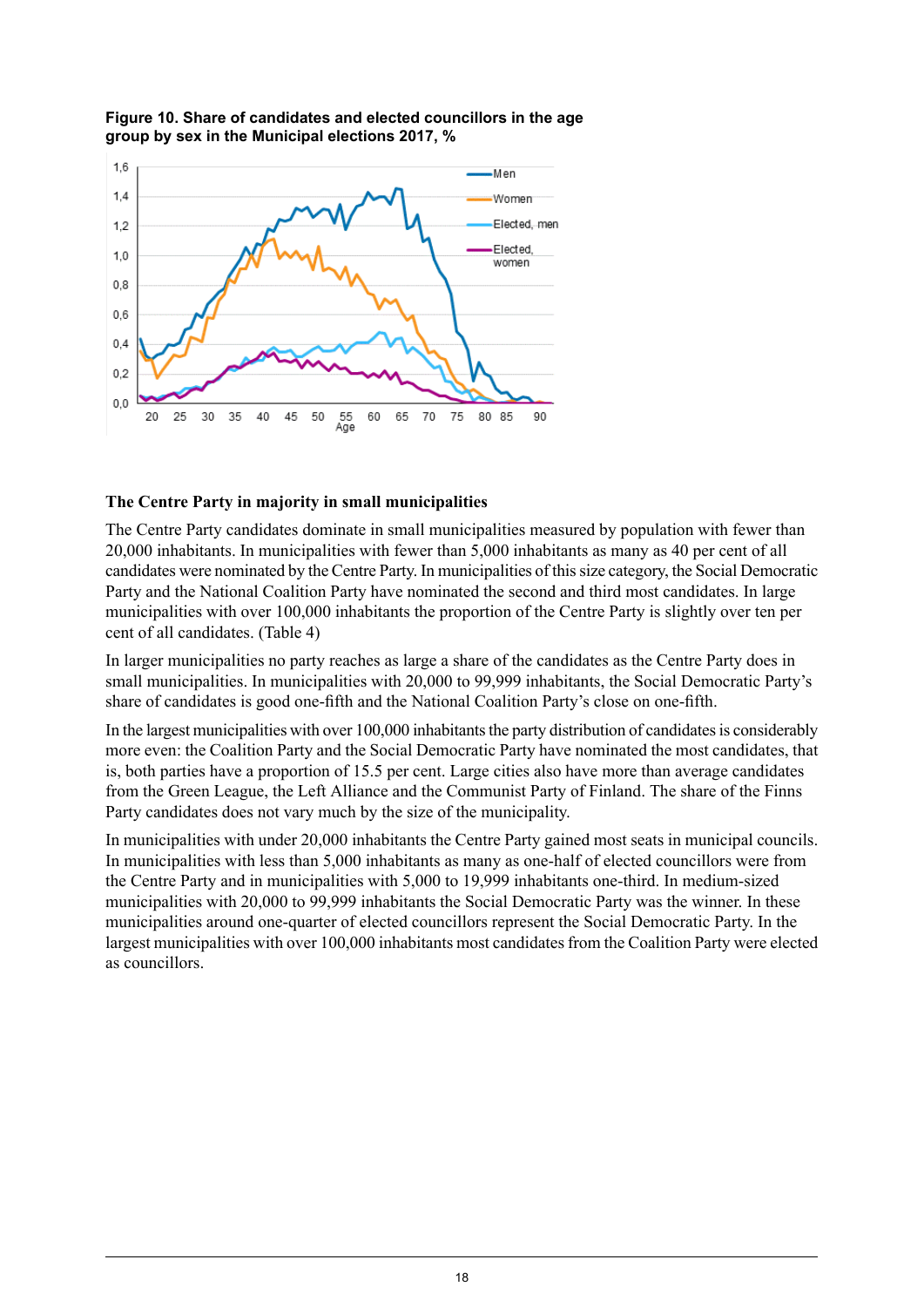#### <span id="page-18-1"></span>**Table 4. Party distribution of candidates and elected councillors by size of municipality in the Municipal elections 2017, %**

|                                                          | Total           |                             | Size category of municipality (population at the end of 2016) |                             |                 |                             |                 |                             |                 |                             |                 |                             |  |
|----------------------------------------------------------|-----------------|-----------------------------|---------------------------------------------------------------|-----------------------------|-----------------|-----------------------------|-----------------|-----------------------------|-----------------|-----------------------------|-----------------|-----------------------------|--|
|                                                          |                 |                             | $-4,999$                                                      |                             | $5,000 - 9,999$ |                             |                 | 10,000 - 19,999             |                 | 20,000 - 99,999             |                 | 100,000+                    |  |
| Party                                                    | Candi-<br>dates | Elected<br>coun-<br>cillors | Candi-<br>dates                                               | Elected<br>coun-<br>cillors | Candi-<br>dates | Elected<br>coun-<br>cillors | Candi-<br>dates | Elected<br>coun-<br>cillors | Candi-<br>dates | Elected<br>coun-<br>cillors | Candi-<br>dates | Elected<br>coun-<br>cillors |  |
| Total                                                    | 100.0           | 100.0                       | 100.0                                                         | 100.0                       | 100.0           | 100.0                       | 100.0           | 100.0                       | 100.0           | 100.0                       | 100.0           | 100.0                       |  |
| Centre<br>Party of<br>Finland<br><b>KESK</b>             | 22.2            | 31.4                        | 40.0                                                          | 49.3                        | 28.5            | 34.8                        | 23.0            | 28.1                        | 15.4            | 17.5                        | 10.5            | 10.0                        |  |
| National<br>Coalition<br>Party<br><b>KOK</b>             | 17.1            | 16.6                        | 15.0                                                          | 12.9                        | 16.1            | 14.2                        | 17.9            | 16.7                        | 19.1            | 20.5                        | 15.5            | 24.6                        |  |
| Finns<br>Party<br><b>PS</b>                              | 11.4            | 8.6                         | 13.3                                                          | 8.4                         | 10.0            | 7.5                         | 12.3            | 9.3                         | 10.7            | 9.3                         | 11.6            | 8.5                         |  |
| Finnish<br>Social<br>Democratic<br>Party<br><b>SDP</b>   | 18.2            | 18.9                        | 14.2                                                          | 14.0                        | 17.6            | 17.2                        | 19.1            | 20.1                        | 21.8            | 24.6                        | 15.5            | 19.4                        |  |
| Green<br>League<br><b>VIHR</b>                           | 7.7             | 5.9                         | 2.4                                                           | 1.7                         | 4.1             | 3.2                         | 5.7             | 5.4                         | 10.2            | 10.0                        | 13.9            | 19.1                        |  |
| Left<br>Alliance<br><b>VAS</b>                           | 9.5             | 7.3                         | 6.0                                                           | 5.6                         | 9.2             | 7.6                         | 8.1             | 6.4                         | 10.5            | 8.6                         | 12.7            | 10.4                        |  |
| Swedish<br>People's<br>Party in<br>Finland<br><b>RKP</b> | 3.9             | 5.2                         | 1.3                                                           | 1.7                         | 5.8             | 9.0                         | 5.5             | 8.3                         | 2.9             | 3.5                         | 4.7             | 2.8                         |  |
| Christian<br>Democrats<br>in Finland<br><b>KD</b>        | 5.9             | 3.5                         | 3.6                                                           | 2.7                         | 4.8             | 3.2                         | 6.1             | 4.2                         | 6.4             | 4.2                         | 7.9             | 3.4                         |  |
| Others                                                   | 4.0             | 2.7                         | 4.4                                                           | 3.7                         | 3.8             | 3.3                         | 2.2             | 1.5                         | 2.9             | 1.9                         | 7.6             | 1.8                         |  |

### <span id="page-18-0"></span>1.4. Foreign background

#### **Less than one per cent of elected councillors are foreign-language speakers**

The language distribution among the candidates mirrors, by and large, the language distribution of the population in the regions. The proportion of Swedish-speaking candidates (5.6 %) slightly exceeds their proportion of persons entitled to vote (4.7 %). Swedish-speaking people are more active in the region of Uusimaa, where their proportion of the candidates is 13.4 per cent and that of the persons entitled to vote is 8.0 per cent.

In all, 5.7 per cent of all persons entitled to vote speak another language than Finland's national languages. Considerably fewer of the candidates, just 2.2 per cent are foreign-language speakers. The share of foreign-language speakers among candidates has, however, grown slightly from the 2012 elections when the share of foreign-language speaking candidates of all candidates was 1.8 per cent.

Among all candidates, the under-representation of foreign-language speakers is 3.5 percentage points. This means that there are fewer foreign-language speaking candidates than foreign-language speaking persons entitled to vote. The under-representation is highest in areas where the population share of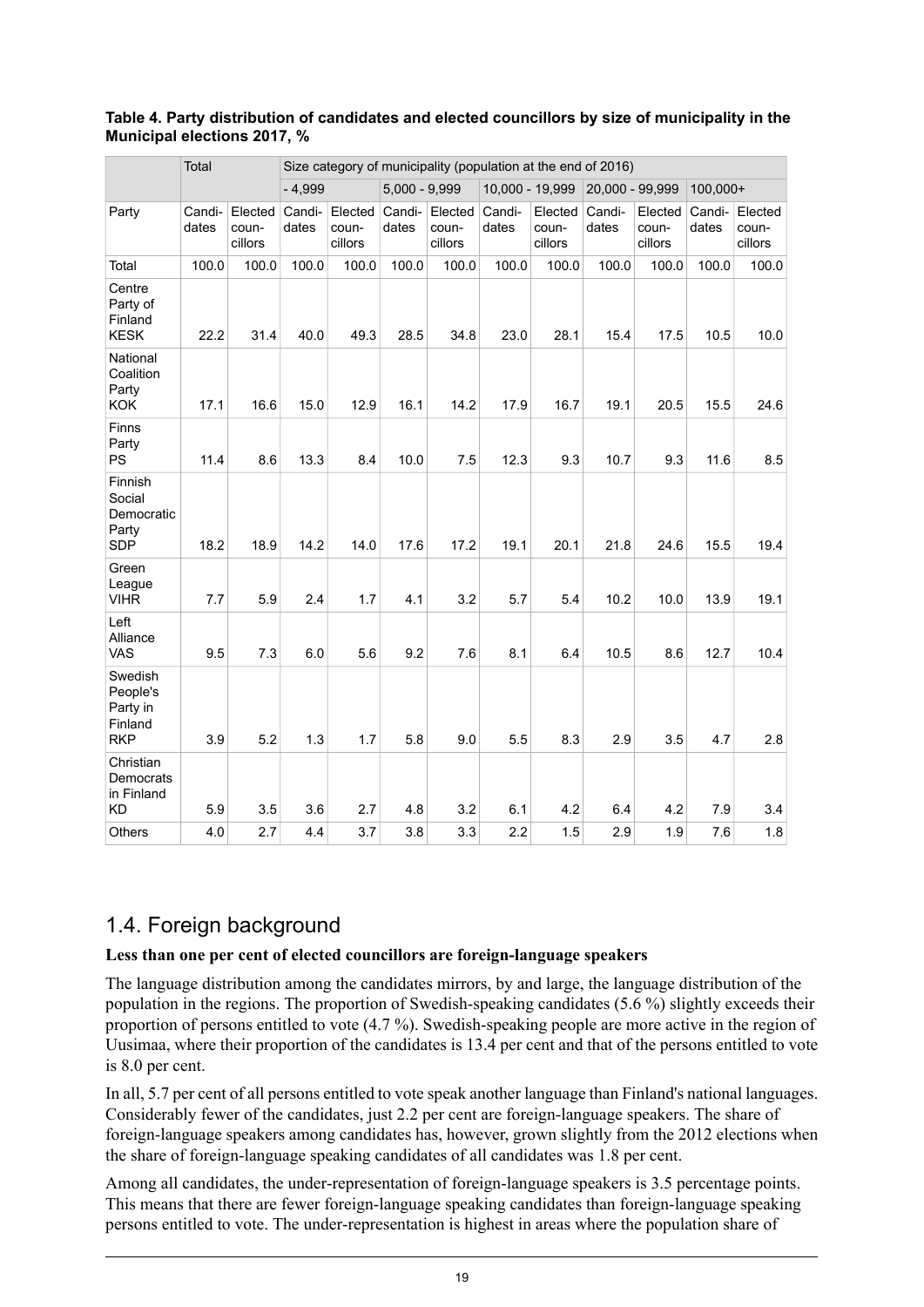foreign-language speakers is largest, i.e. in Uusimaa - especially in the Greater Helsinki region - and in Varsinais-Suomi. In Uusimaa, the share of foreign-language speakers is 7.1 and in Varsinais-Suomi 3.7 percentage points lower than among persons entitled to vote. (Table 5)

Of those elected to municipal councils less than one per cent are foreign-language speakers, which is less than stood as candidates and considerably lessthan among persons entitled to vote. Most foreign-language speakers were elected to councils in the Helsinki region. Here, five per cent of the new council members are foreign-language speakers. No foreign-language speakers were elected to the municipal councils in South Karelia, North Ostrobothnia, Central Ostrobothnia and Kainuu.

More Swedish speakers were elected to municipal councils (6.5%) than their share among candidates or persons entitled to vote. Most Swedish speakers were elected in Ostrobothnia, where 67 per cent of elected councillors are Swedish-speaking. Around one-half of persons entitled to vote in Ostrobothnia are Swedish-speaking. Also in Uusimaa, more than double the amount of Swedish speakers were elected as councillors (17.7%) compared to their share of persons entitled to vote. By contrast, in Central Ostrobothnia, the share of Swedish-speaking councillors (5.1%) was smaller than their share of the population (9.2%).

| Region                            | Persons entitled<br>to vote |         |                   | Candidates       |         |                   | <b>Elected councillors</b> |         |                   |  |
|-----------------------------------|-----------------------------|---------|-------------------|------------------|---------|-------------------|----------------------------|---------|-------------------|--|
|                                   | Finnish/<br>Sami            | Swedish | Other<br>language | Finnish/<br>Sami | Swedish | Other<br>language | Finnish/<br>Sami           | Swedish | Other<br>language |  |
| <b>MAINLAND</b><br><b>FINLAND</b> | 89.6                        | 4.7     | 5.7               | 92.2             | 5.6     | 2.2               | 92.7                       | 6.5     | 0.7               |  |
| Uusimaa                           | 81.1                        | 8.0     | 10.9              | 82.8             | 13.4    | 3.8               | 80.3                       | 17.7    | 2.0               |  |
| - Greater<br>Helsinki<br>region   | 80.9                        | 5.6     | 13.5              | 82.9             | 11.6    | 5.5               | 81.7                       | 13.4    | 5.0               |  |
| Varsinais-Suomi                   | 88.7                        | 5.7     | 5.7               | 91.1             | 6.9     | 2.0               | 93.5                       | 5.8     | 0.7               |  |
| Satakunta                         | 96.9                        | 0.3     | 2.7               | 98.5             | 0.3     | 1.2               | 99.4                       | 0.2     | 0.4               |  |
| Kanta-Häme                        | 96.3                        | 0.4     | 3.4               | 98.7             | 0.4     | 0.9               | 99.2                       | 0.6     | 0.3               |  |
| Pirkanmaa                         | 95.7                        | 0.4     | 4.0               | 98.1             | 0.3     | 1.6               | 99.2                       | 0.4     | 0.4               |  |
| Päijät-Häme                       | 95.6                        | 0.3     | 4.1               | 98.3             | 0.2     | 1.5               | 99.3                       | 0.0     | 0.7               |  |
| Kymenlaakso                       | 94.2                        | 0.8     | 5.0               | 95.7             | 1.3     | 3.0               | 97.6                       | 2.0     | 0.4               |  |
| South Karelia                     | 94.8                        | 0.2     | 5.0               | 96.7             | 0.0     | 3.3               | 100.0                      | 0.0     | 0.0               |  |
| Etelä Savo                        | 97.3                        | 0.2     | 2.6               | 98.0             | 0.0     | 2.0               | 99.2                       | 0.0     | 0.8               |  |
| Pohjois Savo                      | 97.5                        | 0.1     | 2.4               | 97.9             | 0.3     | 1.8               | 99.2                       | 0.6     | 0.2               |  |
| North Karelia                     | 96.8                        | 0.1     | 3.1               | 97.9             | 0.2     | 1.9               | 99.2                       | 0.0     | 0.8               |  |
| <b>Central Finland</b>            | 97.1                        | 0.2     | 2.7               | 98.1             | 0.0     | 1.9               | 99.0                       | 0.0     | 1.0               |  |
| South<br>Ostrobothnia             | 97.7                        | 0.3     | 1.9               | 98.1             | 0.3     | 1.6               | 100.0                      | 0.0     | 0.0               |  |
| Ostrobothnia                      | 45.5                        | 49.5    | 5.1               | 44.4             | 51.7    | 3.9               | 30.9                       | 67.4    | 1.7               |  |
| Central<br>Ostrobothnia           | 88.5                        | 9.2     | 2.3               | 89.9             | 8.6     | 1.5               | 94.9                       | 5.1     | 0.0               |  |
| North<br>Ostrobothnia             | 97.6                        | 0.2     | 2.2               | 98.5             | 0.4     | 1.1               | 99.2                       | 0.1     | 0.7               |  |
| Kainuu                            | 97.7                        | 0.1     | 2.2               | 979              | 0.2     | 1.9               | 100.0                      | 0.0     | 0.0               |  |
| Lapland                           | 97.6                        | 0.2     | 2.2               | 98.4             | 0.2     | 1.4               | 99.6                       | 0.0     | 0.4               |  |

<span id="page-19-0"></span>

| Table 5. Persons entitled to vote, candidates and elected councillors by native language by region |
|----------------------------------------------------------------------------------------------------|
| in the Municipal elections 2017, %                                                                 |

Of national language speakers, there are more Samispeakers as candidatesthan average. Of Samispeakers entitled to vote, 2.5 per cent stand as candidates. Of all persons entitled to vote, on average, 0.8 per cent are candidates. (Table 6)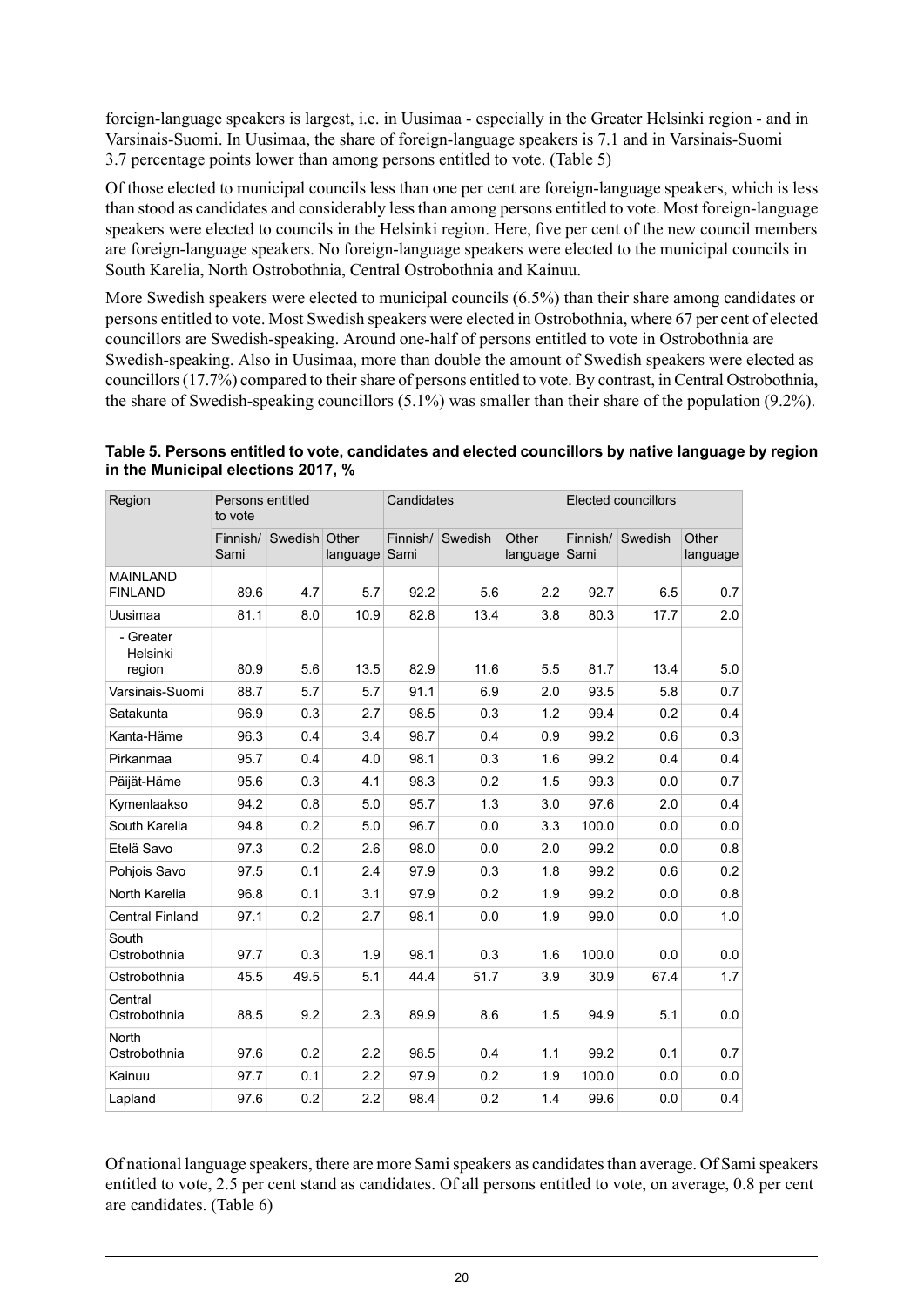Foreign-language speakers are considerably less often candidates. Of the candidates, 727 are foreign-language speakers. It is 0.3 per cent of the foreign-language speakers entitled to vote. The largest foreign-language speaking group among candidates is Russian speakers, 164 candidates, and the second largest is Estonian speakers, 72 candidates. (Table 6)

Altogether, 66 foreign-language speakers were elected to councils. The only group of foreign-language speakers that exceeded the limit of ten persons was those speaking Somali with 11 elected councillors.

<span id="page-20-0"></span>

|          |                      | specified, in the Municipal elections 2017, % | Table 6. Persons entitled to vote and candidates by native language, largest language groups |
|----------|----------------------|-----------------------------------------------|----------------------------------------------------------------------------------------------|
| Language | Persons<br>ا ntitlan | Candidates                                    |                                                                                              |

| Language                               | гегэлгэ             | Canuluales    |                                          |  |  |
|----------------------------------------|---------------------|---------------|------------------------------------------|--|--|
|                                        | entitled<br>to vote | <b>Number</b> | $%$ of<br>persons<br>entitled<br>to vote |  |  |
| All languages<br>in total              | 4,390,971           | 33,607        | 0.8                                      |  |  |
| Finnish                                | 3,930,811           | 30,965        | 0.8                                      |  |  |
| Swedish                                | 208,424             | 1,877         | 0.9                                      |  |  |
| Sami                                   | 1,458               | 36            | 2.5                                      |  |  |
| Foreign-language<br>speakers in total. | 250,278             | 727           | 0.3                                      |  |  |
| Russian                                | 57,531              | 164           | 0.3                                      |  |  |
| Estonian                               | 39,122              | 72            | 0.2                                      |  |  |
| Arabic                                 | 10,489              | 44            | 0.4                                      |  |  |
| English                                | 14,058              | 40            | 0.3                                      |  |  |
| Kurdish                                | 8,057               | 40            | 0.5                                      |  |  |
| <b>Turkish</b>                         | 5,380               | 39            | 0.7                                      |  |  |
| Somali                                 | 10,199              | 31            | 0.3                                      |  |  |
| Persian                                | 6,267               | 22            | 0.4                                      |  |  |
| Spanish                                | 5,969               | 21            | 0.4                                      |  |  |
| German                                 | 5,425               | 21            | 0.4                                      |  |  |
| Bosnian                                | 1,476               | 16            | 1.1                                      |  |  |
| Albanian                               | 3,228               | 14            | 0.4                                      |  |  |
| French                                 | 6,013               | 12            | 0.2                                      |  |  |
| Hungarian                              | 2,383               | 12            | 0.5                                      |  |  |
| Dutch                                  | 1,442               | 12            | 0.8                                      |  |  |
| Portuguese                             | 1,907               | 11            | 0.6                                      |  |  |

The Green League has the most foreign-language speaking candidates, 4.2 per cent of candidates and Christian Democrats has the second most, 3.4 per cent. The Centre Party has the lowest share of foreign-language speaking candidates, 1.3 per cent.

Also in terms of elected councillors, the Green League and the Centre Party have the most foreign-language speakers. By contrast, the Christian Democrats have the second lowest share of elected foreign-language speakers (1.3%) even though the party had the second most foreign-language speaking candidates after the Green League. (Figure 11)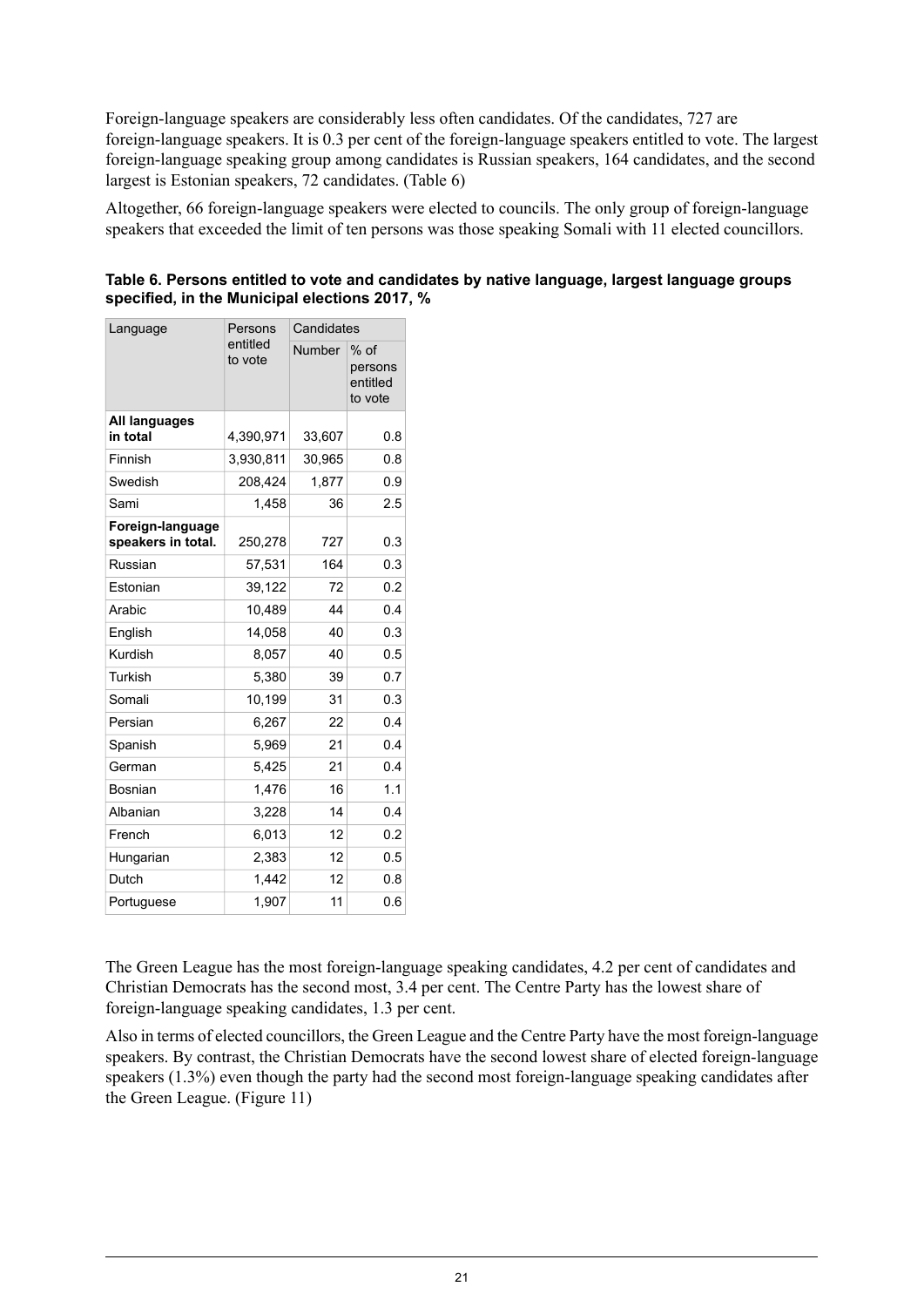<span id="page-21-0"></span>**Figure 11. Foreign-language speakers' share of persons entitled to vote, candidates and elected councillors by party in the Municipal elections 2017, %**



#### **Candidates of foreign background still relatively rare**

The foreign background of the population can also be examined by the person's origin. Of the persons entitled to vote, 94.1 and of candidates 97.8 per cent are of Finnish background, that is persons of whose parents at least one was born in Finland. Thus, close on six per cent of persons entitled to vote and good two per cent of candidates are of foreign background. The share of persons with foreign background among persons entitled to vote has grown more than among candidates since 2008. (Table 7)

Second generation immigrants, or those who were themselves born in Finland, but whose parents were born abroad, are still fairly few among both persons entitled to vote (0.2%), candidates (0.1%) and elected councillors.

First generation immigrants (the person and parents both born abroad) are clearly under-represented both among the candidates and elected councillors. Of all persons entitled to vote, 5.7 per cent belong to this group, while this is so for 2.2 per cent of candidates and 0.7 per cent of elected councillors. Since 2008, the share of elected councillors of foreign background has grown from 0.3 to 0.7 per cent.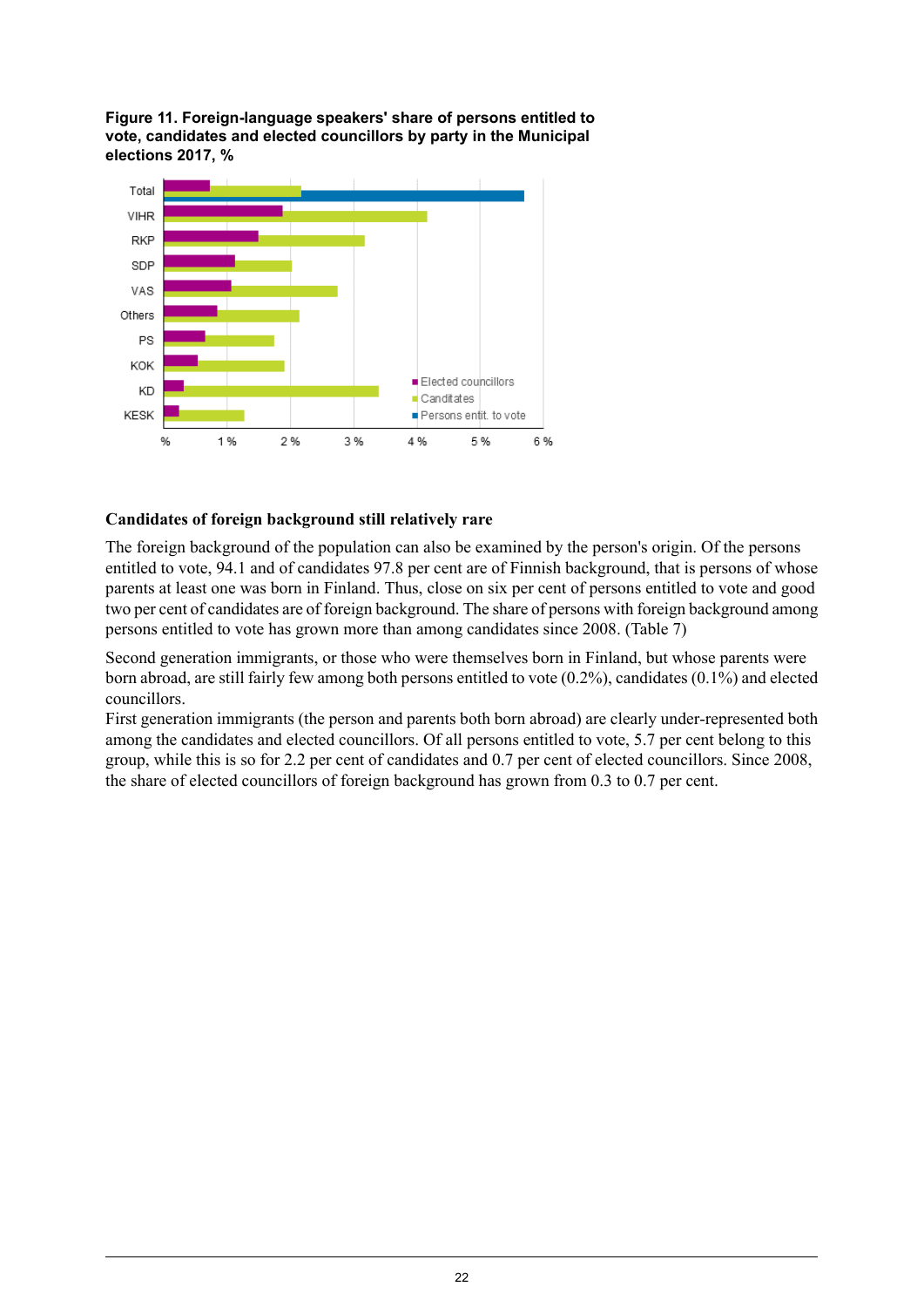#### <span id="page-22-0"></span>**Table 7. Proportion of persons with foreign background (persons whose both parents were born abroad) among persons entitled to vote, candidates and elected councillors in the Municipal elections 2017, %**

|                                                  | Persons<br>entitled<br>to vote |       | Candidates |       | Elected<br>councillors |       |  |
|--------------------------------------------------|--------------------------------|-------|------------|-------|------------------------|-------|--|
|                                                  | Persons                        | $\%$  | Persons    | %     | Persons                | $\%$  |  |
| 2008                                             |                                |       |            |       |                        |       |  |
| Total                                            | 4,196,522                      | 100.0 | 38,505     | 100.0 | 10,412                 | 100.0 |  |
| Persons<br>with Finnish<br>background            | 4,061,481                      | 96.8  | 37,929     | 98.5  | 10,373                 | 99.6  |  |
| Parents<br>born abroad,<br>person<br>in Finland  | 3,212                          | 0.1   | 30         | 0.1   | 6                      | 0.1   |  |
| Parents<br>born abroad,<br>person<br>born abroad | 131,829                        | 3.1   | 546        | 1.4   | 33                     | 0.3   |  |
| 2012                                             |                                |       |            |       |                        |       |  |
| Total                                            | 4,303,061                      | 100.0 | 37,124     | 100.0 | 9,674                  | 100.0 |  |
| Persons<br>with Finnish<br>background            | 4,111,553                      | 95.6  | 36,402     | 98.1  | 9,624                  | 99.5  |  |
| Parents<br>born abroad,<br>person<br>in Finland  | 5,086                          | 0.1   | 31         | 0.1   | 5                      | 0.1   |  |
| Parents<br>born abroad,<br>person<br>born abroad | 186,422                        | 4.3   | 691        | 1.9   | 45                     | 0.5   |  |
| 2017                                             |                                |       |            |       |                        |       |  |
| Total                                            | 4,394,748                      | 100.0 | 33,618     | 100.0 | 8,999                  | 100.0 |  |
| Persons<br>with Finnish<br>background            | 4,135,837                      | 94.1  | 32,862     | 97.8  | 8,933                  | 99.3  |  |
| Parents<br>born abroad,<br>person<br>in Finland  | 9,512                          | 0.2   | 23         | 0.1   | 4                      | 0.0   |  |
| Parents<br>born abroad,<br>person<br>born abroad | 249,399                        | 5.7   | 733        | 2.2   | 62                     | 0.7   |  |

Examined by party, the number of candidates with foreign background is highest in the Swedish People's Party, 4.2 per cent of the candidates, and lowest in the Centre Party (1.2%) and the Coalition Party (1.8%). The Green League, the Christian Democrats, the Communist Party, and the Left Alliance also have more than average candidates with foreign background. (Figure 12)

The Green League has the largest share of persons with foreign background among their elected councillors (1.7%) and the Swedish People's Party hasthe second most (1.5%). Least councillors of foreign background were elected from the Centre Party, 0.2 per cent of elected councillors.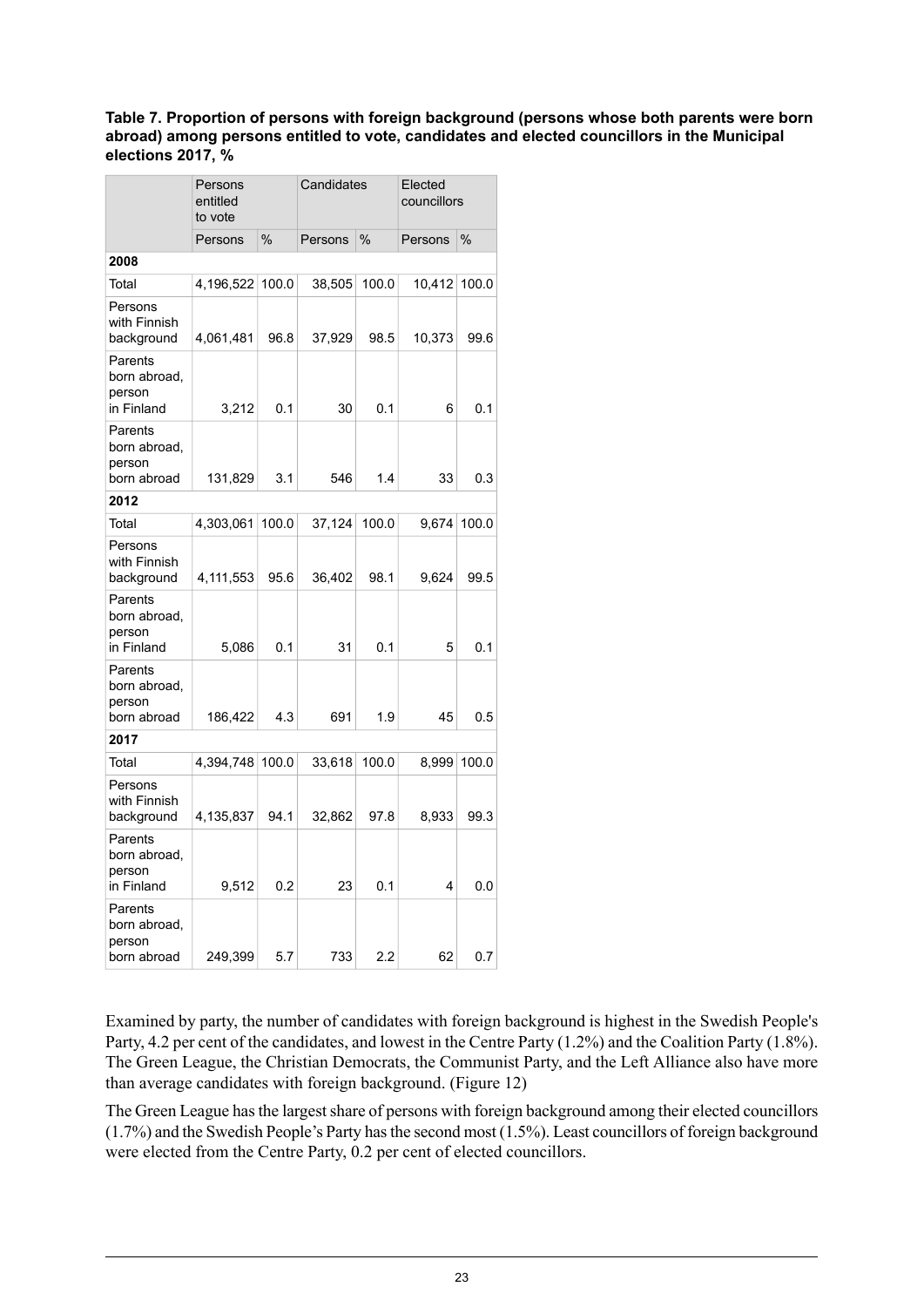<span id="page-23-1"></span>**Figure 12. Proportion of persons with foreign background (persons whose both parents were born abroad) among persons entitled to vote, candidates and elected councillors by party in the Municipal elections 2017, %**



#### **Number of candidates with dual citizenship 462**

There are citizens from over 60 different countries among the candidates even though the share of foreign citizens among all candidates is under one per cent. Four per cent of all persons entitled to vote are foreign citizens. Of the candidates, 263 persons are foreign citizens. The biggest nationality group is Estonian with 50 candidates, the second largest are Swedish with 30 and Russian with 28 candidates.

There are 462 candidates that are Finnish citizens with citizenship in another country as well. They represent 1.4 per cent of all candidates. Of all persons entitled to vote, there are nearly 75,000 persons with dual citizenship or 1.7 per cent. Among the candidates the most common second citizenship is Russian, 105 persons and Swedish, 58 persons.

<span id="page-23-0"></span>Seventeen of the elected councillors are foreign citizens. Altogether 48 persons, who in addition to Finnish citizenship also hold the citizenship of some other country were elected to municipal councils.

| Nationality          | Persons<br>entitled to vote |                                                                 | Candidates             |     |  |  |
|----------------------|-----------------------------|-----------------------------------------------------------------|------------------------|-----|--|--|
|                      |                             | 1st nationality 2nd nationality 1st nationality 2nd nationality |                        |     |  |  |
| All<br>nationalities | 4,391,009                   | 74,733                                                          | 33,618                 | 462 |  |  |
| Finnish<br>citizens  | 4,217,752                   | . .                                                             | 33,355                 |     |  |  |
| Foreign<br>citizens  | 173,257                     | 74,733                                                          | 263                    | 462 |  |  |
| Russian              | 22,637                      | 22,266                                                          | 28                     | 105 |  |  |
| Swedish              | 6,293                       | 4,309                                                           | 30                     | 58  |  |  |
| Turkish              | 3,383                       | 2,254                                                           | . .                    | 37  |  |  |
| Iranian              | 2,101                       | 3,100                                                           |                        | 25  |  |  |
| Estonian             | 40,290                      | 3,260                                                           | 50                     | 19  |  |  |
| German               | 3,763                       | 1,595                                                           |                        | 17  |  |  |
| Afghan               | 2,262                       | 1,885                                                           | $\ddot{\phantom{1}}$ . | 10  |  |  |
| Dutch                | 1,249                       | 303                                                             | 10                     |     |  |  |

| Table 8. Persons entitled to vote and candidates by nationality in the Municipal elections 2017 |  |  |
|-------------------------------------------------------------------------------------------------|--|--|
|                                                                                                 |  |  |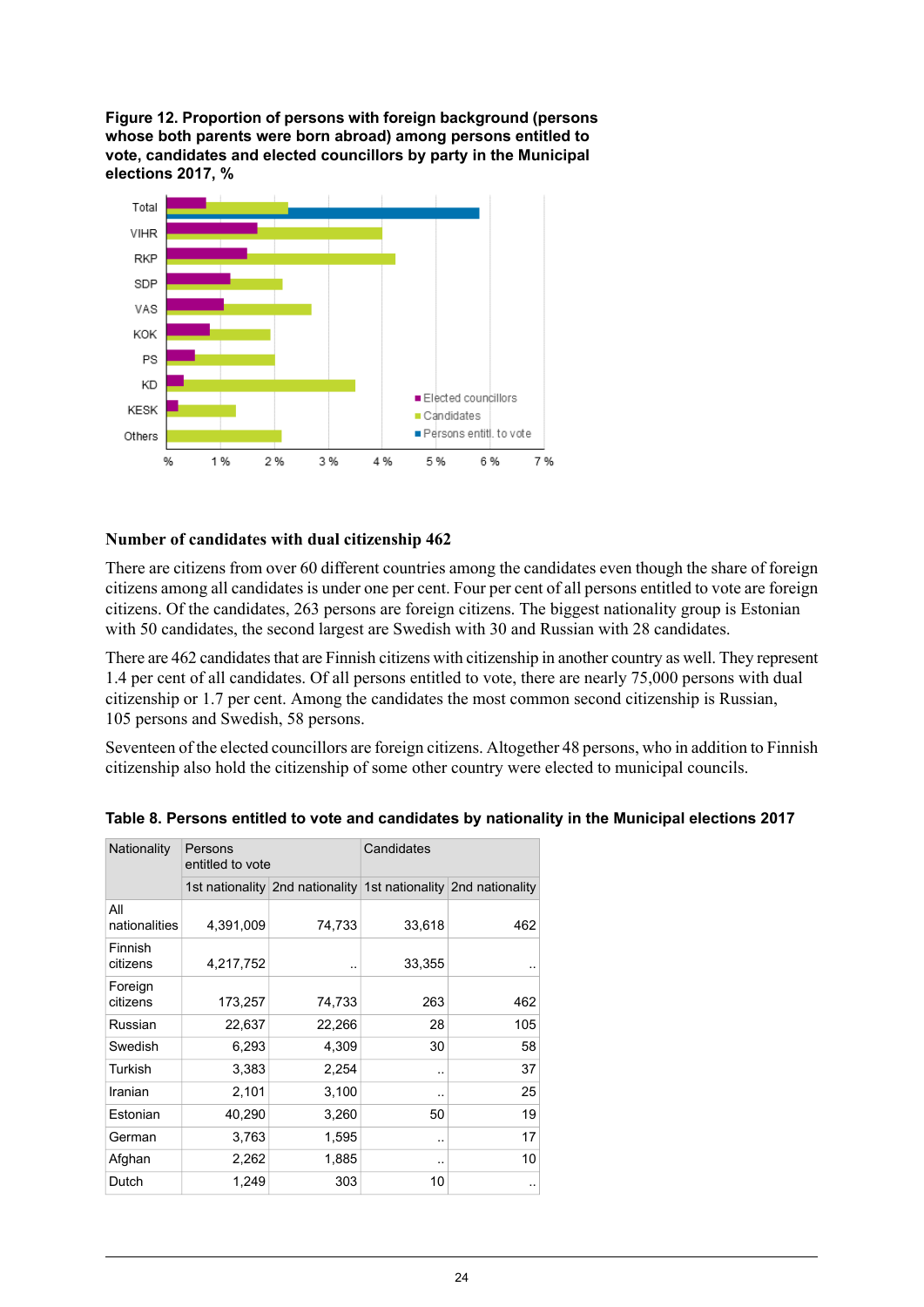### <span id="page-24-0"></span>1.5. Educational level

#### **Over one-half of councillors in Uusimaa have tertiary level qualifications**

As regards education, candidates differ clearly from persons entitled to vote. Nearly 90 per cent of the candidates have completed post-comprehensive level qualifications while 73 per cent of those entitled to vote have done so. This is partially explained by the fact that there are very few representatives of the oldest age groups among the candidates whose educational level is usually lower than for younger persons. Of persons entitled to vote, 31 per cent have at least lowest level tertiary education and of the candidates this is so for 46 per cent. (Figure 13)

The educational level is highest for the Green League candidates. More than one-half of them have tertiary level qualifications, while this is so for one-third of all candidates and around one fifth of all persons entitled to vote. Swedish People's Party, Coalition Party and Christian Democrat candidates also have more tertiary level qualifications than average for the candidates.

<span id="page-24-1"></span>Persons elected to municipals councils are more highly educated than those entitled to vote and the candidates. Of those elected, around 40 per cent have tertiary level qualifications and around nine per cent only have basic level of education.





The educational level of the candidates reflects the differences in the educational structure of different areas. In the region of Uusimaa, the proportion of highly educated is higher than in the rest of the country among the persons entitled to vote, the candidates and elected councillors (Figure 14).

In Uusimaa, over 40 per cent of candidates have tertiary level qualifications. In other regions, the share of candidates with tertiary level qualifications is below 35 per cent.

Among those elected to councils in the municipalities of Uusimaa, a considerably larger share have tertiary level qualifications. Of those elected to councils in Uusimaa, 54 per cent have tertiary level qualifications, while in other regions the shares are over ten percentage points lower.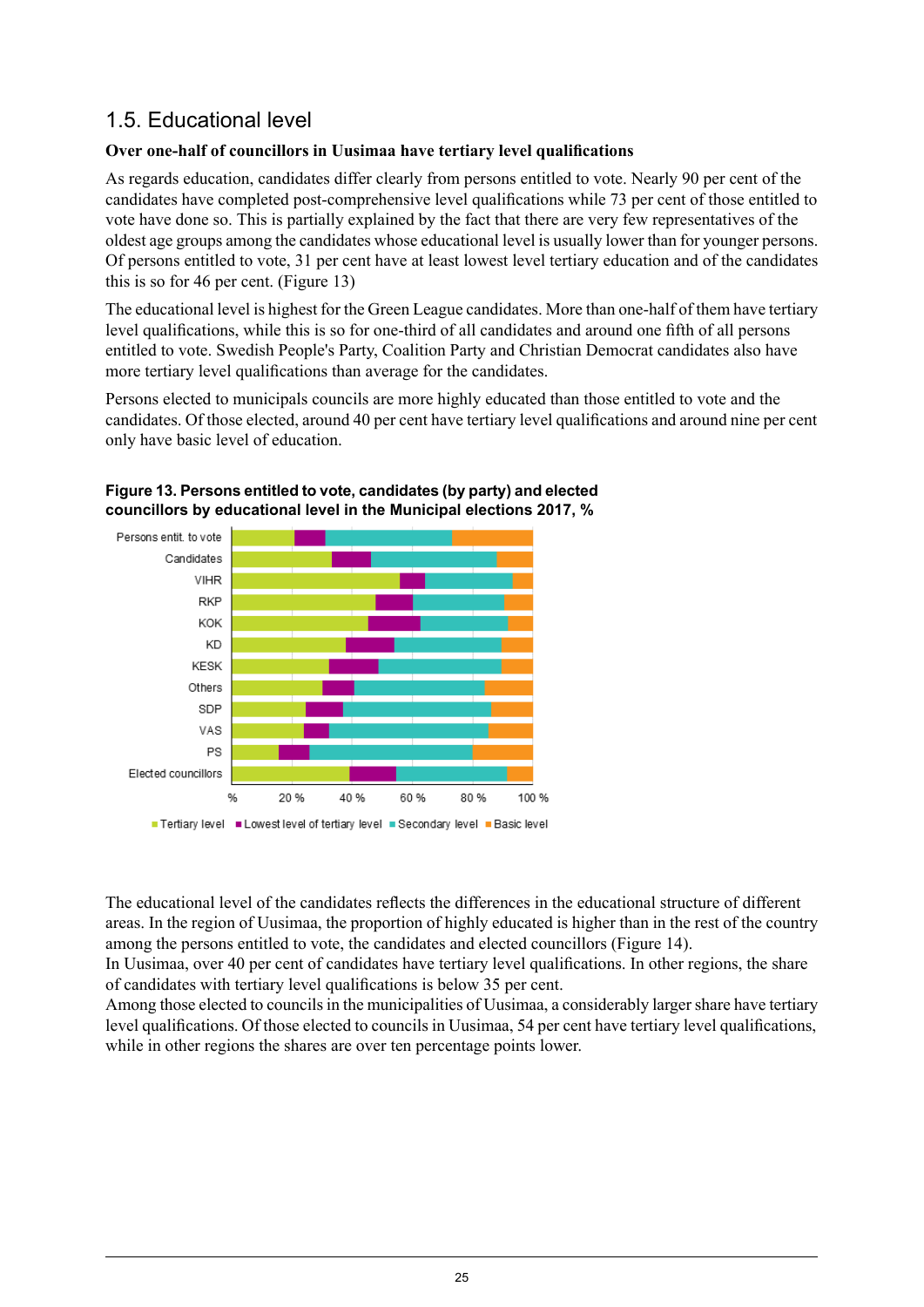<span id="page-25-1"></span>**Figure 14. Proportion of persons with tertiary level qualifications among persons entitled to vote, candidates and elected councillors by region in the Municipal elections 2017, %**



### <span id="page-25-0"></span>1.6. Labour market position

#### **A majority of elected councillors in working life**

Sixty-eight per cent of the candidates are employed, and the proportion of unemployed persons is the same as among persons entitled to vote, slightly over eight per cent. In turn, there are clearly fewer pensioners among the candidates, only close on 17 per cent. When looking at working-age population (aged 18 to 64), 78 per cent of the candidates are employed, while the proportion of employed persons is ten percentage points lower among all persons entitled to vote. Distinctly more of the persons entitled to vote of this age are students and other inactive population than among the candidates. (Figure 15)

Around one-half of persons entitled to vote, are working, eight per cent are unemployed and close on 30 per cent are pensioners. Seven per cent of persons entitled to vote are studying and around four per cent are otherwise in the inactive population.

The number of employed persons is highest among the Coalition Party, Swedish People's Party and Centre Party candidates, of whom around 75 per cent are working. In these parties unemployment is rarer than average. The Green League has most students, as nine per cent of their candidates are students. The Christian Democrats, Left Alliance and Finns Party have the most retired candidates, as over one-fifth of their candidates are pensioners.

A larger share of those elected to councils (over 80%) are in working life, i.e. employed, than among candidates. Twelve per cent of elected councillors are retired and four per cent are unemployed.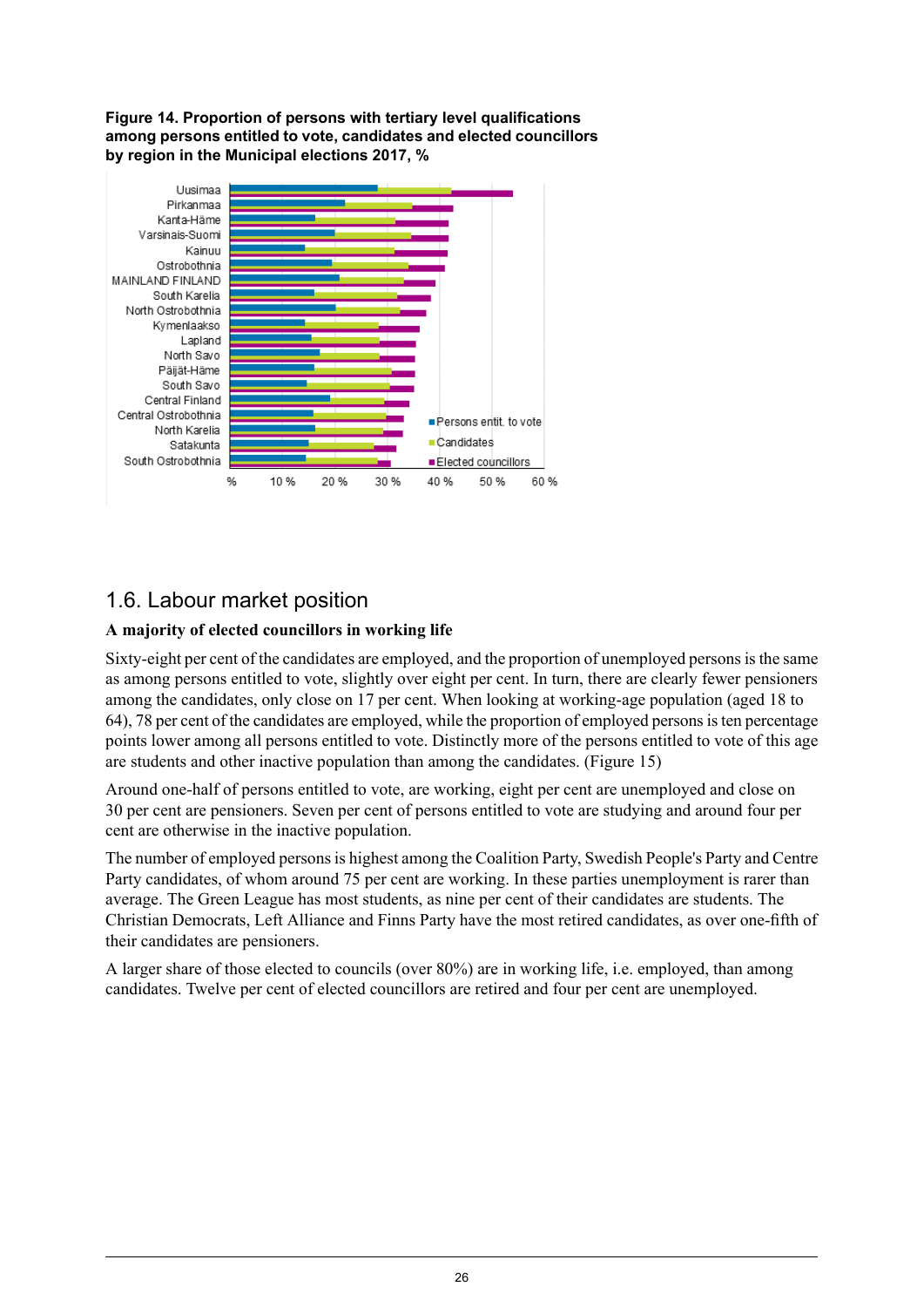<span id="page-26-0"></span>**Figure 15. Persons entitled to vote, candidates (by party) and elected councillors by main type of activity in the Municipal elections 2017, %**



#### **Employment rate of elected councillors nearly 90 per cent**

The employment rate is calculated as the ratio of employed persons aged 18 to 64 to the population of the same age. Of all candidates aged 18 to 64, altogether 78 per cent are employed. The employment rate of persons entitled to vote is ten percentage points lower. The employment rates of the candidates resemble the general employment rates in the regions. Where the employment rate of the total population is high, the employment rate of the candidatesis also at a high level there. Ostrobothnia hasthe highest employment rate of total population, 73.5 per cent, and there over 83 per cent of the candidates are working. Correspondingly in North Karelia where the general employment rate is lowest in the country, the employment rate of candidates is also lower than the average. (Figure 16, Table 9)

The employment rates of the candidates are closest to those entitled to vote in Uusimaa and Central Finland, where the employment rate of the candidates is 7.8 percentage points higher than that of persons entitled to vote. The difference between employment rates is largest in Päijät-Häme, that is, 13.6 percentage points. There the employment rate of the candidates is 79.5 per cent and that of persons entitled to vote 65.8 per cent.

The employment rate of elected councillors is 89 per cent for the whole country. It is eleven percentage points higher than that of candidates and good 20 per cent more than that of persons entitled to vote. Regional variations were also high. The employment rate of elected councillors varies from 93 per cent in Kanta-Häme to 84 per cent in Central Finland.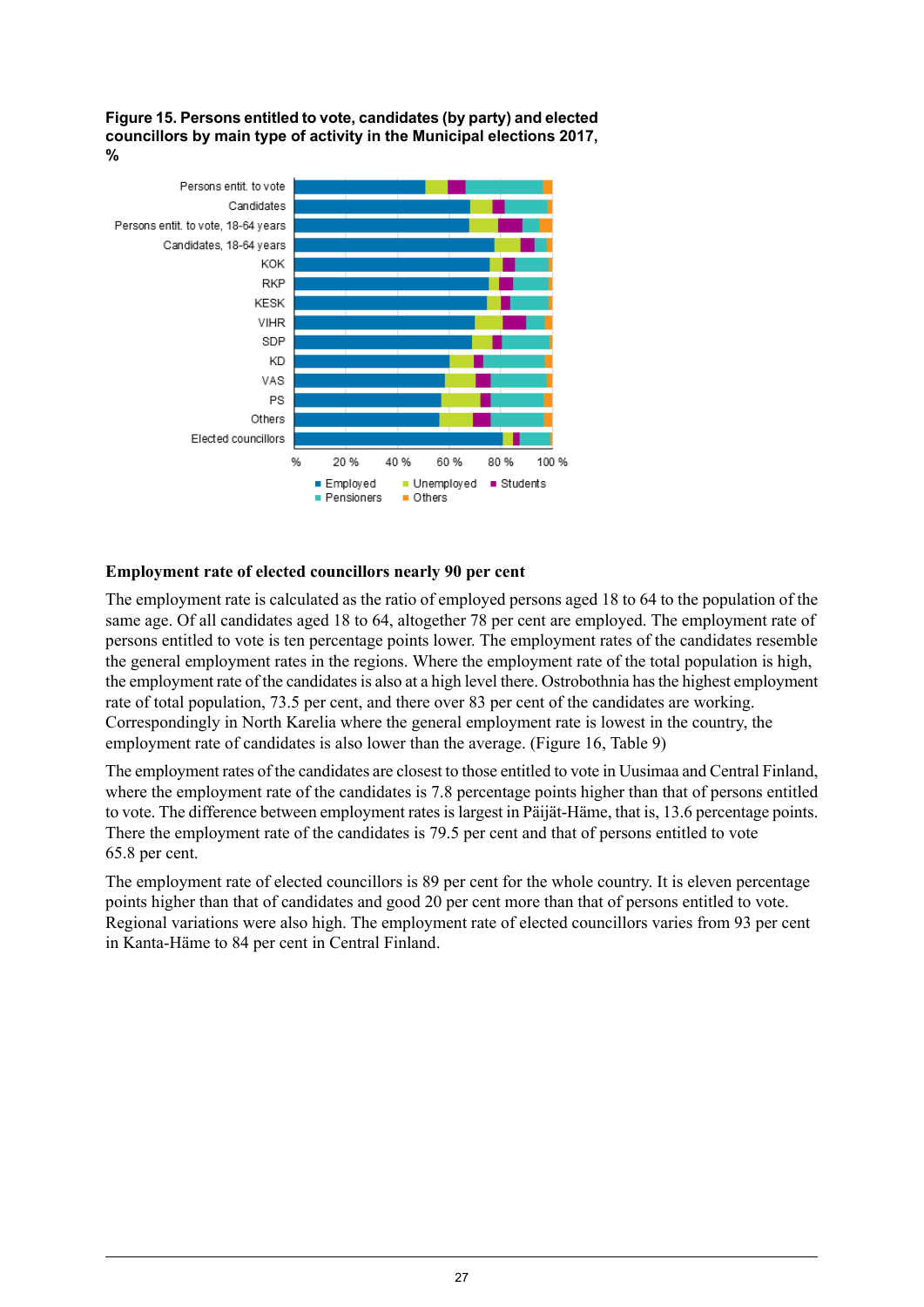#### <span id="page-27-1"></span>**Figure 16. Employment rate of persons entitled to vote, candidates (aged 18 to 64) and elected councillors by region in the Municipal elections 2017, %**



<span id="page-27-0"></span>**Table 9. Employment rate of persons entitled to vote, candidates (aged 18 to 64) and elected councillors by sex and by region in the Municipal elections 2017, %**

| Region                            | Total                          |            |                        | Men                            |            |                        | Women                          |            |                        |
|-----------------------------------|--------------------------------|------------|------------------------|--------------------------------|------------|------------------------|--------------------------------|------------|------------------------|
|                                   | Persons<br>entitled<br>to vote | Candidates | Elected<br>councillors | Persons<br>entitled<br>to vote | Candidates | Elected<br>councillors | Persons<br>entitled<br>to vote | Candidates | Elected<br>councillors |
| <b>Mainland</b><br><b>Finalnd</b> | 67.8                           | 77.6       | 88.8                   | 66.2                           | 76.8       | 88.7                   | 69.3                           | 78.7       | 89.0                   |
| Uusimaa                           | 71.3                           | 79.1       | 90.6                   | 70.3                           | 79.6       | 90.2                   | 72.3                           | 78.4       | 90.7                   |
| Varsinais-Suomi                   | 67.8                           | 77.8       | 88.4                   | 66.1                           | 76.3       | 87.6                   | 69.4                           | 79.7       | 89.4                   |
| Satakunta                         | 66.9                           | 78.6       | 89.5                   | 65.3                           | 77.5       | 879                    | 68.7                           | 80.2       | 91.6                   |
| Kanta-Häme                        | 69.8                           | 80.9       | 92.6                   | 68.6                           | 79.2       | 93.0                   | 71.0                           | 83.1       | 92.3                   |
| Pirkanmaa                         | 66.4                           | 77.0       | 90.1                   | 64.9                           | 76.4       | 91.7                   | 68.1                           | 77.8       | 87.9                   |
| Päijät-Häme                       | 65.8                           | 79.5       | 85.1                   | 64.6                           | 78.3       | 85.1                   | 67.1                           | 81.3       | 85.1                   |
| Kymenlaakso                       | 63.5                           | 72.4       | 89.7                   | 61.3                           | 72.7       | 89.8                   | 65.8                           | 71.9       | 89.4                   |
| South<br>Karelia                  | 65.1                           | 77.5       | 91.0                   | 62.9                           | 76.9       | 92.2                   | 67.5                           | 78.4       | 89.0                   |
| Etelä<br>Savo                     | 64.8                           | 77.1       | 88.4                   | 62.0                           | 77.7       | 88.8                   | 67.8                           | 76.3       | 87.1                   |
| Pohjois<br>Savo                   | 64.8                           | 77.8       | 90.9                   | 62.6                           | 77.1       | 90.0                   | 67.1                           | 78.7       | 91.4                   |
| <b>North</b><br>Karelia           | 61.4                           | 73.0       | 84.7                   | 58.7                           | 69.8       | 80.9                   | 64.3                           | 78.2       | 90.4                   |
| Central<br>Finland                | 63.8                           | 71.5       | 83.8                   | 62.4                           | 71,0       | 85.3                   | 65.1                           | 72.3       | 82.1                   |
| South<br>Ostrobothnia             | 69.1                           | 82.5       | 90.0                   | 67.6                           | 81.8       | 91.5                   | 70.6                           | 83.7       | 87.5                   |
| Ostrobothnia                      | 73.5                           | 83.2       | 91.4                   | 72.3                           | 82.0       | 89.8                   | 74.8                           | 84.8       | 93.5                   |
| Central<br>Ostrobothnia           | 70.2                           | 80.3       | 89.2                   | 69.8                           | 80.5       | 89.9                   | 70.5                           | 80.0       | 85.7                   |
| <b>North</b><br>Ostrobothnia      | 64.5                           | 76.7       | 88.5                   | 63.4                           | 74.9       | 88.9                   | 65.6                           | 79.2       | 88.0                   |
| Kainuu                            | 62.6                           | 74.3       | 85.1                   | 58.9                           | 73.9       | 83.3                   | 66.7                           | 74.8       | 87.5                   |
| Lapland                           | 63.9                           | 74.3       | 86.9                   | 61.0                           | 72.4       | 86.3                   | 67.0                           | 76.9       | 88.8                   |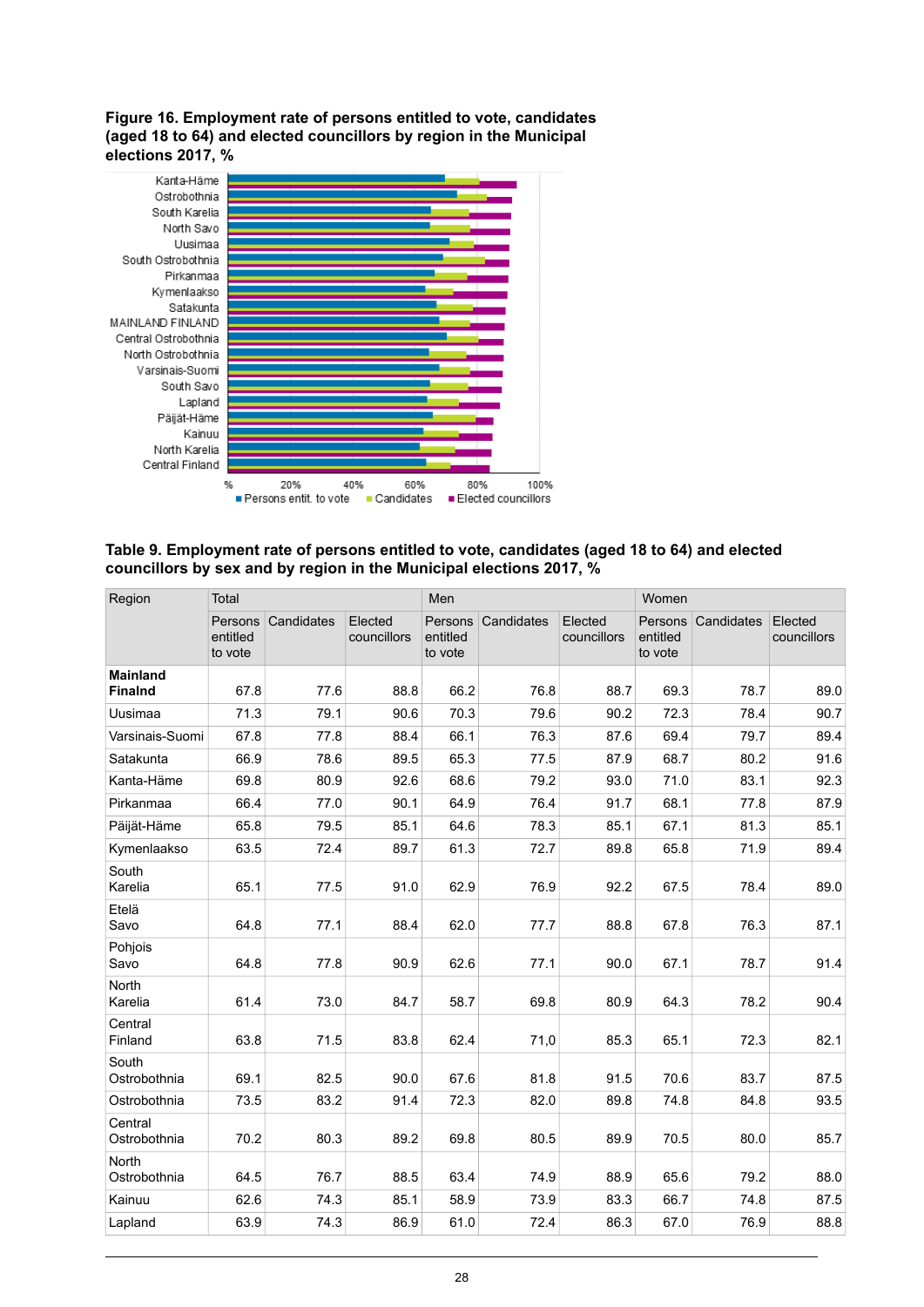#### **The Centre Party and Coalition Party have the most self-employed candidates**

Of all employed candidates nearly 30 per cent and of employed persons entitled to vote around 20 per cent are upper-level employees. Most salaried employees, nearly one-half of employed candidates, are found in the Green League. Also in the Swedish People's Party and the Coalition Party, nearly 40 per cent of candidates are upper-level employees. The number of salaried employees is lowest among the candidates of the Finns Party (13.5%) and the Left Alliance (19.6%). (Figure 17)

Of all employed candidates, 16.4 per cent are self-employed and of all persons entitled to vote 10.5 per cent. The most self-employed persons are found among Centre Party candidates (28.4%) of whom more than one-half are farmers and forestry entrepreneurs. Among the Coalition Party candidates good one-fifth are also self-employed, however, focusing more on other self-employed persons than farmers and forestry entrepreneurs. The proportion of workers is highest among the Finns Party and Left Alliance candidates, good one-third, and among the Social Democrats, about 31 per cent.

<span id="page-28-0"></span>Of the elected councillors nearly 60 per cent are upper-level employees, 14 per cent are workers, nine per cent are farmers and forestry entrepreneurs, and 11 per cent are other entrepreneurs.



**Figure 17. Employed persons entitled to vote, candidates (by party) and elected councillors by socio-economic position in the Municipal elections 2017, %**

#### **Public sector employs candidates and elected councillors more than persons entitled to vote**

Of the candidates 78 per cent are employed. Around 46 per cent of them are private sector wage and salary earners, 16 per cent are self-employed, 6.5 per cent work for central government and 31 per cent for local government. Employer type varies significantly by party. The share of private sector wage and salary earners is highest among the Left Alliance, Finns Party and Social Democratic Party candidates, of whom more than one-half work in the private sector. The lowest proportion of private sector wage and salary earners is found among the Centre Party candidates (36%).

Thirty per cent of the Centre Party candidates are entrepreneurs, the majority of whom work in agriculture. The Social Democratic Party has the least self-employed persons (5.2%). The public sector employs the most Green League candidates: 36 per cent of the candidates receive their pay from local government and 9.4 per cent from central government. The next highest proportion of public sector employees is found among the Social Democrats, of whom 39 per cent are employed by local and 5.5 per cent by central government. The share of public sector candidates is lowest for the Finns Party of whom fewer than 30 per cent work in the public sector. (Figure 18)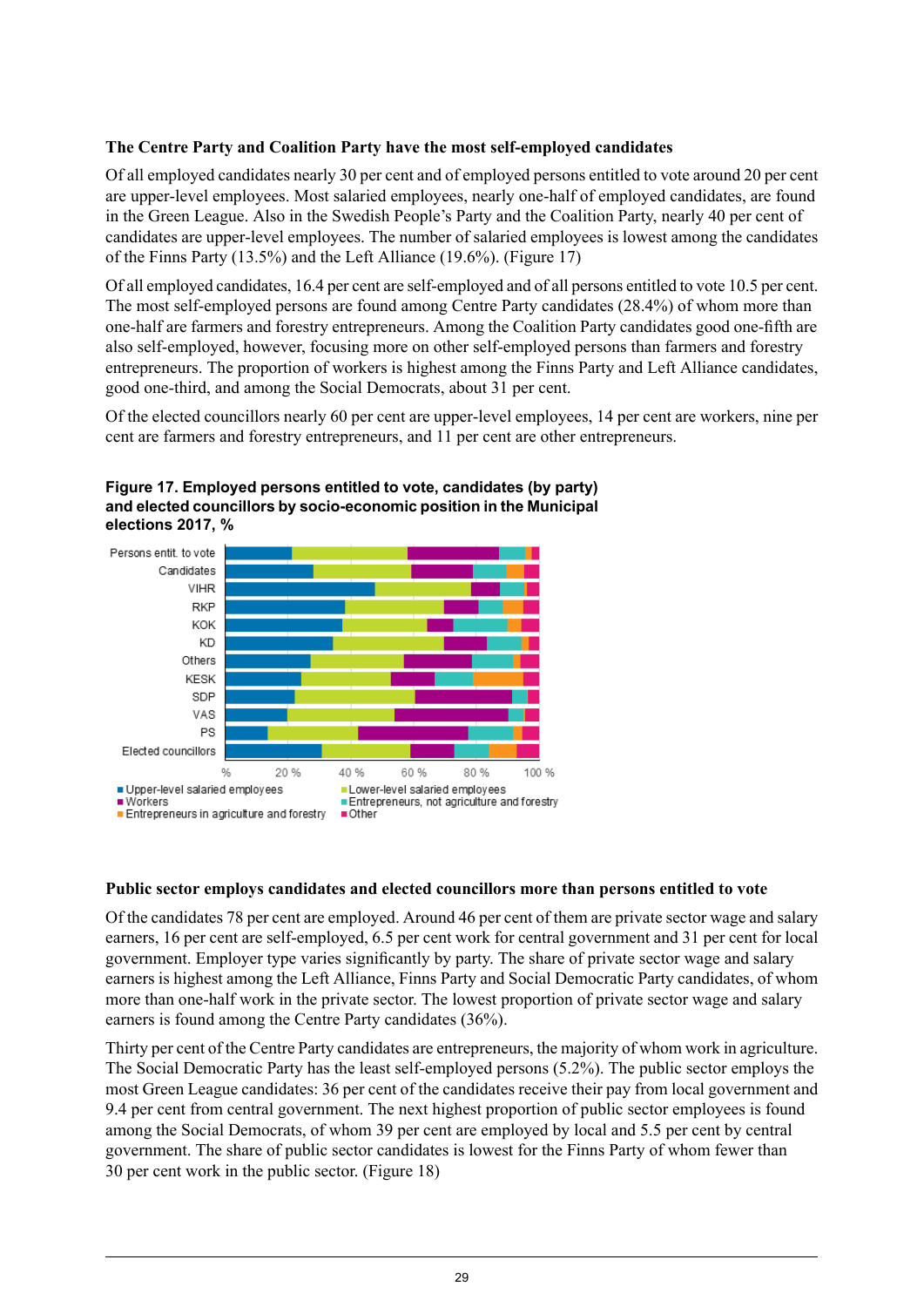Of elected councillors, 37 per cent work in the local government sector. All in all, 7.5 per cent of elected councillors work in the central government sector, 36 per cent in the private sector and 20 per cent as entrepreneurs.



<span id="page-29-0"></span>

The public sector employs candidates and elected councillors most in the largest municipalities with over 50,000 inhabitants. In these municipalities, around 40 per cent of the candidates or even more work in the local or central government sector and slightly under 60 per cent of elected councillors. In these municipalities, especially the share of those working in the central government sector is higher than in smaller municipalities. In small municipalities with fewer than 5,000 inhabitants, the share of self-employed persons among employed candidates is nearly one-quarter and clearly over one-quarter of elected councillors. (Table 10)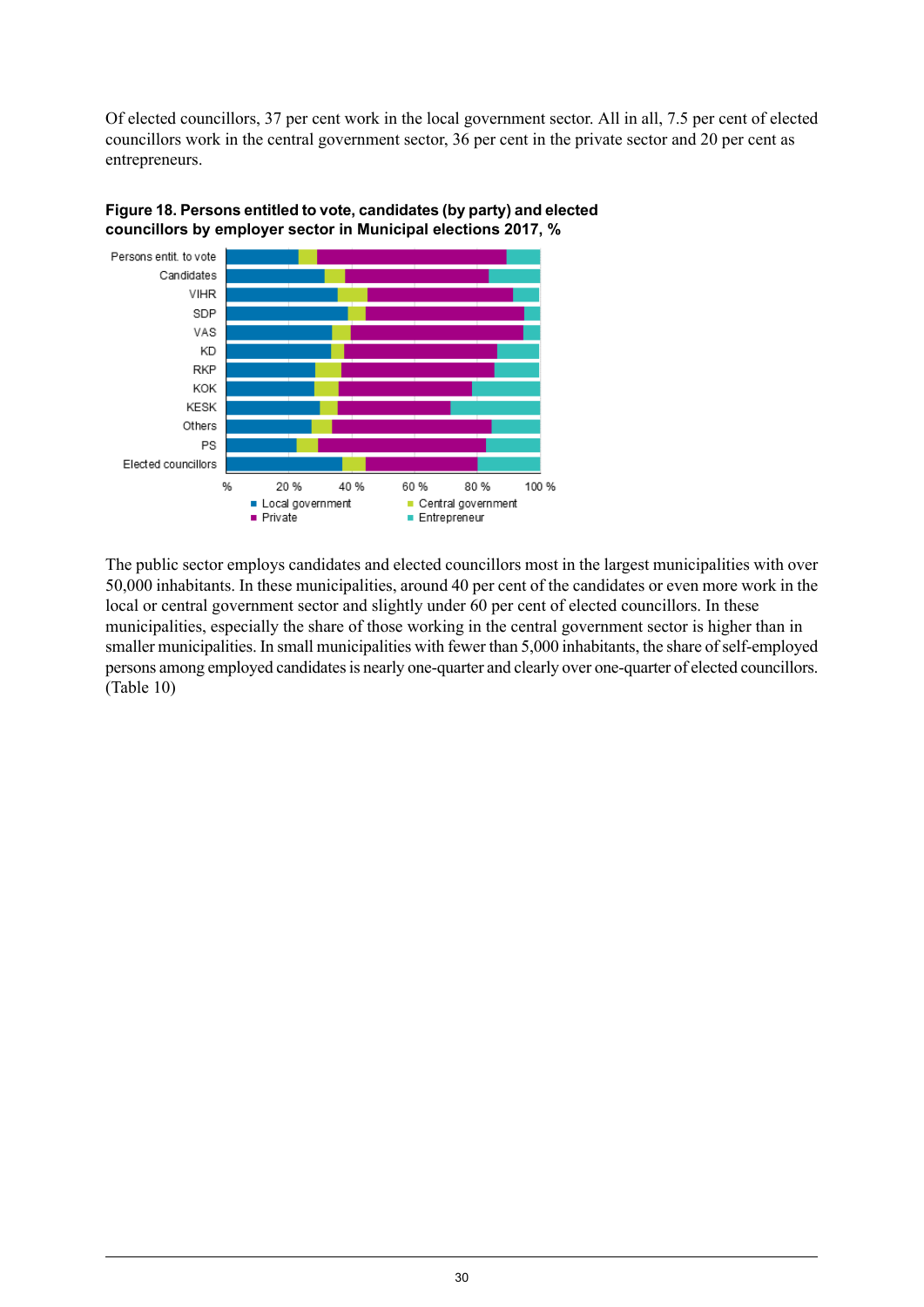#### <span id="page-30-1"></span>**Table 10. Persons entitled to vote, candidates and elected councillors by employer's sector and size of municipality in the Municipal elections 2017, %**

| Size category                   | Total | Public sector |                     | Private               | Self-employed |         |
|---------------------------------|-------|---------------|---------------------|-----------------------|---------------|---------|
| of municipality                 |       | Total         | Local<br>government | Central<br>government | sector        | persons |
| <b>Persons entitled to vote</b> |       |               |                     |                       |               |         |
| Total                           | 100.0 | 28.9          | 23.1                | 5.8                   | 60.4          | 10.5    |
| $-1,999$                        | 100.0 | 30.1          | 26.9                | 3.2                   | 46.7          | 22.8    |
| 2,000-4,999                     | 100.0 | 29.8          | 26.7                | 3.2                   | 49.2          | 20.7    |
| 5,000-9,999                     | 100.0 | 29.4          | 25.5                | 3.9                   | 54.2          | 16.2    |
| 10,000-19,999                   | 100.0 | 28.5          | 24.7                | 3.8                   | 57.9          | 13.5    |
| 20.000-49.999                   | 100.0 | 27.9          | 23.4                | 4.5                   | 61.6          | 10.3    |
| 50,000-99,999                   | 100.0 | 32.5          | 26.3                | 6.2                   | 57.9          | 9.5     |
| 100,000+                        | 100.0 | 27.9          | 20.3                | 7.7                   | 64.6          | 7.5     |
| <b>Candidates</b>               |       |               |                     |                       |               |         |
| Total                           | 100.0 | 37.8          | 31.3                | 6.5                   | 45.6          | 16.4    |
| $-1,999$                        | 100.0 | 37.8          | 33.8                | 4.0                   | 35.6          | 26.6    |
| 2,000-4,999                     | 100.0 | 35.6          | 31.1                | 4.4                   | 39.7          | 24.6    |
| 5,000-9,999                     | 100.0 | 35.5          | 30.7                | 4.8                   | 43.0          | 21.4    |
| 10,000-19,999                   | 100.0 | 37.6          | 32.7                | 4.9                   | 44.5          | 17.9    |
| 20,000-49,999                   | 100.0 | 37.2          | 30.9                | 6.3                   | 49.7          | 13.0    |
| 50,000-99,999                   | 100.0 | 43.1          | 34.8                | 8.3                   | 45.0          | 11.8    |
| 100,000+                        | 100.0 | 39.7          | 28.6                | 11.1                  | 51.7          | 8.4     |
| <b>Elected councillors</b>      |       |               |                     |                       |               |         |
| Total                           | 100.0 | 44.5          | 37.0                | 7.5                   | 35.6          | 19.9    |
| $-1.999$                        | 100.0 | 39.5          | 34.4                | 5.0                   | 31.3          | 29.2    |
| 2,000-4,999                     | 100.0 | 39.0          | 34.4                | 4.6                   | 33.0          | 28.0    |
| 5,000-9,999                     | 100.0 | 40.3          | 34.3                | 6.0                   | 36.5          | 23.1    |
| 10,000-19,999                   | 100.0 | 45.5          | 40.2                | 5.3                   | 36.1          | 18.4    |
| 20,000-49,999                   | 100.0 | 46.5          | 37.8                | 8.7                   | 39.1          | 14.4    |
| 50,000-99,999                   | 100.0 | 58.3          | 47.2                | 11.1                  | 31.3          | 10.4    |
| 100,000+                        | 100.0 | 56.9          | 35.1                | 21.7                  | 37.5          | 5.6     |

### <span id="page-30-0"></span>1.7. Family status

#### **Over 40 per cent of elected councillors are parents of a family with children**

The candidates also differ in their family status from the persons entitled to vote: considerably more (36%) of the candidates are parents of a family with children than among persons entitled to vote (23%) and fewer candidates live alone (18%) than among persons entitled to vote (25%). Fewer of the candidates are young people living at home. Differences in the family status are explained by the fact that the age structure of the candidates and persons entitled to vote differs from each other. Both the bottom and top ends of the age range are missing among the candidates. For a majority of those entitled to vote, children have already moved from home, while most candidates are at an age when children are still living at home. (Figure 19, Table 11)

The Green League has the most candidates that are parents of a family with children, close on 45 per cent. Among the Coalition Party and Centre Party candidates, nearly 40 per cent are parents of a family with children, The Left Alliance has the least candidates that still have children aged under 18 living at home. The Swedish People's Party has the most young people aged under 25 still living at home (5.4%) and the Finns Party has the most persons living alone (24%) among their candidates.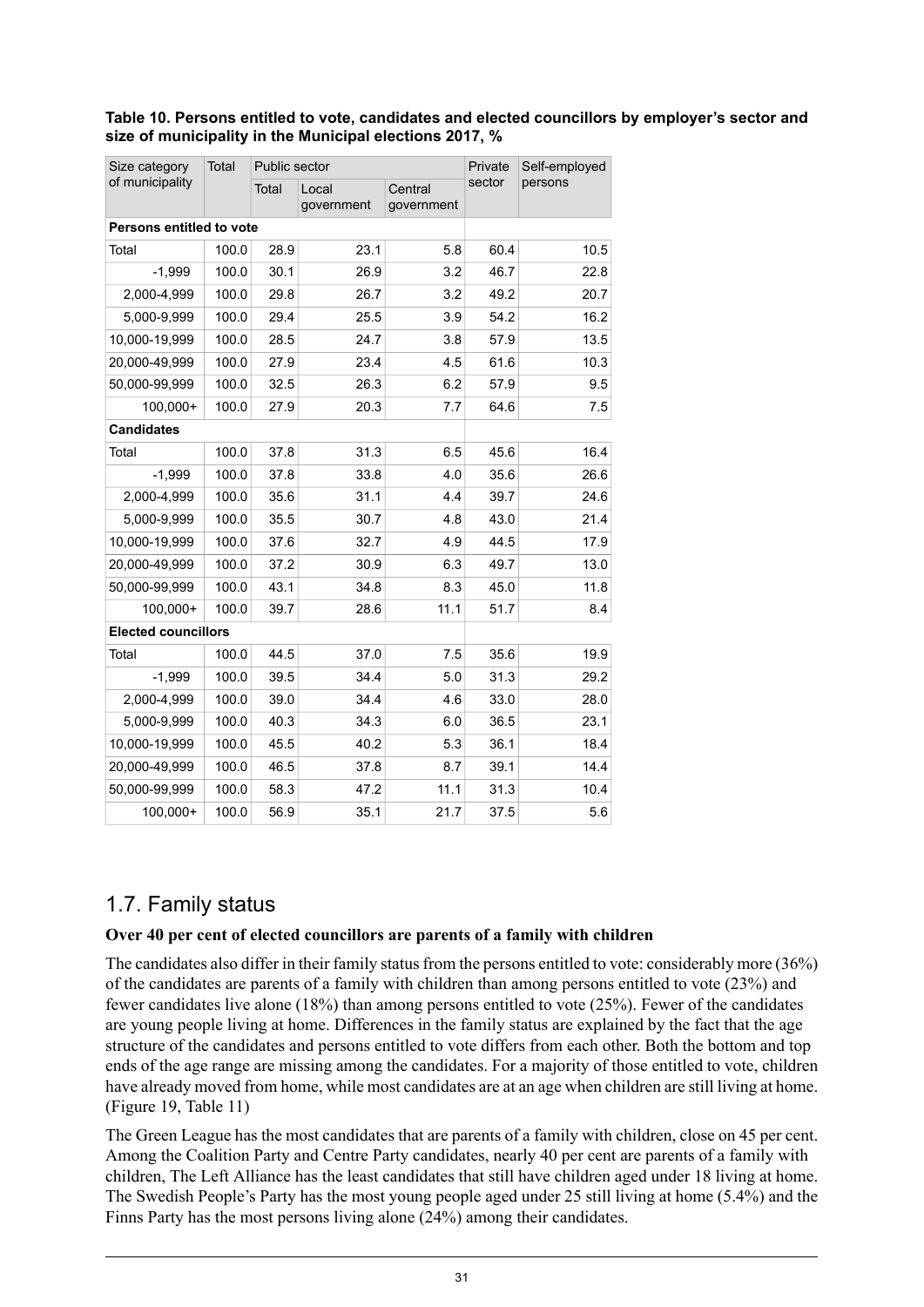Of the elected councillors, nearly 42 per cent are parents of a family with children, which is more than the average for candidates and persons entitled to vote. By contrast, there are clearly fewer persons living alone among the elected councillors(11.8%) than among persons entitled to vote of whom nearly one-quarter are living alone. The Green League has the most candidates that are parents of a family, nearly 60 per cent. The Left Alliance has the least candidates that are parents of a family, around 28 per cent. This is mainly explained by the big age difference between elected councillors: The future councillors of the Green League are on average ten years younger than those of the Left Alliance.



<span id="page-31-0"></span>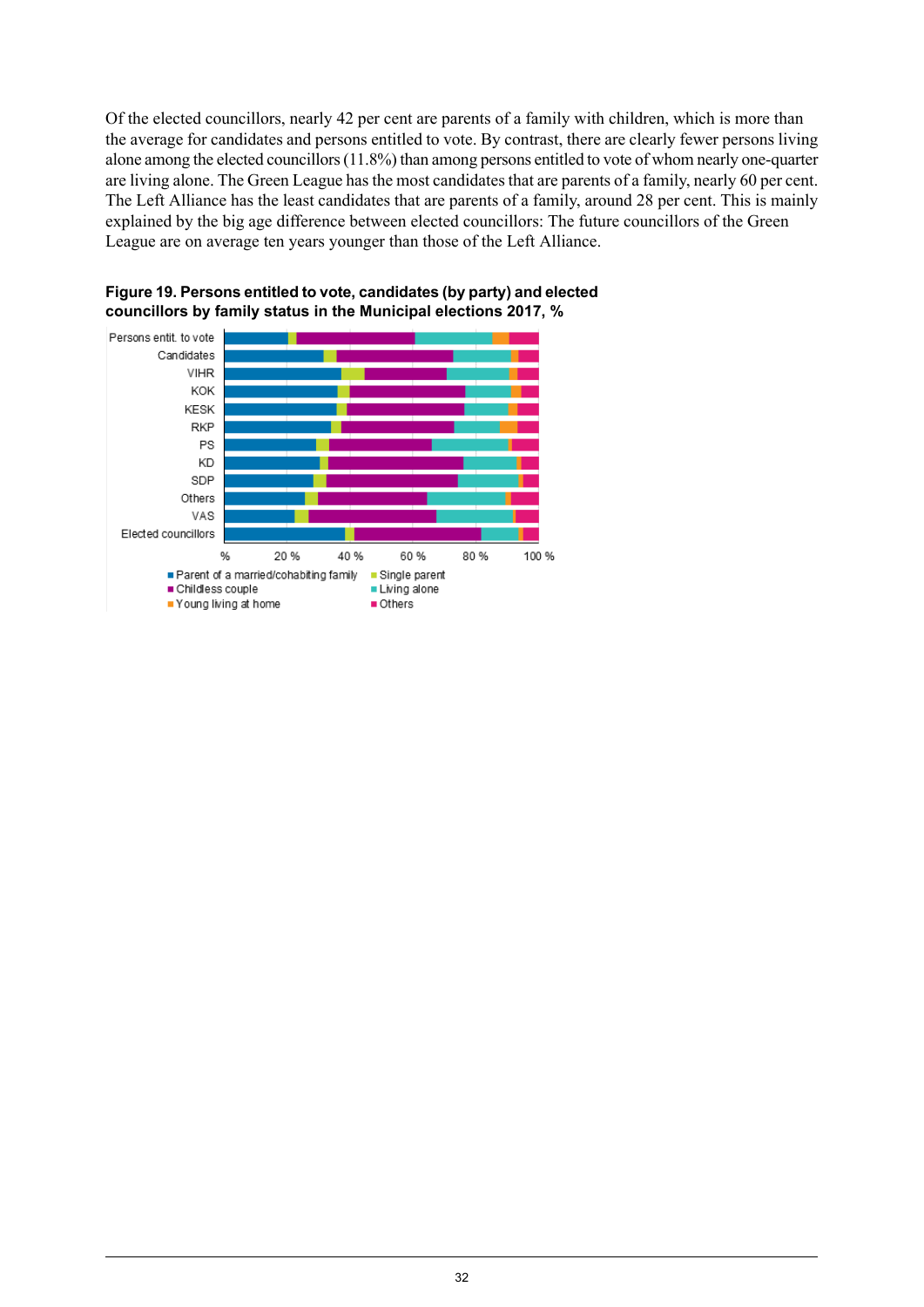#### <span id="page-32-0"></span>**Table 11. Persons entitled to vote, candidates and elected councillors by party and by family status in the Municipal elections 2017, %**

| Party                                                    | All<br>total | Families with children<br>(aged under 18)       |                                   | <b>Childless</b><br>couple | Living<br>alone | Youth<br>living | Other |
|----------------------------------------------------------|--------------|-------------------------------------------------|-----------------------------------|----------------------------|-----------------|-----------------|-------|
|                                                          |              | Parent of a<br>married/<br>cohabiting<br>family | Single-<br>supporter<br>household |                            |                 | at home         |       |
| <b>Persons</b><br>entitled                               |              |                                                 |                                   |                            |                 |                 |       |
| to vote                                                  | 100.0        | 20.4                                            | 2.7                               | 37.7                       | 24.6            | 5.3             | 9.3   |
| <b>Candidates</b>                                        | 100.0        | 31.8                                            | 4.1                               | 37.0                       | 18.3            | 2.4             | 6.4   |
| Centre<br>Party of<br>Finland<br><b>KESK</b>             | 100.0        | 35.8                                            | 3.3                               | 37.2                       | 14.0            | 2.9             | 6.8   |
| National<br>Coalition<br>Party<br><b>KOK</b>             | 100.0        | 36.0                                            | 4.0                               | 36.6                       | 14.5            | 3.3             | 5.5   |
| Finns<br>Party<br>PS                                     | 100.0        | 29.2                                            | 4.3                               | 32.5                       | 24.4            | 1.4             | 8.3   |
| Finnish<br>Social<br>Democratic<br>Party<br>SDP          | 100.0        | 28.4                                            | 4.2                               | 41.7                       | 19.3            | 1.6             | 4.8   |
| Green                                                    |              |                                                 |                                   |                            |                 |                 |       |
| League<br><b>VIHR</b>                                    | 100.0        | 37.3                                            | 7.3                               | 26.3                       | 19.7            | 28              | 6.7   |
| Left<br>Alliance<br>VAS                                  | 100.0        | 22.4                                            | 4.6                               | 40.4                       | 24.3            | 1.1             | 7.2   |
| Swedish<br>People's<br>Party<br>in Finland<br><b>RKP</b> | 100.0        | 34.1                                            | 3.2                               | 35.9                       | 14.7            | 5.4             | 6.8   |
| Christian<br>Democrats<br>in Finland<br>KD               | 100.0        | 30.4                                            | 2.8                               | 42.9                       | 17.0            | 1.5             | 5.4   |
| Others                                                   | 100.0        | 25.8                                            | 4.1                               | 34.5                       | 24.9            | 2.0             | 8.6   |
| <b>Elected</b><br>councillors                            | 100.0        | 38.4                                            | 3.2                               | 40.3                       | 11.8            | 1.5             | 4.8   |
| Centre<br>Party of<br>Finland<br><b>KESK</b>             | 100.0        | 41.1                                            | 2.4                               | 38.5                       | 10.5            | 1.8             | 5.7   |
| National<br>Coalition<br>Party<br>KOK                    | 100.0        | 43.2                                            | 2.9                               | 37.7                       | 9.4             | 2.3             | 4.4   |
| Finns<br>Party<br>PS                                     | 100.0        | 40.1                                            | 4.0                               | 34.5                       | 15.6            | 0.7             | 5.2   |
| Finnish<br>Social<br>Democratic<br>Party<br><b>SDP</b>   | 100.0        | 31.6                                            | 3.1                               | 46.8                       | 14.0            | 1.1             | 3.4   |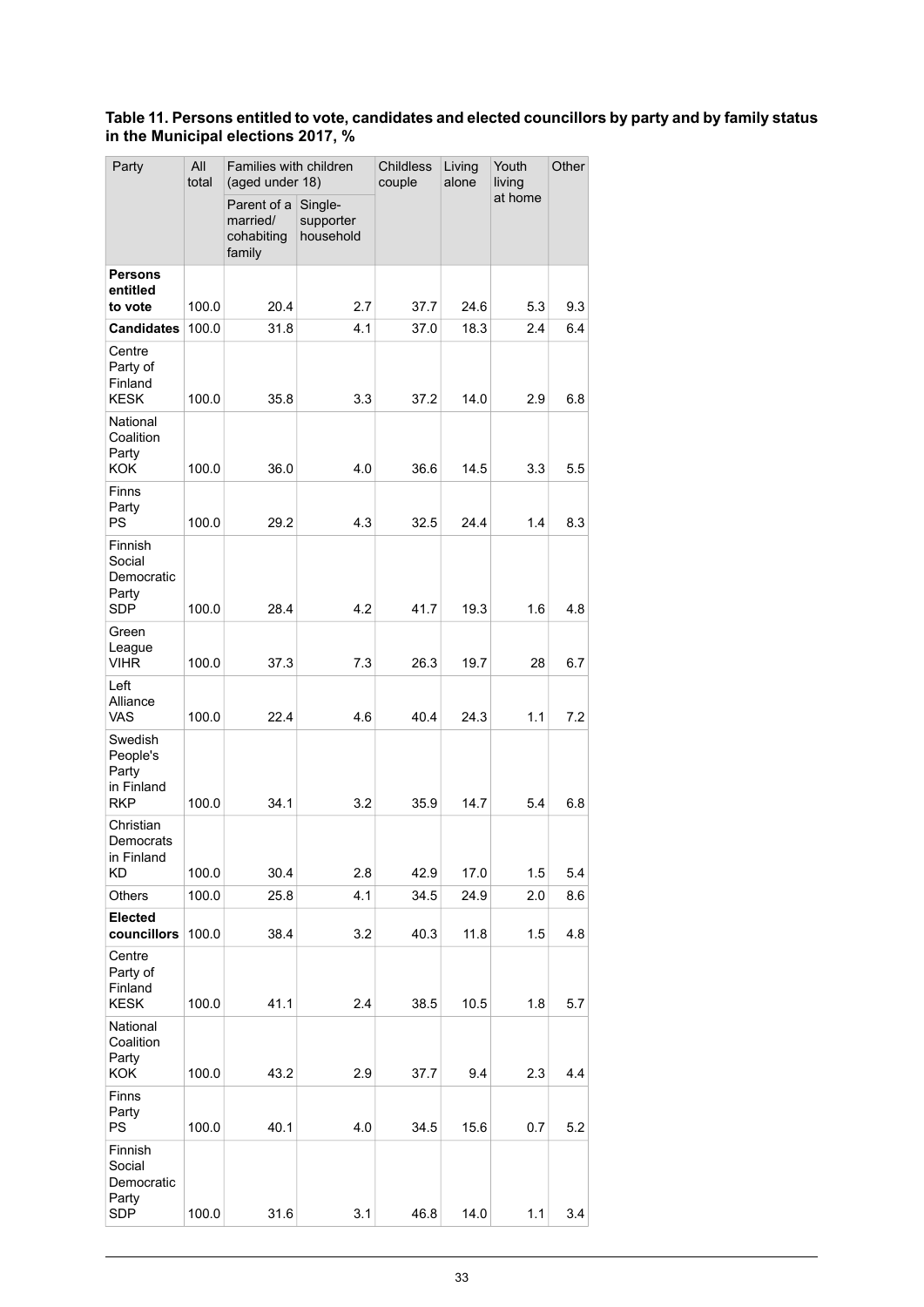| Party                                                    | All<br>total | Families with children<br>(aged under 18)       |                                   | <b>Childless</b><br>couple | Living<br>alone | Youth<br>living | Other |
|----------------------------------------------------------|--------------|-------------------------------------------------|-----------------------------------|----------------------------|-----------------|-----------------|-------|
|                                                          |              | Parent of a<br>married/<br>cohabiting<br>family | Single-<br>supporter<br>household |                            |                 | at home         |       |
| Green<br>League<br><b>VIHR</b>                           | 100.0        | 49.3                                            | 8.6                               | 24.2                       | 11.2            | 1.3             | 5.4   |
| Left<br>Alliance<br><b>VAS</b>                           | 100.0        | 24.0                                            | 3.8                               | 51.0                       | 16.3            | 0.2             | 4.7   |
| Swedish<br>People's<br>Party<br>in Finland<br><b>RKP</b> | 100.0        | 37.4                                            | 2.3                               | 42.0                       | 10.6            | 2.5             | 5.1   |
| Christian<br>Democrats<br>in Finland<br>KD               | 100.0        | 36.1                                            | 1.6                               | 52.2                       | 7.0             | 1.3             | 1.9   |
| <b>Others</b>                                            | 100.0        | 39.9                                            | 2.5                               | 38.7                       | 10.9            | 0.8             | 7.1   |

### <span id="page-33-0"></span>1.8. Number of children

#### **Candidates and elected councillors have more children than average**

Family status does not reveal how many of the candidates have or have had children of their own, because in older families, children may have already moved away from home and in family break-ups, children may live with their other parent. This can, however, be examined based on the number of children recorded in the Finnish Population Information System.

Candidates and elected councillors have more children than average. Of the candidates, 78 per cent have children and 85 per cent of elected councillors. The corresponding share for persons entitled to vote is 65 per cent. Children are the most numerous among the Christian Democrats, of whom 22 per cent have at least four children, and among the Centre Party candidates, of whom 17 per cent have four or more children. Large families are rarer for the Green League candidates (Figure 20).

In all, 35 per cent of the persons entitled to vote and 22 per cent of the candidates have never had children of their own. The proportion of childless candidates varies from 18 per cent for the Social Democrats to 30 per cent for the Green League. Of elected councillors, 15 per cent have no children.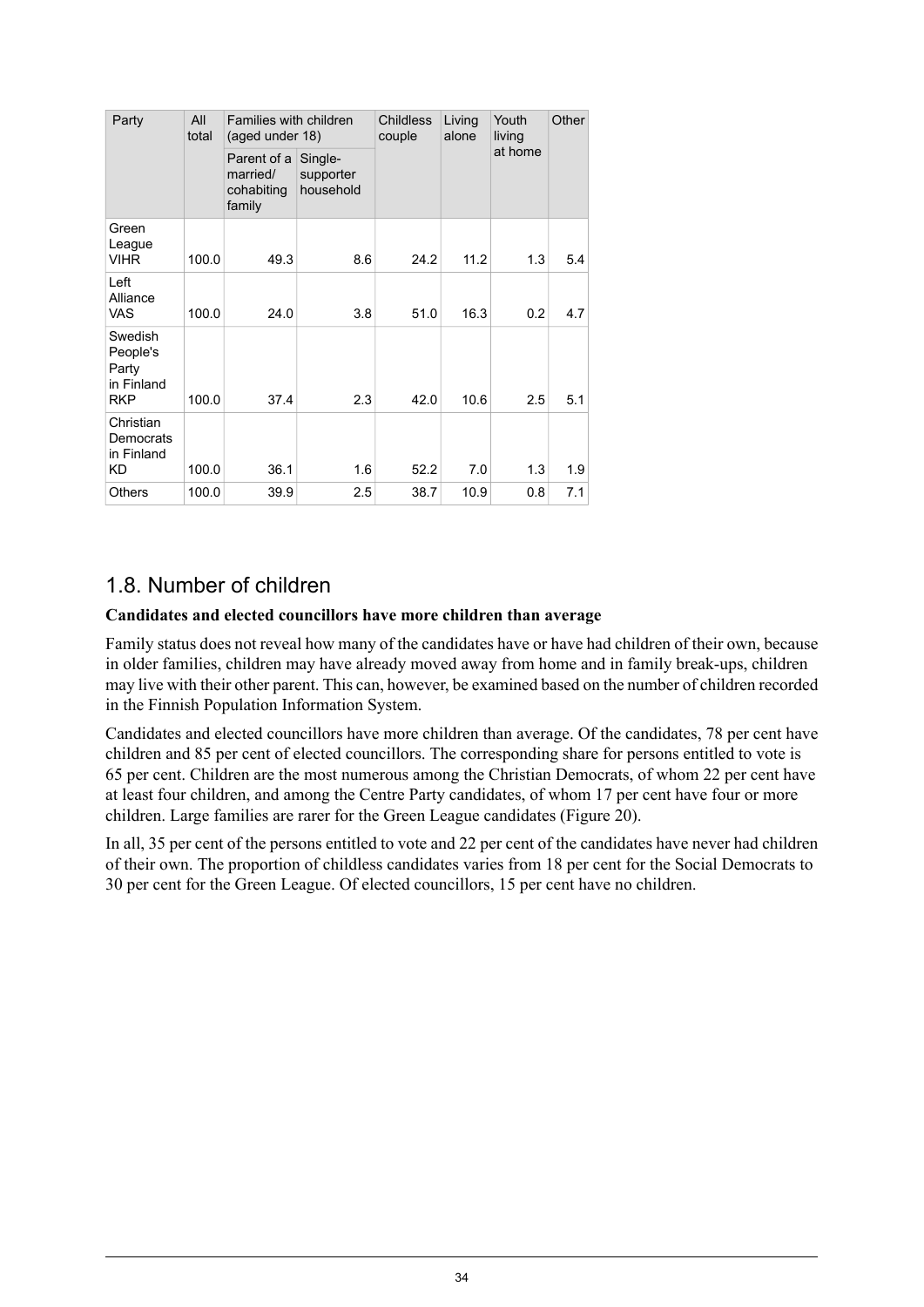<span id="page-34-0"></span>



On average, the candidates have two children. All persons entitled to vote have an average of 1.5 children. The number of children is highest among the Christian Democrat candidates, i.e. 2.4 children and lowest among the Green League candidates, 1.6 children. Men entitled to vote have slightly fewer children than women, but there are not much of a difference between sexes among the candidates. (Table 12)

Elected councillors have an average of 2.3 children. Among elected councillors, Christian Democrats have the most children, on average, three and Green councillors have the least, 1.8 children.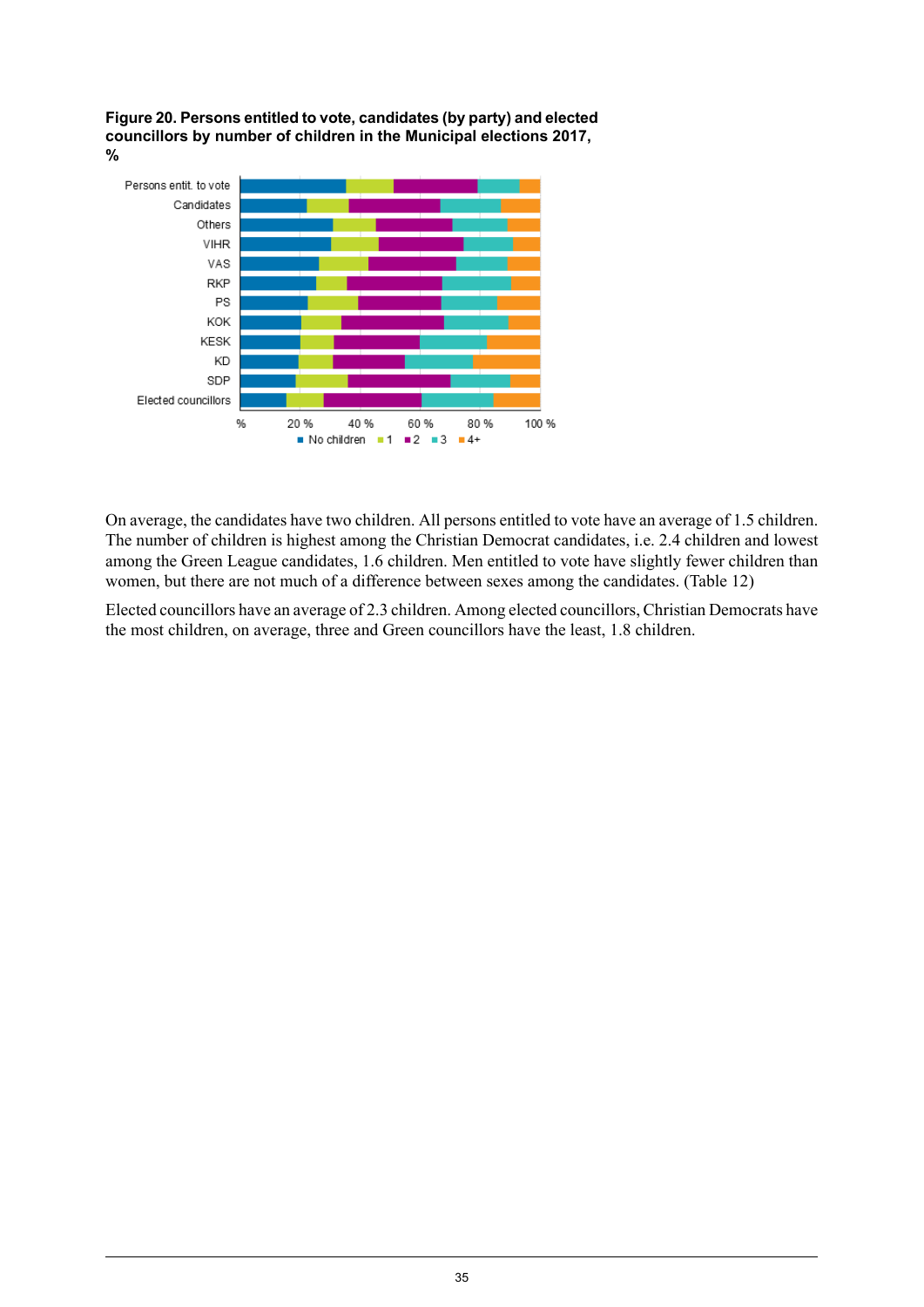#### <span id="page-35-1"></span>**Table 12. Persons entitled to vote, candidates and elected councillors by party and by number of children (on average) in the Municipal elections 2017**

|                                                               | Total              |             | Men        |                        | Women |                                   |  |
|---------------------------------------------------------------|--------------------|-------------|------------|------------------------|-------|-----------------------------------|--|
| Persons<br>entitled<br>to vote                                |                    | 1.5         |            | 1.4                    | 1.6   |                                   |  |
|                                                               | Candidates Elected | councillors | Candidates | Elected<br>councillors |       | Candidates Elected<br>councillors |  |
| Total                                                         | 2.0                | 2.3         | 2.0        | 2.3                    | 2.0   | 2.2                               |  |
| Centre<br>Party of<br>Finland<br><b>KESK</b>                  | 2.3                | 2.7         | 2.4        | 2.7                    | 2.3   | 2.5                               |  |
| National<br>Coalition<br>Party<br>KOK                         | 2.0                | 2.2         | 2.0        | 2.2                    | 1.9   | 2.1                               |  |
| Finns<br>Party<br><b>PS</b>                                   | 1.9                | 2.2         | 1.9        | 2.2                    | 2.1   | 2.1                               |  |
| <b>Finnish</b><br>Social<br>Democratic<br>Party<br><b>SDP</b> | 1.9                | 2.1         | 1.9        | 2.1                    | 2.0   | 2.1                               |  |
| Green<br>League<br><b>VIHR</b>                                | 1.6                | 1.8         | 1.5        | 1.6                    | 1.7   | 1.9                               |  |
| Left<br>Alliance<br>VAS                                       | 1.8                | 2.1         | 1.7        | 2.1                    | 1.8   | 2.0                               |  |
| Swedish<br>People's<br>Party<br>in Finland<br><b>RKP</b>      | 1.9                | 2.1         | 1.8        | 2.0                    | 1.9   | 2.1                               |  |
| Christian<br>Democrats<br>in Finland<br>KD                    | 2.4                | 3.0         | 2.4        | 3.1                    | 2.3   | 2.8                               |  |
| Others                                                        | 1.7                | 2.3         | 1.7        | 2.2                    | 1.8   | 2.5                               |  |

### <span id="page-35-0"></span>1.9. Income level

#### **Income level of the candidates and elected councillors higher than that of persons entitled to vote**

The following examines the persons entitled to vote, the candidates and the elected councillors by their disposable income. The income data derive from the latest taxation data from 2015. Disposable monetary income refers to the monetary income after taxes that consists of earned income, property income, and transfer income.

Candidates and elected councillors are more highly educated and a larger share of them are also working than among persons entitled to vote. This partly explains why their income level is also higher than that of persons entitled to vote. The median disposable income of persons entitled to vote was EUR 20,500 in 2015, while that of candidates was EUR  $26,100$  and EUR 30,300 for elected councillors. The candidates' disposable income is, on average, 27 per cent higher than that of persons entitled to vote. Disposable income is highest in Uusimaa both for persons entitled to vote (EUR 22,900 per year), candidates (EUR 28,300 per year) and elected councillors (EUR 35,600 per year). (Figure 21, Table 13)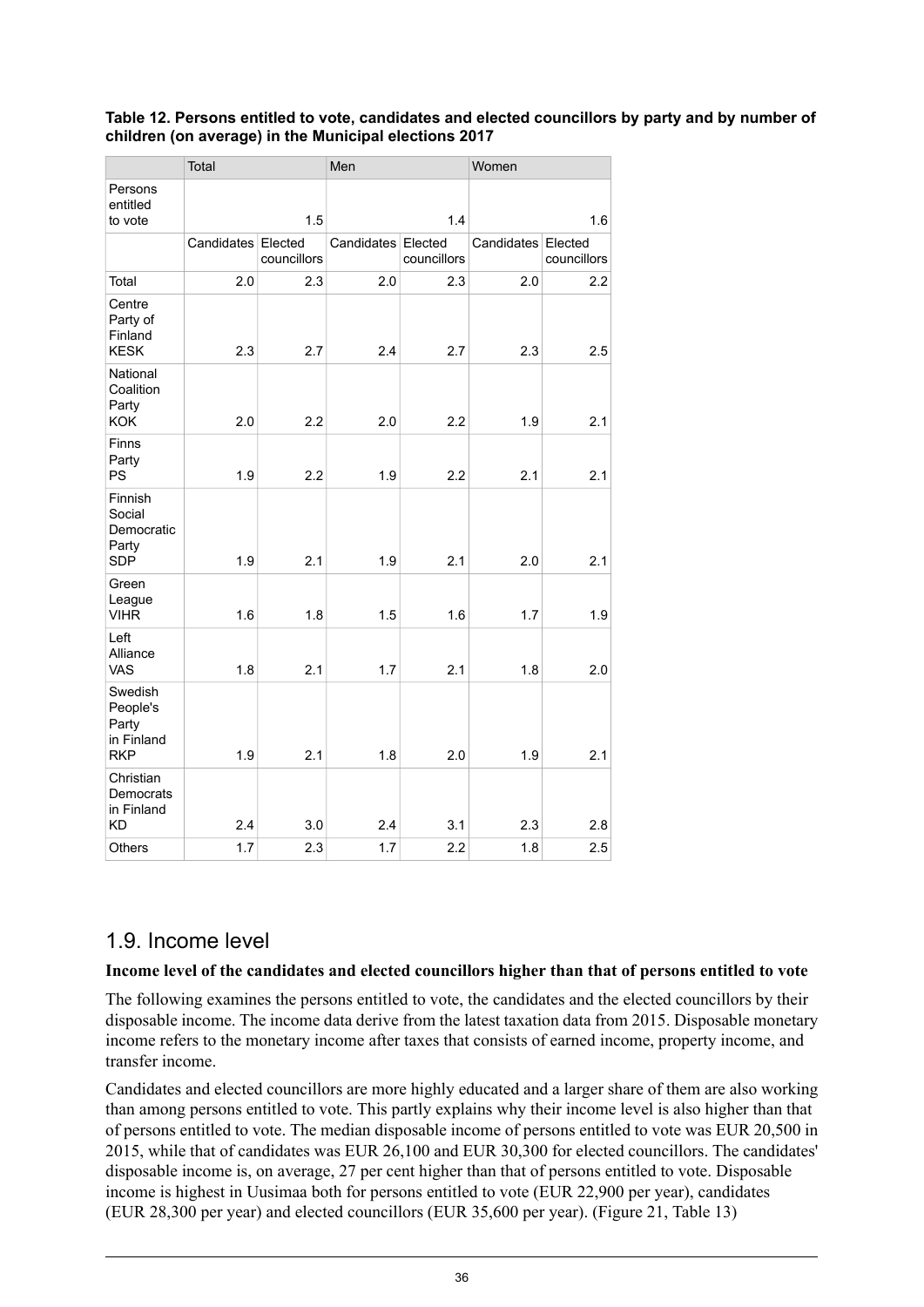The income differential between the candidates and persons entitled to vote is largest in South Ostrobothnia, South Karelia and Ostrobothnia, where the median income of the candidates is over EUR 6,500 higher than that of persons entitled to vote. The income differential is smallest in Lapland, North Karelia, Uusimaa and Central Finland, under EUR 5,500.



#### <span id="page-36-0"></span>**Figure 21. Median disposable income (EUR per year) of persons entitled to vote, candidates and elected councillors by region in the Municipal elections 2017**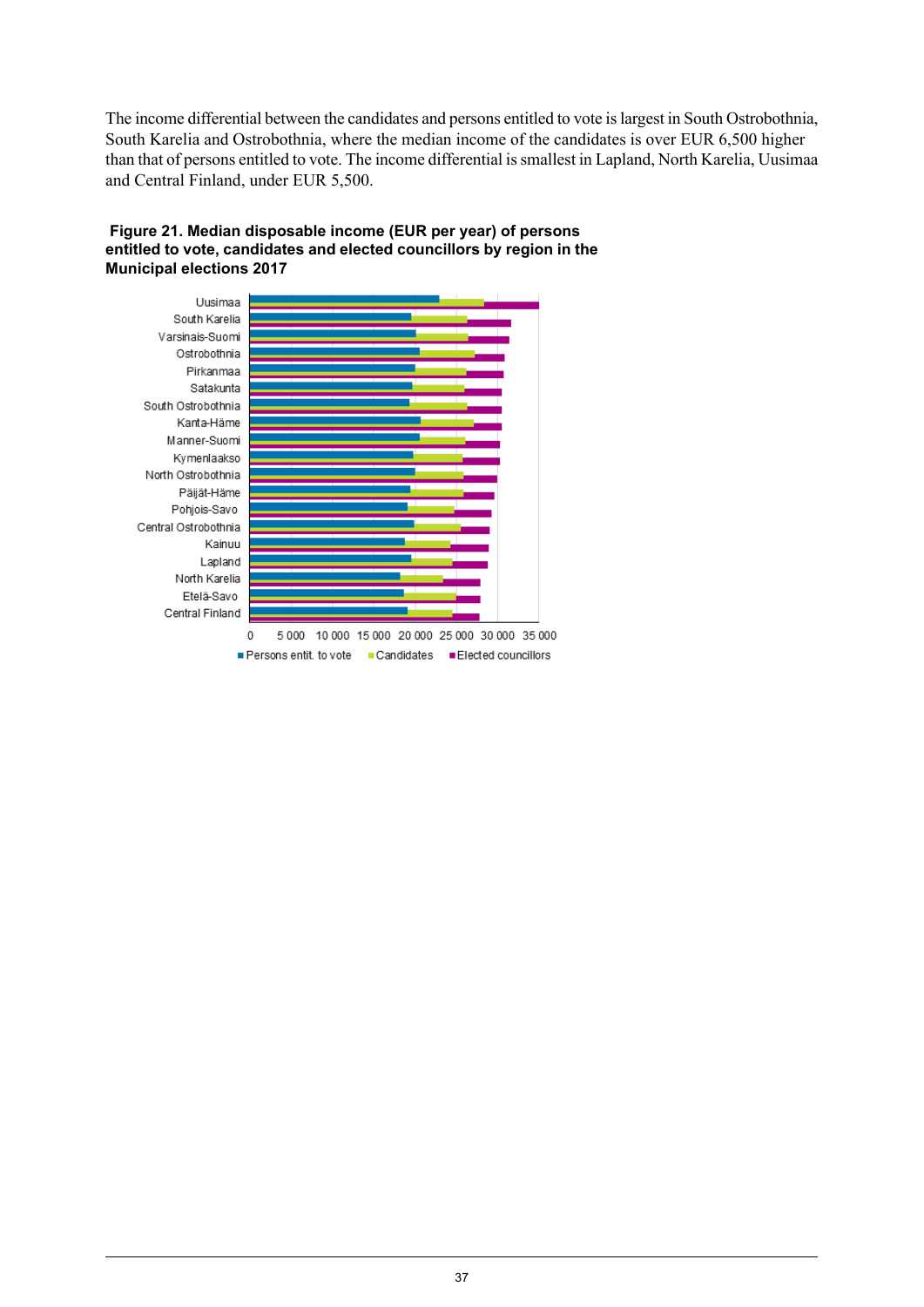<span id="page-37-0"></span>**Table 13. Median disposable income (EUR per year) of persons entitled to vote, candidates and elected councillors by region in the Municipal elections 2017, %**

| Region                            | Persons<br>entitled<br>to vote |               |        | Candidates           |        |               | Elected<br>councillors |        |        |
|-----------------------------------|--------------------------------|---------------|--------|----------------------|--------|---------------|------------------------|--------|--------|
|                                   | Total                          | Men           | Women  | Total                | Men    | Women         | Total                  | Men    | Women  |
| <b>Mainland</b><br><b>Finland</b> |                                | 20,503 22,131 |        | 19,293 26,076        | 26,586 |               | 25,450 30,310          | 31,354 | 29,047 |
| Uusimaa                           |                                | 22,916 26,636 | 21,631 | 28,296               | 29,134 | 27,020        | 35,633                 | 37,525 | 34,172 |
| Varsinais-Suomi                   |                                | 20,061 21,634 |        | 18,913 26,420        | 26,719 |               | 26,080 31,374          | 32,233 | 30,132 |
| Satakunta                         |                                | 19,605 21,541 |        | 18,114 25,987        | 27,058 | 24,781        | 30,457                 | 32,019 | 28,001 |
| Kanta-Häme                        |                                | 20,680 22,507 |        | 19,274 27,081        | 27,036 | 27,280        | 30,432                 | 30,999 | 29,754 |
| Pirkanmaa                         |                                | 19,951 21,736 |        | 18,686 26,151        | 26,846 |               | 25,416 30,745 32,238   |        | 29,053 |
| Päijät-Häme                       |                                | 19,363 21,159 |        | 18,144 25,886        | 26,588 |               | 25,062 29,612          | 31,635 | 27,387 |
| Kymenlaakso                       | 19,741                         | 21,861        | 18,155 | 25,794               | 26,730 | 24,607        | 30,284                 | 32,119 | 28,908 |
| South<br>Karelia                  | 19,490                         | 21,524        | 18,009 | 26,291               | 28,001 |               | 24,248 31,648          | 32,834 | 29,758 |
| Etelä<br>Savo                     | 18,649                         | 19,698        | 17,757 | 24,926               | 25,411 |               | 24,222 27,891          | 27,814 | 28,284 |
| Pohjois<br>Savo                   |                                | 19,082 20,279 | 18,119 | 24,755               | 25,067 | 24,265 29,241 |                        | 30,021 | 28,237 |
| North<br>Karelia                  | 18,162                         | 19,052        |        | 17,468 23,424 23,465 |        | 23,142 27,937 |                        | 27,711 | 28,084 |
| Central<br>Finland                | 19,071                         | 20,633        |        | 17,919 24,521        | 24,972 | 23,655 27,721 |                        | 28,110 | 27,229 |
| South<br>Ostrobothnia             |                                | 19,352 20,737 |        | 18,268 26,330        | 26,610 |               | 26,092 30,433          | 31,861 | 27,915 |
| Ostrobothnia                      | 20,507                         | 22,662        | 18,794 | 27,192               | 28,217 | 26,154        | 30,811                 | 31,648 | 29,455 |
| Central<br>Ostrobothnia           |                                | 19,878 22,036 |        | 18,232 25,529        | 25,673 |               | 25,505 29,022          | 29,904 | 26,949 |
| North<br>Ostrobothnia             |                                | 19,954 21,455 |        | 18,794 25,887 26,164 |        | 25,525 29,871 |                        | 30,928 | 28,185 |
| Kainuu                            |                                | 18,693 19,606 |        | 17,874 24,241        | 24,553 |               | 23,713 28,856          | 28,052 | 29,885 |
| Lapland                           |                                | 19,510 20,538 |        | 18,717 24,536 24,816 |        |               | 24,091 28,829          | 30,243 | 27,212 |

#### **Candidates and elected councillors from the National Coalition Party have the highest income**

The candidates' income varies by party from EUR 31,200 in the Coalition Party to EUR 22,000 in the Finns Party. The median income of candidates from the Swedish People's Party is EUR 29,500, EUR 26,900 for the Centre Party and EUR 26,600 for the Social Democratic Party. Compared with persons entitled to vote, the candidates of the Coalition Party have over EUR 10,000 more at their disposal per year. The candidates for the Finns Party are closest to persons entitled to vote in terms of their income level. Their annual disposable income is EUR 1,700 higher than that of persons entitled to vote. (Figure 22, Table 14)

The median disposable income of elected councillors is EUR 30,000 per year, which is around EUR 10,000 more than the median income of persons entitled to vote. The future councillors from the Coalition Party have the highest income. On average, they have EUR 36,700 per year at their disposal. The councillors elected among Finns Party candidates have the lowest income. The median for their disposable monetary income is around EUR 27,400 per year.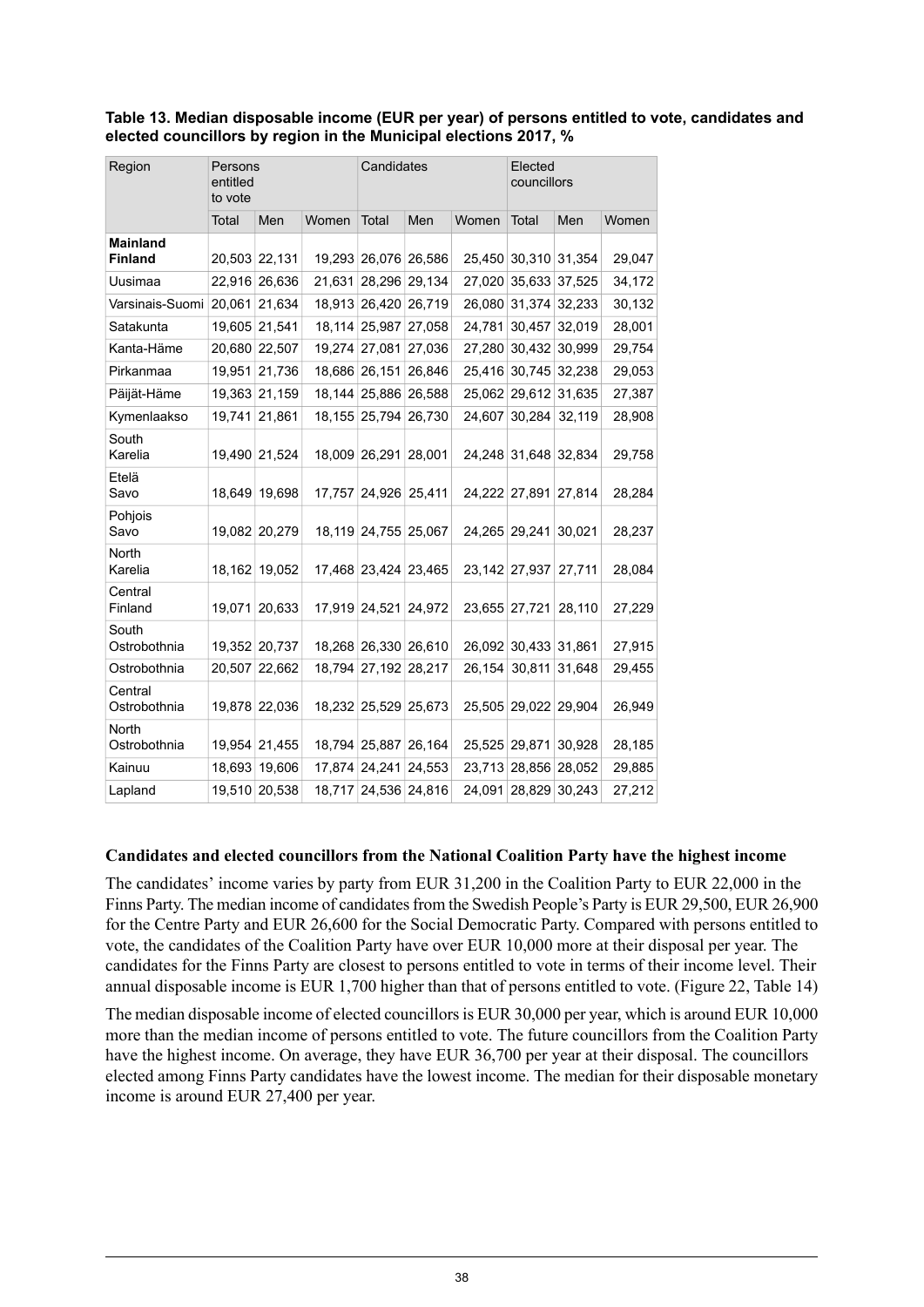<span id="page-38-0"></span>**Figure 22. Median disposable income (EUR) of persons entitled to vote, candidates and elected councillors by party in the Municipal elections 2017**

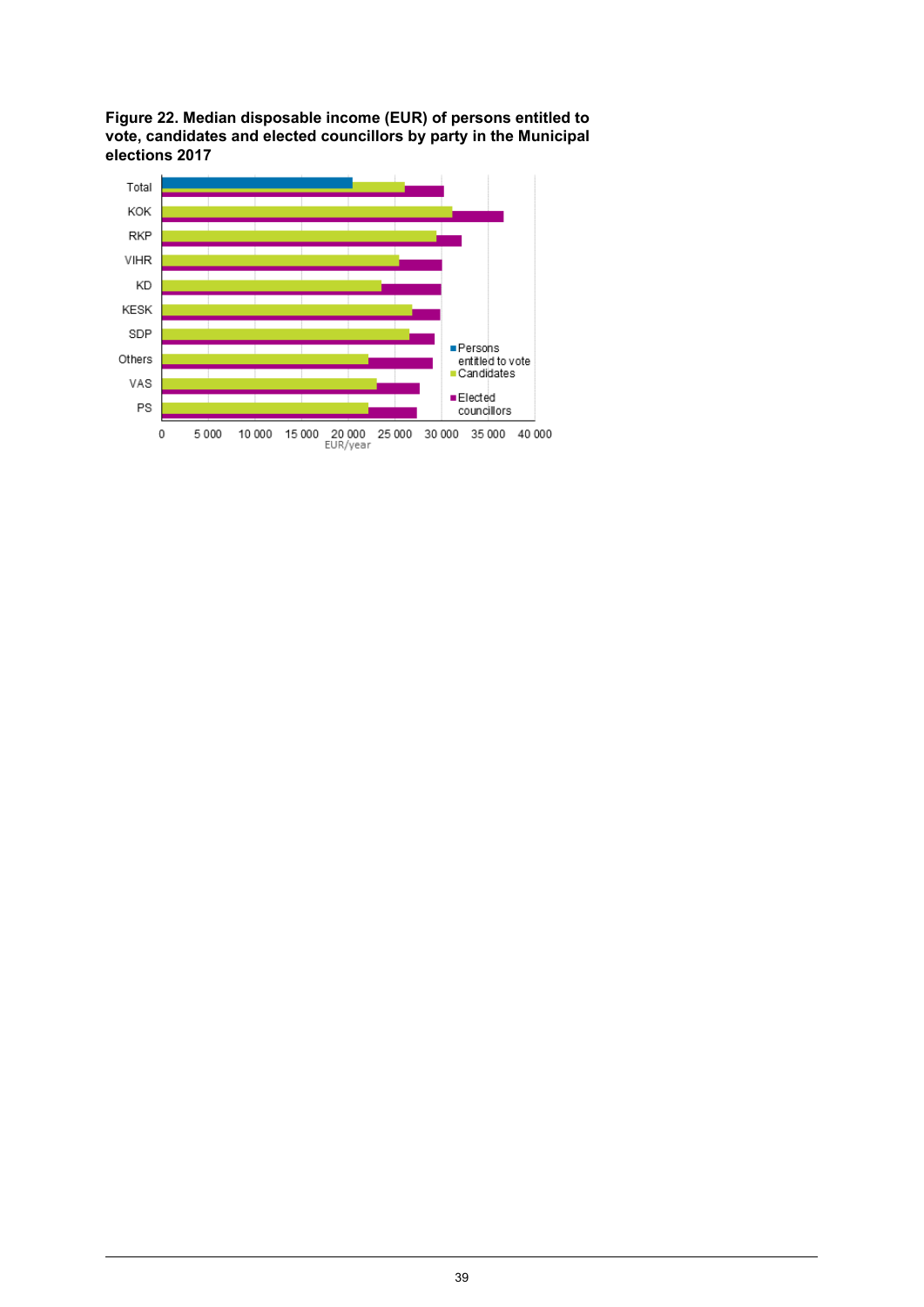#### <span id="page-39-0"></span>**Table 14. Median disposable income (EUR per year) of persons entitled to vote, candidates and elected councillors by party in the Municipal elections 2017**

|                                                          | Median income (EUR/year)  |             |                   |                               |                   |                               |  |
|----------------------------------------------------------|---------------------------|-------------|-------------------|-------------------------------|-------------------|-------------------------------|--|
|                                                          | Total                     |             | Men               |                               | Women             |                               |  |
| <b>Persons</b><br>entitled<br>to vote                    | 20,503                    |             | 22,131            |                               | 19,293            |                               |  |
|                                                          | <b>Candidates Elected</b> | councillors | <b>Candidates</b> | <b>Elected</b><br>councillors | <b>Candidates</b> | <b>Elected</b><br>councillors |  |
| Total                                                    | 26,076                    | 30,310      | 26,586            | 31,355                        | 25,450            | 29,047                        |  |
| Centre<br>Party of<br>Finland<br><b>KESK</b>             | 26,932                    | 29,871      | 27,687            | 31,359                        | 26,089            | 28,209                        |  |
| National<br>Coalition<br>Party<br><b>KOK</b>             | 31,190                    | 36,724      | 32,789            | 38,902                        | 29,328            | 33,631                        |  |
| Finns<br>Party<br>PS                                     | 22,225                    | 27,365      | 22,534            | 27,365                        | 21,550            | 27,374                        |  |
| Finnish<br>Social<br>Democratic<br>Party<br><b>SDP</b>   | 26,552                    | 29,245      | 26,974            | 29,746                        | 25,943            | 28,387                        |  |
| Green<br>League<br><b>VIHR</b>                           | 25,478                    | 30,131      | 25,557            | 31,660                        | 25,450            | 29,261                        |  |
| Left<br>Alliance<br>VAS                                  | 23,102                    | 27,701      | 23,410            | 28,740                        | 22,750            | 26,560                        |  |
| Swedish<br>People's<br>Party<br>in Finland<br><b>RKP</b> | 29,483                    | 32,202      | 31,130            | 34,358                        | 27,585            | 30,550                        |  |
| Christian<br>Democrats<br>in Finland<br><b>KD</b>        | 23,610                    | 29,960      | 24,668            | 31,085                        | 23,002            | 28,909                        |  |
| Others                                                   | 22,199                    | 29,121      | 21,399            | 28,720                        | 22,956            | 30,029                        |  |

When the population entitled to vote is arranged according to income and divided into ten equal parts, the income deciles of the population entitled to vote are generated. Each of these has slightly under 440,000 persons. The highest income decile of the population entitled to vote has at least EUR 38,000 at their disposal and the lowest income decile at most EUR 8,250.

Among all candidates, 18 per cent belong to the highest income decile and of the elected councillors around 28 per cent. Both among the candidates and elected councillors, those representing the Coalition Party and the Swedish People's Party belong to the higher end of the income distribution. Of those elected from the Coalition Party, 46 per cent belong to the highest income decile and around one-third of elected councillors from the Swedish People's Party.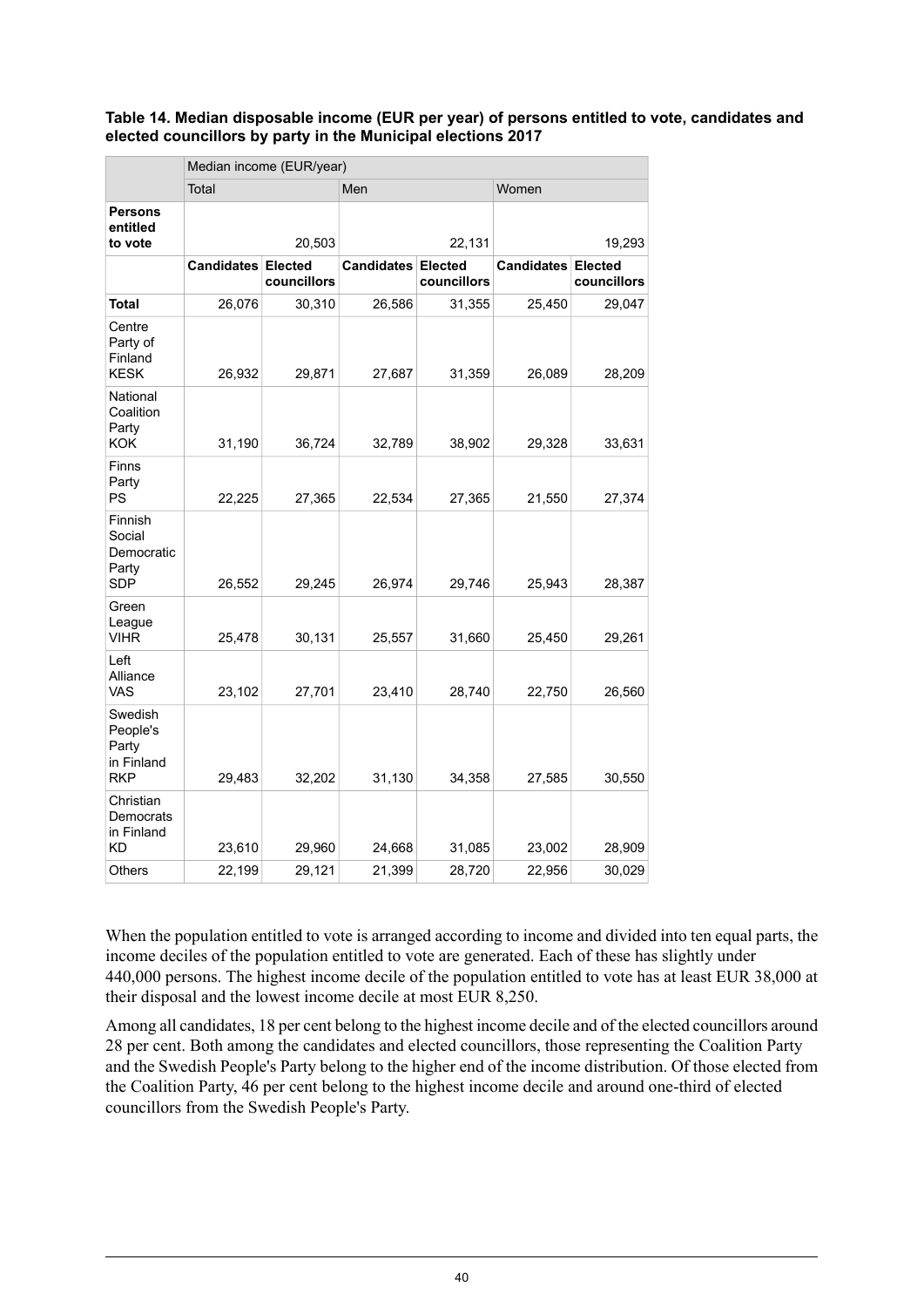<span id="page-40-0"></span>**Figure 23. Proportion of persons belonging to the highest income decile among candidates and elected councillors by party in the Municipal elections 2017, %**



Around six per cent of candidates belong to the lowest income decile. Of the candidates of parties outside the Parliament and constituency associations, close on ten per cent belong to the lowest- income decile, and of the Swedish People's Party candidates slightly under nine per cent. The Finnish Social Democrats have the least candidates belonging to the lowest-income decile, only 3.4 per cent. (Figure 24)

<span id="page-40-1"></span>Around three per cent of elected councillors belong to the lowest income decile. Most elected councillors belonging to the lowest income decile are found in parties outside the Parliament and constituency associations, 5.5 per cent. The Christian Democrats have the least elected councillors belonging to the lowest income decile, 1.6 per cent.



**Figure24. Candidatesand elected councillors belonging to thelowest income decile by party in the Municipal elections 2017, %**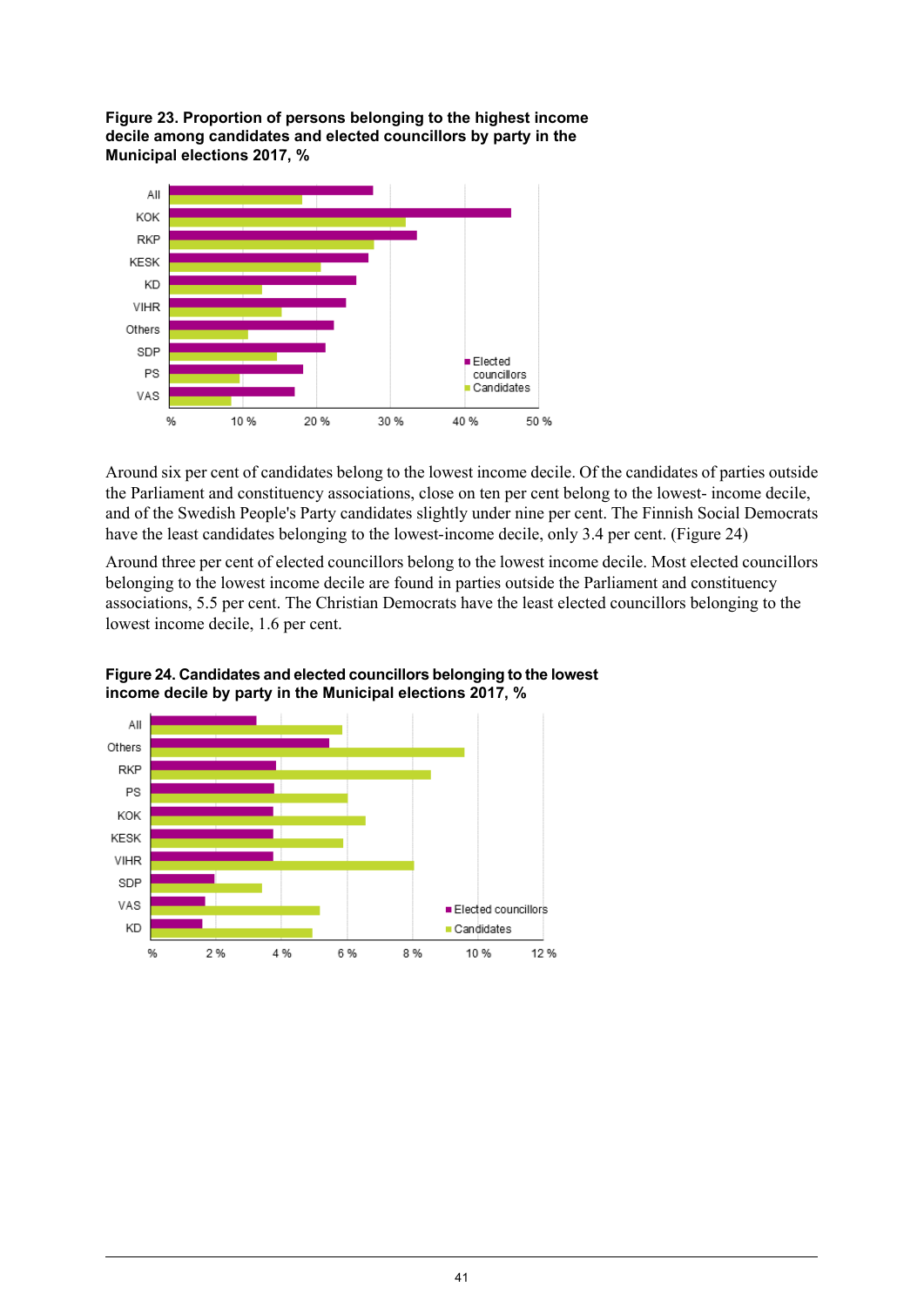# <span id="page-41-0"></span>Municipal elections, quality description

### 1. Relevance of statistical information

#### **1.1 Summary of the information content of statistics**

Statistics Finland produces official statistics on municipal elections containing key data on the candidates, elected councillors, those entitled to vote, those who voted and support gained by the parties. Statistics Finland's statistics pages on municipal elections also provide analyses on the backgrounds of the candidates and the elected, on those who voted in advance, and as separate services the election map service and the StatFin service (database tables / most detailed regional level is voting district).

#### **1.2 Essential concepts**

#### *General information*

Councillors to municipal councils are elected in the municipal elections. At the beginning of 2017, the number of municipalities is 295 in Mainland Finland and 16 in Åland.

*The municipal elections are held in accordance with the division of municipalities that came into effect* at the beginning of the election year (2017) (the voting district division came into effect on 31 October 2016). \*If municipal elections are held in the year preceding a change in municipal division entering into force, they must be held in accordance with the new municipal division in the municipalities to which the *change applies.*

The municipal council decides how many councillors are elected in each municipality (Local Government Act 410/2015, Section 16). The number of inhabitants is determined based on the data in the Population Information System at the end of 30 November preceding the election year.

The amendment of the Election Act (563/2015) entered into force on 1 June 2015 when the name of the elections was changed in Finnish to kuntavaalit, the time for holding the elections was changed (in 2012, the fourth Sunday in October every four years). Municipal elections are held every four years on the third Sunday of April (9 April 2017). If the third Sunday falls on Easter Sunday or the Sunday after it, the election day moves to the Sunday preceding Easter Sunday (Election Act 563/2015 , Section 144). In the municipalities of the autonomous territory of the Åland Islands, elections (www.val.ax) are also arranged every four years, but at a different time than those in Mainland Finland, next time in October 2019 [www.val.ax\)](http://www.val.ax).

Elections are held in accordance with the Election Act in force, (Election Act in force [http://www.finlex.fi/en/laki/kaannokset/1998/en19980714\),](http://www.finlex.fi/en/laki/kaannokset/1998/en19980714) more details on the Ministry of Justice's web pages www.vaalit.fi (=> Legislation) and www.finlex.fi, Election Act (714/1998). In municipal elections advance voting was possible abroad for the first time in 2000.

#### *Legislation on elections*

The first act concerning municipal elections was enacted in 1917. With the revision of election legislation in 1998 all provisions on elections were collected into one single act, the Election Act (714/1998), which entered into force on 8 October 1998. The provisions concerning municipal elections are included in it and in the Local Government Act 410/2015.

#### *The main principles of holding elections*

All elections in Finland are held according to the following principles:

- **The elections are direct.** Electors (those entitled to vote) vote direct for the person they want to be elected.
- **The elections are proportional.** In proportional elections each party or other group gains seats in relation to the votes cast for it compared with the votes cast for other groups (not in presidential elections). In Finland, so called d'Hondt method is applied as the calculation method for proportional elections.
- **The elections are secret.** Secrecy of the ballot means that neither the election authorities nor anyone else get to know for whom voters have cast their votes or whether they have returned an empty ballot.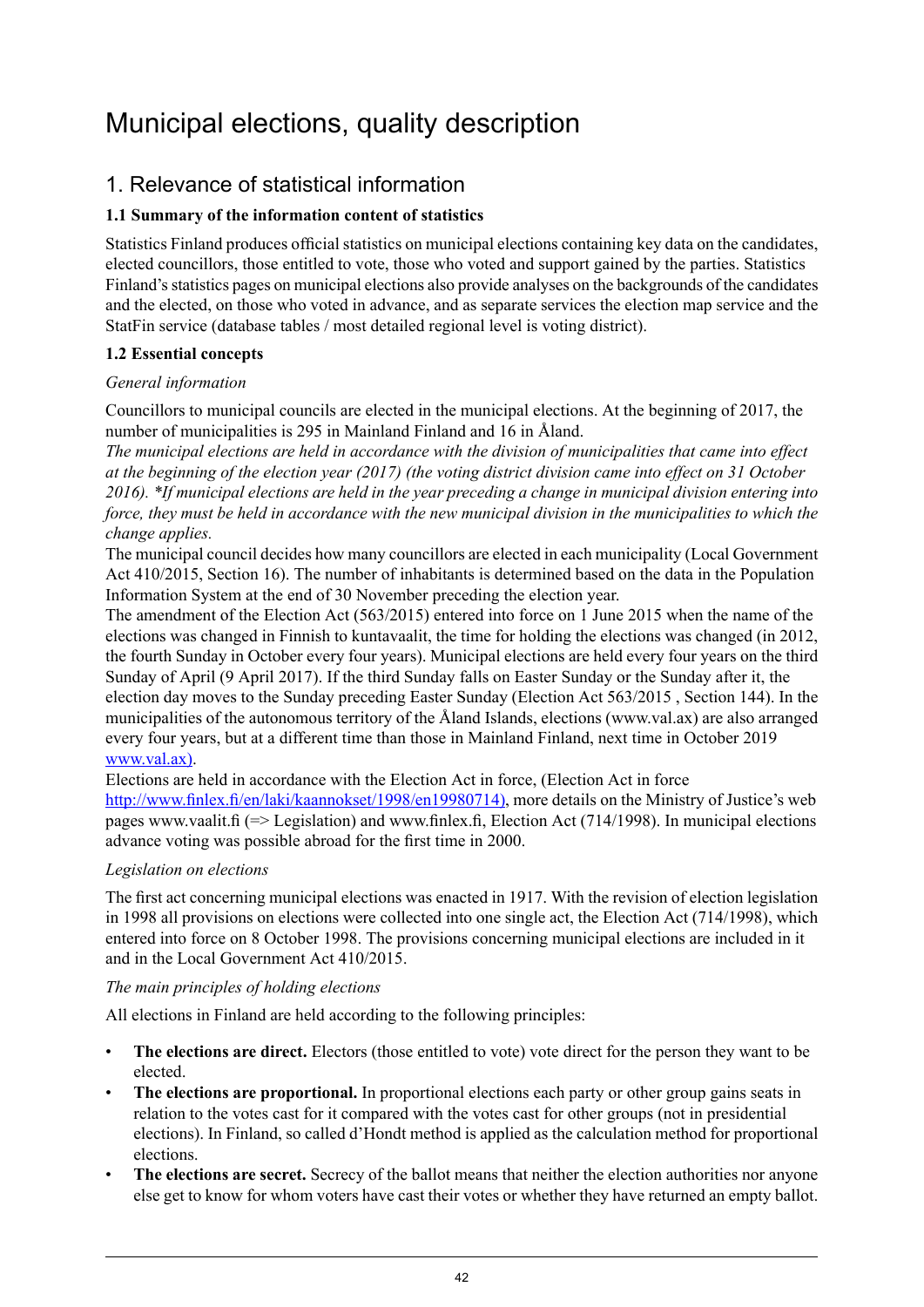By contrast, the information on whether a person entitled to vote has exercised his/her right, i.e. actually voted, is not covered by the secret of the ballot.

- **The right to vote is universal and equal.** Universal franchise meansthat the right to vote only depends on requirements which citizens usually fulfil. Equal franchise means that every person entitled to vote has an equal right to influence the election results. In general elections everybody has one vote.
- **Voting is personal**. The right to vote may not be used through an agent. However, an assistant can be used in the actual voting situation under certain conditions.
- **Voting must take place in front of election authorities.** The purpose of this is to ensure overall reliability of the elections, the voter's right to express his or her free will and to ensure the secrecy of the ballot. The selection of election authorities and their actions in their duties are set in the Election Act.
- The Finnish election system is a combination of voting for individuals and parties, where a vote goes to both a party and a person (not in presidential elections).

#### *Right to vote and voting register, voting and calculation of the election result*

#### *Right to vote*

Entitled to vote in municipal elections are:

Every person that has reached the age of 18 no later than on the day of the election is entitled to vote provided that they are

- 1. Citizens of Finland or another Member State of the European Union or Iceland and Norway, whose municipality of residence is the municipality in question on the 51st day before election day: or
- 2. Citizens of other countries, whose municipality of residence is the municipality in question on the 51st day before election day, and who at that time have had a municipality of residence in Finland for an uninterrupted period of two years; or
- 3. Persons employed by the EU or an international organisation in Finland and family members of such persons whose municipality of residence is the municipality in question on the 51st day before the election day assuming that their data have upon their request been registered in the Finnish Population Information System and that they have notified the local register office of their willingnessto excercise the right to vote in the municipal election in writing no later than on the 52nd day before the election day.

#### *Voting register*

The Population Register Centre compiles a register of everyone entitled to vote (voting register) 46 days before the election day. This register contains certain information on the voters (including the voters' name, identity code, constituency, municipality of residence, and polling station) as this information appears in the Population Information System 51 days before the election day. The voting register is established on 22 February 2017 based on the information included in the Population Information System on 17 February 2017.

The voting register is publicly available at the local register offices (maistraatti) from 41 days before the election day onwards (i.e. from 27 February 2017). In addition, everyone in the register is sent a notice of his or her right to vote (notification card) not later than 24 days before the election day (16 March 2017). The card states among other things the election day, the days for advance voting, the address of the polling station of the recipient and the addresses and telephone numbers of the election authorities. The voting register is later used to print out electoral rolls for the polling stations on the election day.

Claims for correction of the register have to be submitted to the local register offices not later than 16 days (24 March 2017) before the election day and the local register office will decide the claims not later than 13 days before the election day.

The voting register becomes legally valid at noon 12 days prior to the election day, that is, on Tuesday 28 March 2017 at noon.

*Voting*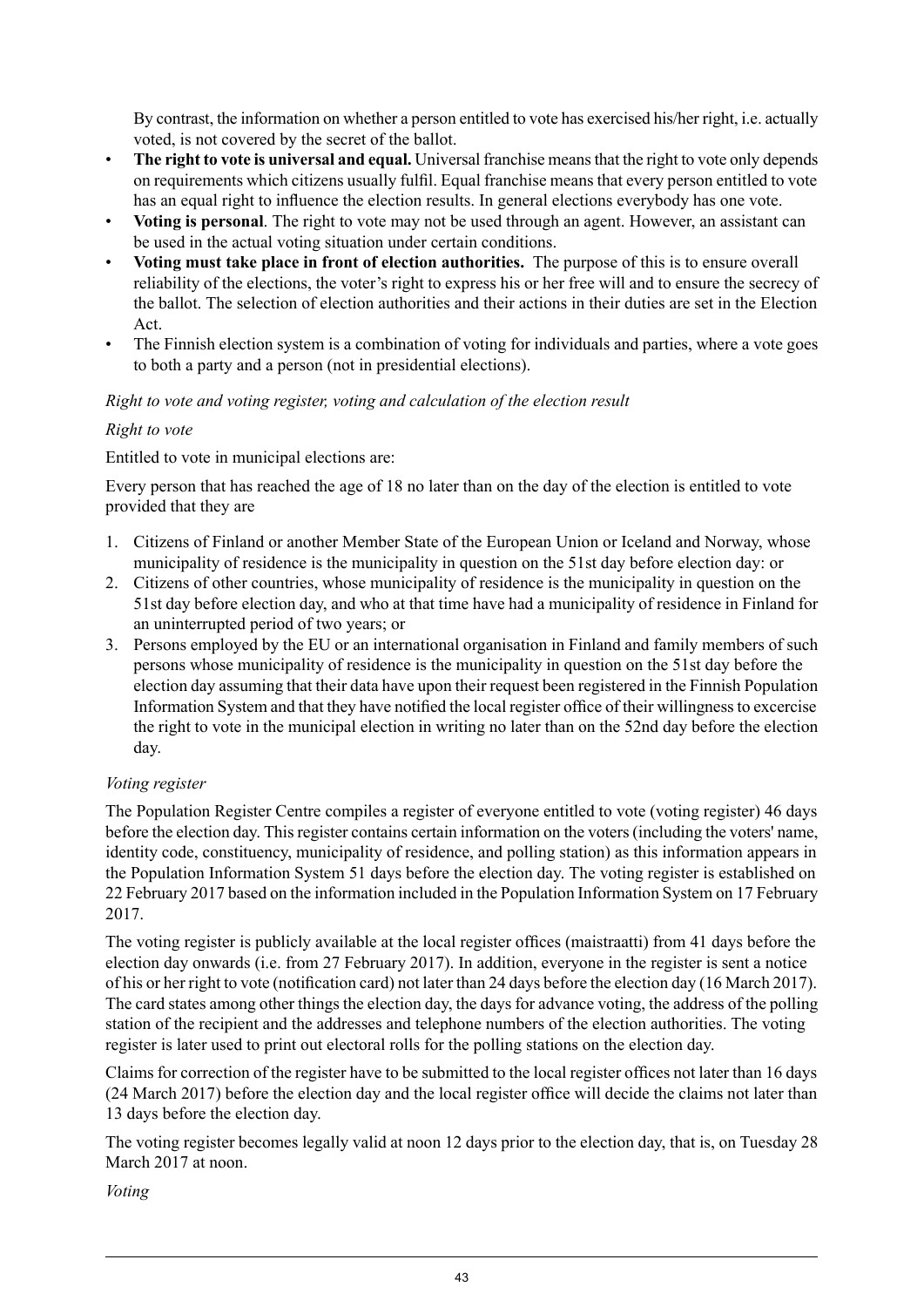Persons with a right to vote can vote either 1) during advance voting, or 2) on the election Sunday (9 April 2017).

Advance votes in Finland (29 March to 4 April 2017) are cast in general advance polling stations, in institutions and at voters' homes under certain conditions. General advance polling stations in Finland are offices, post offices and other locations specified by municipalities. Advance votes abroad (29 March to 1 April 2017) are cast at Finnish embassies and their trade missions and on Finnish vessels. General advance polling stations abroad are the Finnish embassies and their trade missions specified in a Government decree. Each person entitled to vote can vote in advance in general advance polling stations in Finland and abroad at Finnish embassies. Anyone entitled to vote in municipal elections can cast their vote at embassies regardless of which country or municipality the person lives in. Thus, for example, persons entitled to vote that are on holiday or working on a posting abroad can cast their vote at embassies

On the election day an enfranchised person may vote only in the polling station of his or her own voting district.

A voter need not give grounds for advance voting, but may freely choose between voting in advance or voting on the election day. Advance voting commences on the 11th day (29 March 2017) and ends abroad on the 8th day (1 April 2017) and in Finland on the 5th day (4 April 2017) before the election day.

#### *Voting percentage = proportion of voters of persons entitled to vote*

#### *Calculation of the result of the municipal elections*

#### Counting the advance votes

Municipalities' central election committees begin counting the advance votes on the election day at 3 pm at the earliest (for a particular reason at noon at the earliest). The brown ballot envelopes sent from the municipalities are opened and the ballots within them are counted. Advance votes are counted so that the result of advance voting should be ready by 8 pm that evening. Before this the central election committees may not reveal anything on how the counting is progressing.

#### Counting the votes cast on the election day

Assoon asthe doors of the polling stations have been closed at 8 pm the election board begins a preliminary count of the votes. The board opens the ballot box, counts the ballots within it, and notes down the votes of the candidates in a particular election protocol. Immediately thereafter the board informs the central election committee of the municipality of the votes of the candidates, i.e. of the election results in the voting district. The central election committee again enters the results in the central calculation system in the Election Information System of the Ministry of Justice. Finally, the election board seals the ballots in a parcel and delivers it to the central election committee before Monday morning 9 am.

#### Determination of the election results

The so-called d'Hondt method is used to determine the election results. Thus, in the first stage of the calculation the total number of votes of each group, i.e.

- A (single) party not belonging to an electoral alliance,
- An electoral alliance.
- A joint list, and
- A constituency association not belonging to a joint list,

is counted. Parties which have formed an electoral alliance are thus treated as a single group, as are constituency associations on a joint list. In *the second stage* of the calculation the candidates in each group are ranked in order of their personal number of votes. In *the third stage* each candidate is accorded a comparative index, i.e. the candidate who has received most personal votes is accorded an index which equals the total number of votes of the group, the second best candidate half of that, the third best a third, the fourth best a fourth, and so on. In the final stage all candidates within the municipality are listed in order from best to worst according to their comparative index, and the representatives elected from the municipality are chosen from this list.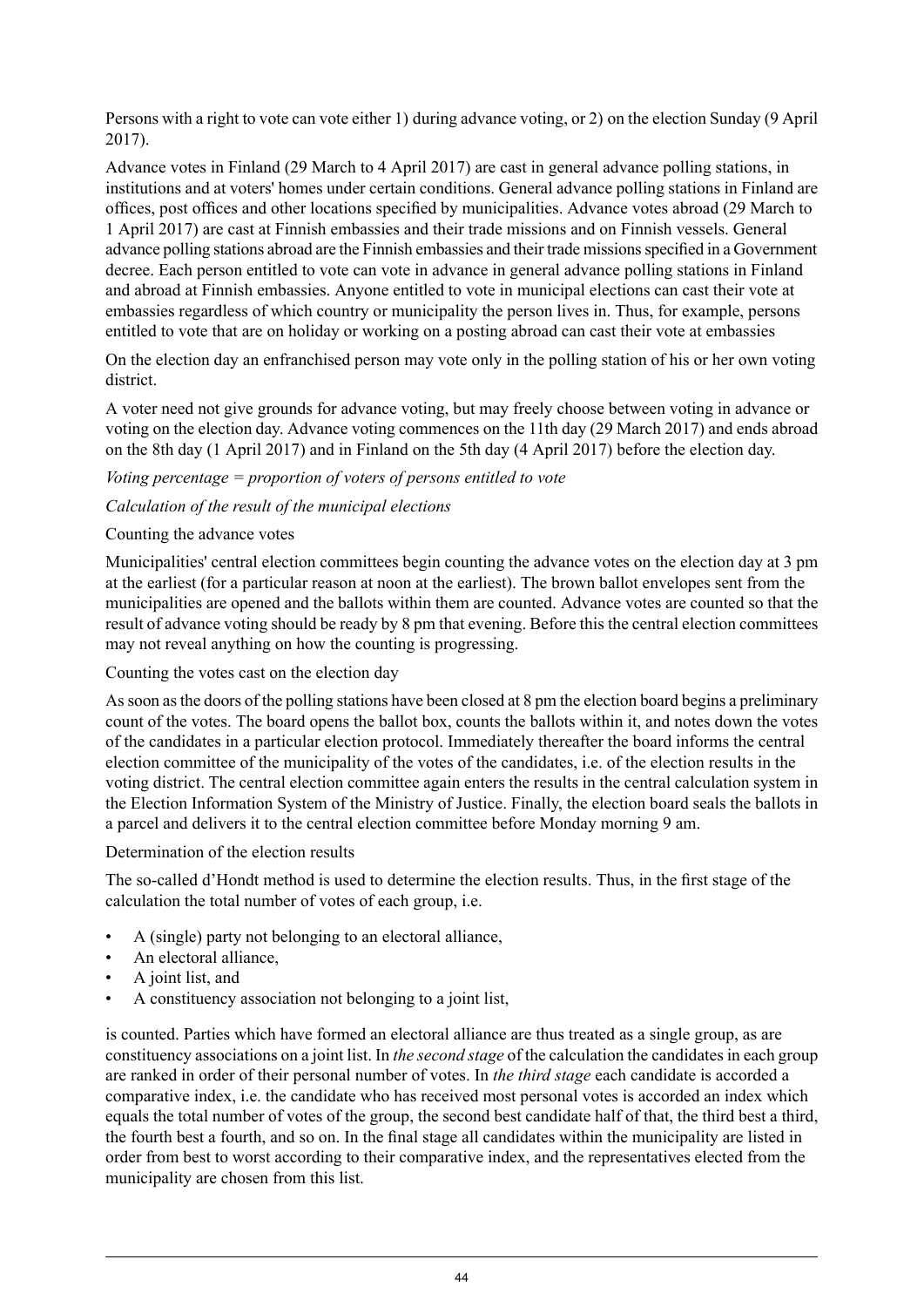#### *Eligibility and nomination of candidates*

#### *Eligibility*

Eligible as candidates in municipal elections are persons,

- 1. Whose municipality of residence is the municipality in question,
- 2. Who are entitled to vote in municipal elections in some municipality, and
- 3. Who have not been declared legally incompetent.

Section 72 of the Local Government Act prescribes the restrictions to eligibility.

As a rule, eligibility is determined in the same schedule as the person's voting municipality, that is, according to the information drawn from the Population Register Centre's Population Information System 51 days prior to the day of the election (in the 2017 Municipal elections by Friday 17 February 2017). If the person changes his or her municipality of residence after that date, his or her eligibility follows with him or her.

The legislation has not set a clear deadline for the determination of eligibility of candidates but in practice, candidates' municipality of residence has to be clear at the latest on the 32nd day prior to the day of the election (in the 2017 Municipal election by Wednesday 8 March 2017), when the central election committees handle and decide the additions made to the candidate applications. Decisions on the candidates' municipality of residence are made based on the information in the Population Information System.

#### *Nomination of candidates*

Candidates in municipal elections may be nominated by

- 1. Parties entered in the party register, and
- 2. Constituency associations established by people entitled to vote.

Each party may nominate a number of candidates equalling the number of councillors to be elected multiplied by one and a half. For example, if 27 councillors are elected in the municipality, the party may have at most 40 candidates. Parties may form electoral alliances. The number of candidates nominated by an alliance may not exceed the maximum number of candidates for a single party. A constituency association for the nomination of one candidate may be established by at least ten people who are entitled to vote in the municipality In a municipality where the population at the end of November in the year preceding the election year is at most 1,500, a constituency association can be established by at least three people who are entitled to vote. If the municipality's population is 1,501 to 2,000, a minimum of five people who are entitled to vote can establish a constituency association.

Constituency associations may form joint lists with a maximum number of candidates equalling the number of councillors to be elected multiplied by one and a half.

Parties and constituency associations must deliver their list of candidates (candidate application) to the central election committee of the municipality 40 days before the elections (by 28 February 2017 by 4 pm at the latest). By the same deadline, notifications of electoral alliances and of joint electoral lists must also be delivered to the central election committee.

The central election committee of the municipality checks the lists of candidates and in particular that the candidates are eligible and confirms the nomination of candidates on the 31st day prior to the day of the election (9 March 2017).

The central election committee compiles a combined list of candidates in which the candidates of all parties, constituency associations and joint lists are enumerated in an order drawn by lot. The list contains the following information on the candidates: number (beginning with number 2), name, municipality of residence and title, profession or position.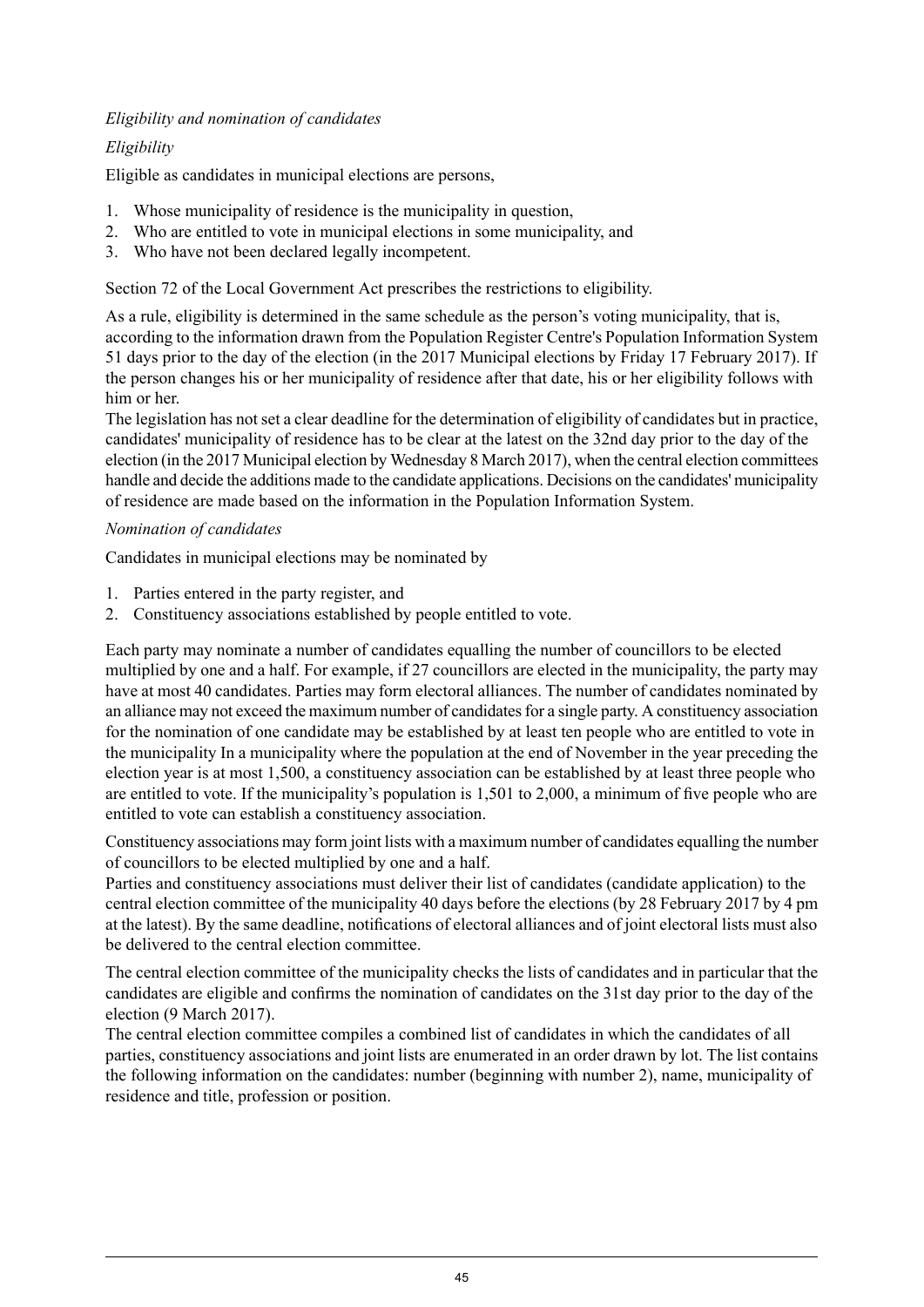The number of councillors elected depends on the population of the municipality (data at the end of 30 November preceding the election year).

*Local Government Act 410/2015, Section 16*

*"Unless the local council makes a decision about the number of local councillors, the number of local* councillors elected shall be the minimum laid down by law. A local council decision about a larger number than the minimum, or a change to a previous decision, must be notified to the Ministry of Justice by the end of the year preceding the election year. A local council decision on the number of local councillors may be put into effect before it has attained legal force. However, action to put the decision into effect is *not permitted if an administrative court forbids this."*

According to Section 16 of the Local Government Act (410/2015), a minimum number of councillors has to be elected, however, as follows:

#### **Number of councillors according to the population of the municipality**

| Population        | Minimum<br>number of<br>councillors |
|-------------------|-------------------------------------|
| at most 5,000     | 13                                  |
| $5.001 - 20.000$  | 27                                  |
| 20,001 - 50,000   | 43                                  |
| 50,001 - 100,000  | 51                                  |
| 100,001 - 250,000 | 59                                  |
| 250,001 - 500,000 | 67                                  |
| over 500,000      | 79                                  |

*Changes in constituencies and municipalities and consolidations of municipalities*

Changes in constituencies and municipalities and consolidations of municipalities concerning elections of different years are presented on the Internet in the appendix table of the statistical release (the home page for Municipal elections).

Municipalities are placed into constituencies according to the constituency division in force. At the beginning of 2017, the number of municipalities is 295 in Mainland Finland and 16 in Åland.

The valid statistical grouping of municipalities is used in the statistics (Statistics Finland, Municipalities and Regional Divisions Based on Municipalities).

*The municipal elections are held in accordance with the division of municipalities that came into effect* at the beginning of the election year (2017) (the voting district division came into effect on 31 October *2016).* \*If municipal elections are held in the year preceding a change in municipal division entering into force, they must be held in accordance with the new municipal division in the municipalities to which the change applies. In the statistical grouping of municipalities, municipalities are divided by the proportion of the population living in urban settlements and by the population of the largest urban settlement into urban,semi-urban and rural municipalities. The classification is based on the definition of urban settlements made in 2016 and the population of the municipality in 2015. The definition of urban settlements is produced yearly by the Finnish Environment Institute.

- 1. Urban municipalities are those municipalities in which at least 90 per cent of the population lives in urban settlements, or in which the population of the largest urban settlement is at least 15,000.
- 2. Semi-urban municipalities are those municipalities in which at least 60 per cent but less than 90 per cent of the population lives in urban settlements, or in which the population of the largest urban settlement is at least 4,000 but less than 15,000.
- 3. Rural municipalities are those municipalities in which less than 60 per cent of the population lives in urban settlements, and in which the population of the largest urban settlement is less than 15,000, as well as those municipalities in which at least 60 per cent but less than 90 per cent of the population lives in urban settlements, and in which the population of the largest urban settlement is less than 4,000.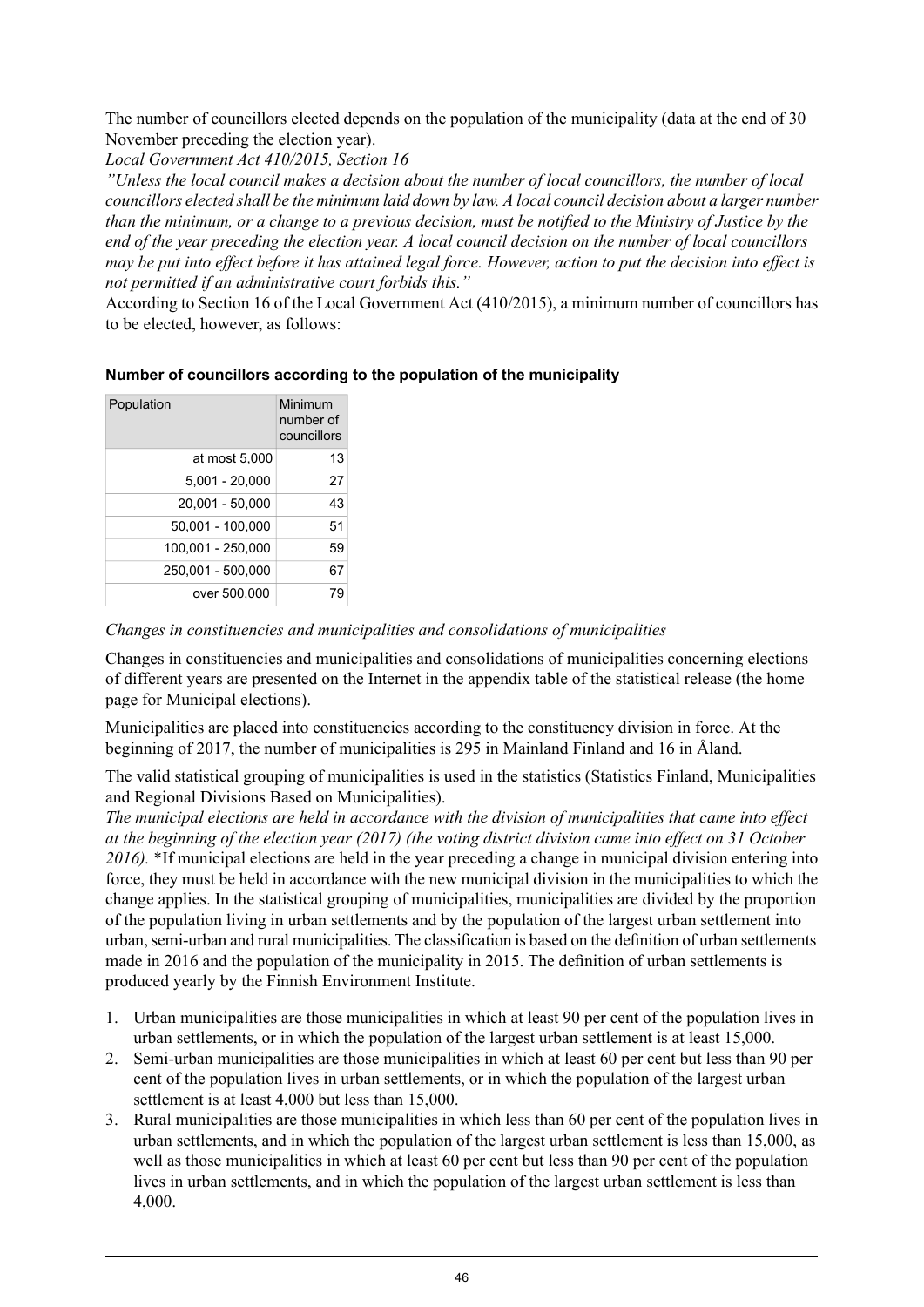#### *Classifications used*

Statistics Finland's classification of municipalities, constituency, municipality group, municipality, voting district, party (entered in the Party Register), age of candidates and elected councillors, country of residence.

*Candidates have been nominated in the Municipal elections 2017 by the following registered parties (15/16):*

- Finnish Social Democratic Party (SDP)
- Centre Party of Finland (KESK)
- National Coalition Party (KOK)
- Swedish People's Party in Finland (RKP)
- Christian Democrats in Finland (KD)
- Green League (VIHR)
- Left Alliance (VAS)
- Finns Party (PS)
- The Communist Party of Finland (SKP)
- Communist Worker's Party (Finland) For Peace and Socialism (KTP)
- Liberal Party Freedom for Choice (LIBE)
- Pirate Party of Finland (Piraattip.)
- Animal Justice Party of Finland (EOP)
- Feminist Party (Femin.p.)
- Independence Party (IP)

#### *Data collection methods and data sources*

Statistics Finland receives basic election data from the Ministry of Justice's election data system, the technical implementation of which is assigned to Tieto.

#### **1.3 Acts, decrees and recommendations**

The function of Statistics Finland is to compile statistics describing conditions in society (Statistics Finland Act of 24 January 1992/48). These also include election statistics. Statistics Finland's Rules of Procedure define the Population and Social Statistics department as the producer of election statistics (Statistics Finland's Rules of Procedure, TK-00-580-16).

### 2. Methodological description of the survey

The statistics are based on census data. The basic data of the statistics are based on the Ministry of Justice's election information system consisting of six subsystems. They are:

- 1. Basic data, including data on constituencies, municipalities, voting districts and election authorities;
- 2. Data on polling stations (polling station register), which include data on general advance polling stations and polling stations on the election day;
- 3. Franchise data (voting register), for which data on every person entitled to vote are collected by the Population Register Centre 46 days before the election day. This register contains certain information on the voters (including the voters' name, identity code, constituency, municipality of residence, and polling station) as this information appears in the Population Information System 51 days before the election day. The voting register becomes legally valid at noon 12 days prior to the election day:
- 4. Data on candidates (candidate register) in which the following data on each candidate in the elections are entered: name, candidate number, profession, municipality of residence, party/voters' association that has nominated the candidate, and personal identity code;
- 5. A centralised calculation system to which the electoral district committees and the central election committees submit their results of the elections;
- 6. A statistical and information service system by means of which the results of the elections and other statistical data are transmitted to the media and to Statistics Finland.

Statistics Finland's election data system comprises four election data files: regional file, party file, candidate file and candidate register.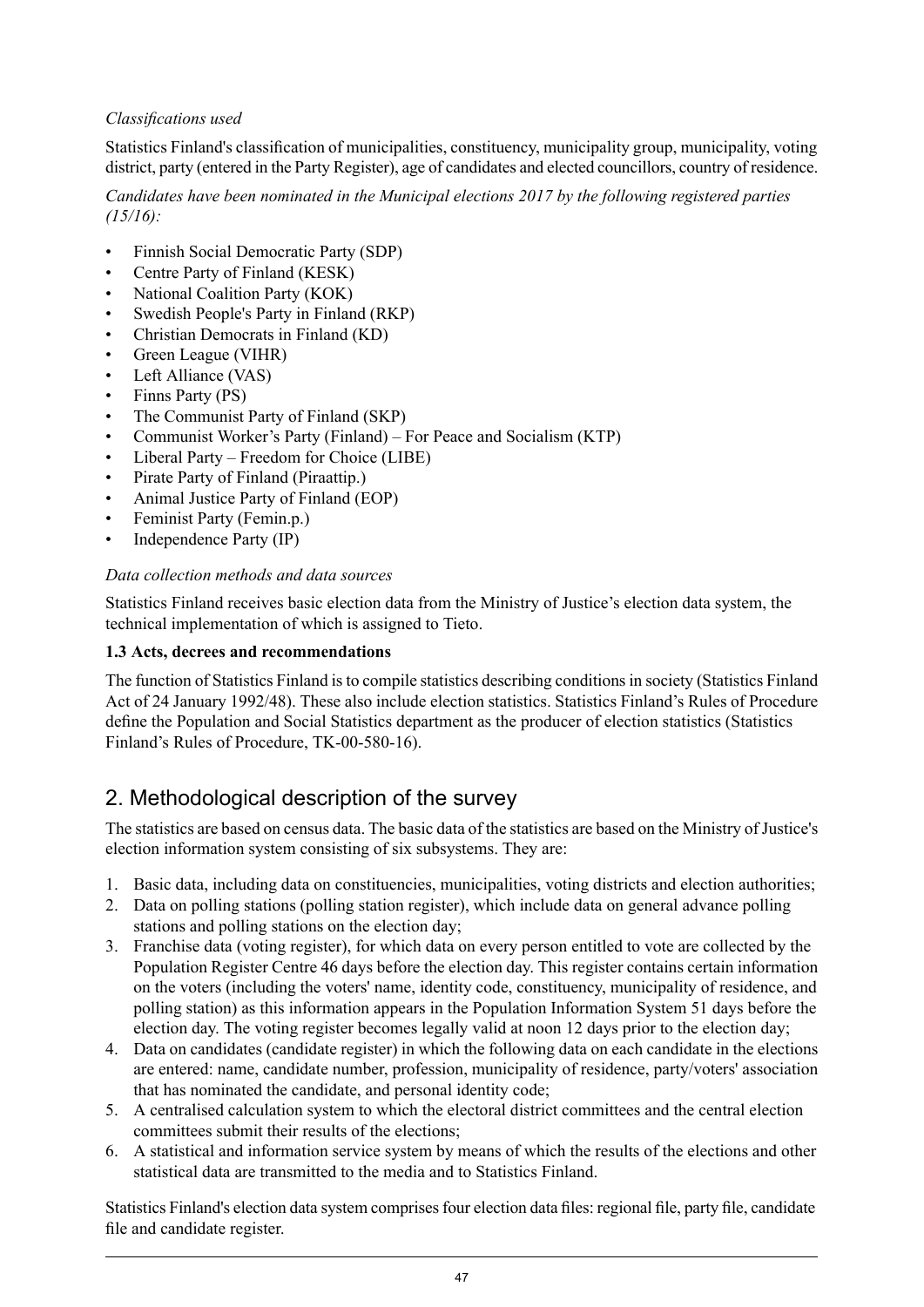#### **Background analysis of candidates and elected councillors**

In connection with the election statistics, a background analysis is produced on persons entitled to vote, candidates nominated by the parties and elected representatives. The population of persons entitled to vote is based on the voting register established on 22 February 2017 and the candidates on the candidate register of the Ministry of Justice. The background data on the persons combined with these registers are based on statistical data from Statistics Finland such as population, family and employment statistics, and the Register of Completed Education and Degrees. Of the persons entitled to vote only those resident in Finland are included in the review.

The analysis describes the persons entitled to vote, candidates and elected councillors with regard to certain variables. The background data usually relate to the years 2014 to 2016. More recent data than that have not been available. The person's age is the age on the day of the election in full years.

The background variables used in the analysis are described in the following.

#### *Constituency*

The constituency used in the analysis is for the candidates the one for which the person stands as a candidate. For those entitled to vote the constituency is based on the information drawn from the Population Register Centre's Population Information System 51 days prior to the day of the election.

#### *Foreign background*

Foreign background is examined by means of two variables, that is, native language or origin. Persons whose native language is not Finnish, Swedish or Sami are regarded by language as coming from a foreign background. Persons whose both parents or the only parent were born abroad are regarded by origin as coming from a foreign background. The data are from the year 2015.

#### *Main type of activity*

The concept of main type of activity describes the nature of the person's economic activity. The population is divided by their main type of activity to the active and inactive population. These groups can be further divided into sub-groups. The classification is based on the person's activity during the last week of the year. The main type of activity is based on data derived from different registers.

The classification of main type of activity is as follows:

- Employed
- Unemployed
- 0 to 14-year-olds
- Students, pupils
- **Pensioners**
- Conscripts, conscientious objectors
- Other inactive population

The information used in the analysis describes the person's activity during the last week of 2015.

#### *Family status*

In this analysis the population is divided into the following groups by family status:

- Parent of a married/cohabiting family
- Single parent
- Childless couple
- Living alone
- –
- Child living at home
- Other

Parents of a married/cohabiting family include all married and cohabiting persons and partners in a registered partnership, who have their own and/or spouse's children living at home. Childless couples are married/cohabiting persons and partners in a registered partnership who have no children. People living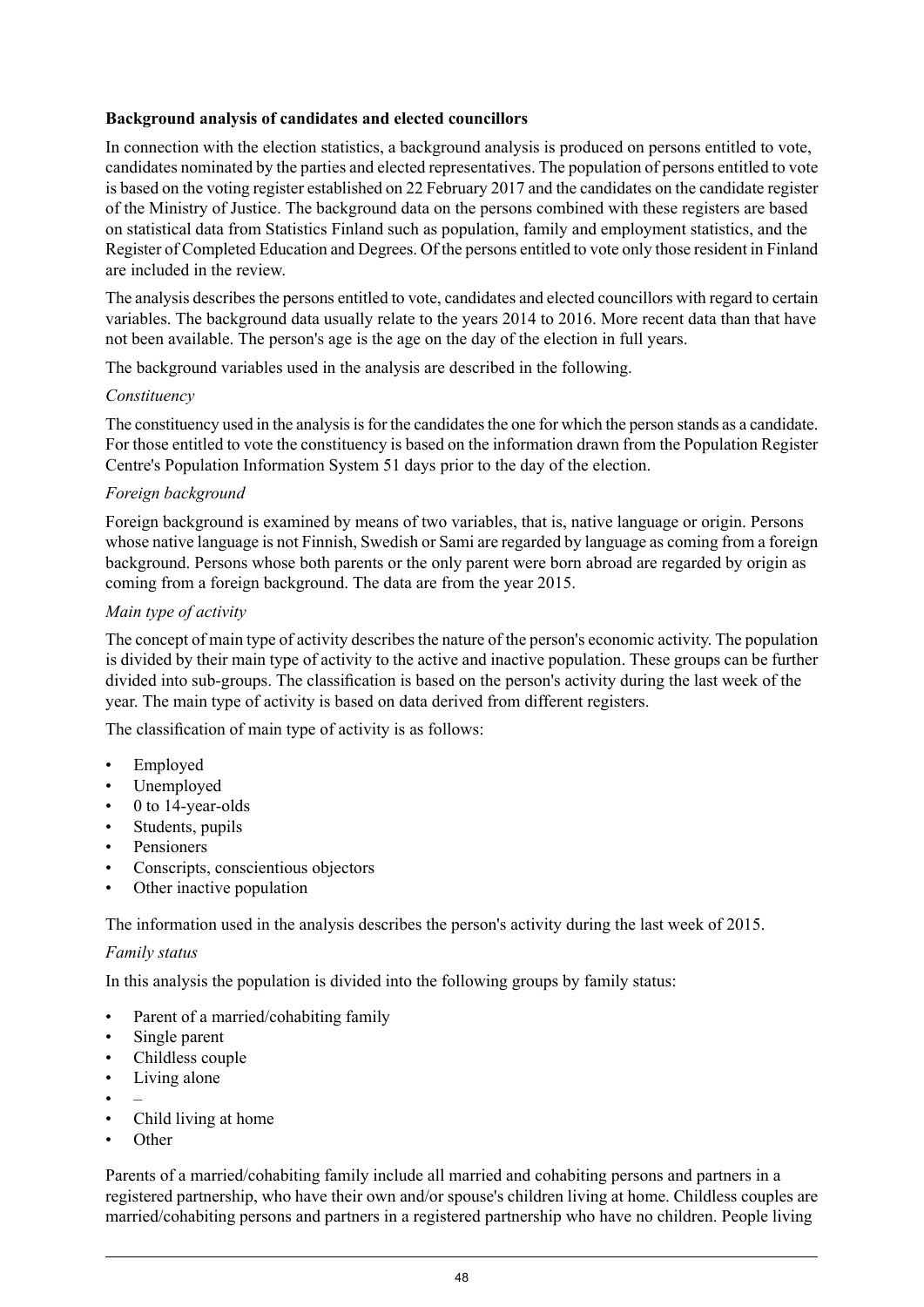with their own or adopted parent/s having the status of a child are defined as children living at home. The group "Other" includes persons without a family living together with others (for example, a lone mother/father living with the family of their child), homeless persons and institutional population. Persons living alone without a family belong to the group "Living alone".

The data on the person's family status are from the year 2015.

#### *Number of children*

In the analysis the number of children used is the number of the person's biological and adopted children. The data are from the year 2015.

#### *Level of education*

Those with basic level education have at most nine years of education. They have qualifications from primary schools, middle schools or comprehensive schools.

Those with upper secondary level education have 11 to 12 years of education. These qualifications include matriculation examination, vocational qualifications attained in one to three years and initial vocational qualifications.

Lowest level tertiary education lasts two to three years after upper secondary level education. Examples of these qualifications include the qualification of a technician engineer, diploma in business and administration, and diploma in nursing, which are not university of applied sciences degrees.

Completion of lower-degree level tertiary education requires three to four years of full-time studies after upper secondary level education. Lower-degree level tertiary education comprises university of applied sciences degrees and lower university degrees.

Completion of higher-degree level tertiary education requires as a rule five to six years of full-time studies after upper secondary level education. Higher-degree level tertiary education leads to master's degrees and specialist's degrees in medicine, for instance.

Completion of higher-degree level tertiary education requires as a rule five to six years of full-time studies after upper secondary level education. Higher-degree level tertiary education leads to master's degrees and specialist's degrees in medicine, for instance.

Completion of doctorate or equivalent level tertiary education requires independent research work or doctorate theses fit for publication. The degrees are scientific licentiate and doctorate degrees.

The data on education are derived from Statistics Finland's Register of Completed Education and Degrees. The data used in the analysis concern the year 2015.

#### *Disposable cash income*

*Disposable money income includes monetary income items and benefits in kind connected to employment relationships. Money income does not include imputed income items, of which the main one is imputed dwelling income. When current transfers paid are deducted from gross money income, the remaining income is the disposable money income.*

*The data are from the year 2015.*

#### *Median income*

When income receivers are put in the order of size by income, median income is the income of the middle income receiver. An equal number of income earners remains on both sides of the middle income receiver. Median income is not as sensitive to extreme observations as mean income.

#### *Dual citizenship*

A person may be a citizen of more than one country (see Nationality Act, 359/2003 and Nationality Decree, 699/1985). Persons with both Finnish and foreign citizenship will be entered in the statistics as Finnish nationals. If a foreign national living in Finland has several nationalities, that person will be entered in the register and statistics as a national of the country on whose passport he or she arrived in the country. Nationality is determined by the country of issue of passport. A person may have several nationalities or no nationality at all. Possession of an alien's passport is also accepted as a nationality.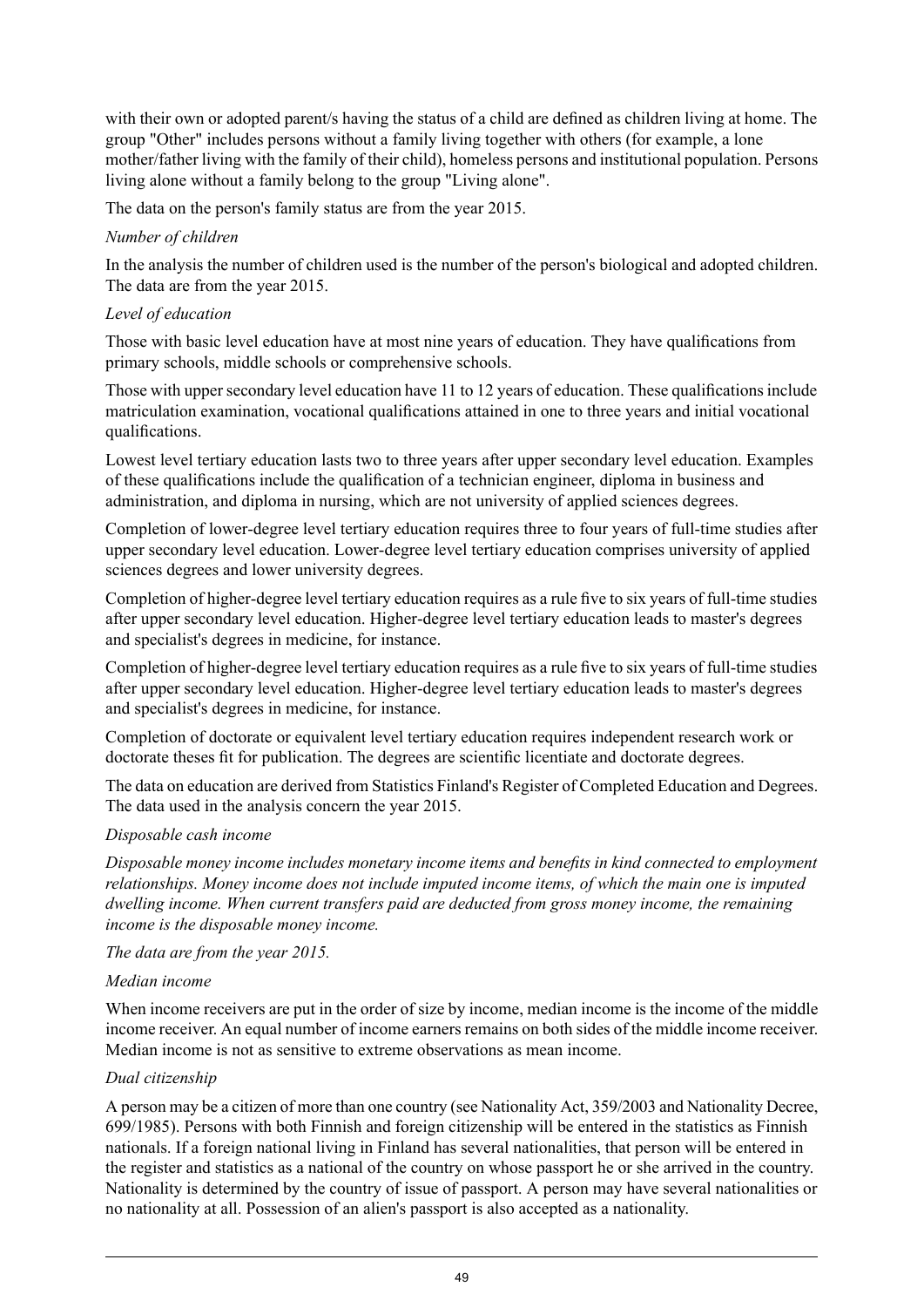#### *Income subject to state taxation*

With certain exceptions, all income received as money or a benefit of monetary value is taxable. Certain social benefits, allowances and compensations are not taxable. These are such as child benefits, housing allowances and income support. Taxable are neither grants and awards received from the general government.

### 3. Correctness and accuracy of data

The basic data of the election statistics derive from the Ministry of Justice's election data system and from data supplied by the election authorities, which can be considered reliable.

### 4. Timeliness and accuracy of data

The confirmed data always differ somewhat from the figures of the preliminary statistics.

The results change once the result is confirmed in all respects: by voting district, municipality, constituency, party and number of votes gained by all candidates and by the elected, whereby even their mutual order may change.

### 5. Accessibility and transparency/clarity of data

The first data, or preliminary statistics are published as soon as possible on the Internet, in the StatFin service and on the statistics pages on Municipal elections. Election data by municipality and voting district (starting from 2004) and the numbers of votes gained by candidates and elected representatives are entered into the StatFin online service.

Releases and time series tables, in addition to the tables concerning the elections in question, are available in three languages (Finnish, Swedish and English) on the statistics pages on Municipal elections. The second, or final data are supplied to Statistics Finland after the election result is confirmed. After the confirmation of the election result, the confirmed data corresponding to the preliminary statistics are released on the statistics pages and the StatFin databases are updated.

Key election results on municipal elections are published in the election map service.

The chargeable ALTIKA regional database contains results on municipal elections starting from 1976.

### 6. Comparability of statistics

The municipal division of the election year is used in the statistics. If municipal elections are held in the year preceding a change in municipal division entering into force, they must be held in accordance with the new municipal division in the municipalities to which the change applies. The statistical grouping of municipalities (urban, semi-urban and rural) was introduced starting from the year 2000. Prior to that, municipalities were grouped as follows: towns and other municipalities. Changes in constituencies and municipalities between elections have been taken into account in the statistics which contain comparative data with the previous elections.

Election results are presented on the statistics pages on Municipal elections from 1921 onwards.

### 7. Coherence and consistency/uniformity and documentation

The Ministry of Justice publishes exhaustive information about different elections and the national candidate register and election result data on its web pages(www.vaalit.fi). The statistics on advance voters published by the Ministry of Justice differ from Statistics Finland's statistics on advance voters, because they are defined on different grounds: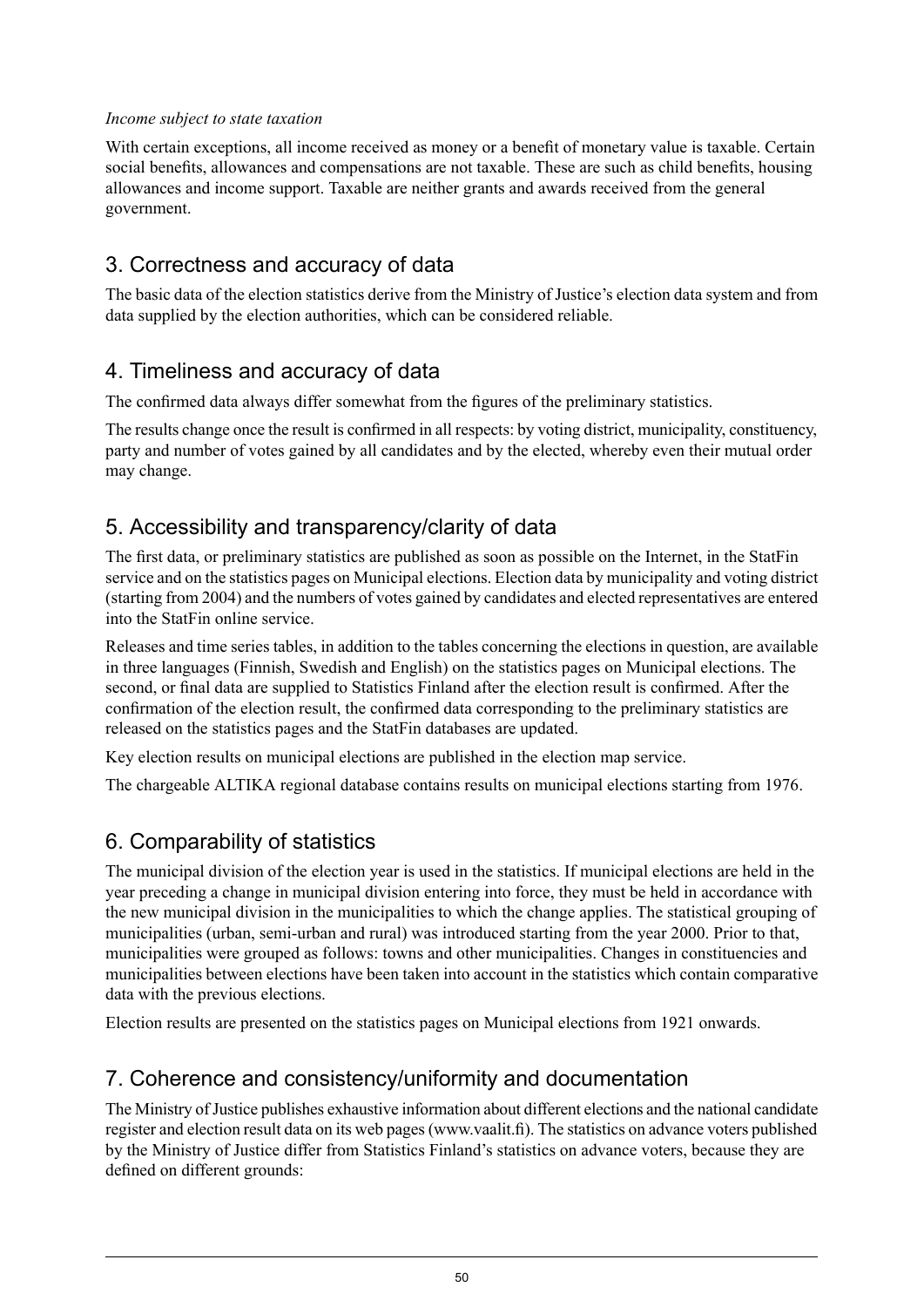- The Ministry of Justice counts the number of advance voters from the number of those entitled to vote, whereas
- Statistics Finland counts the number of advance voters from the number of all persons who voted.

The classifications used in the statistics can be found on Statistics Finland's website.